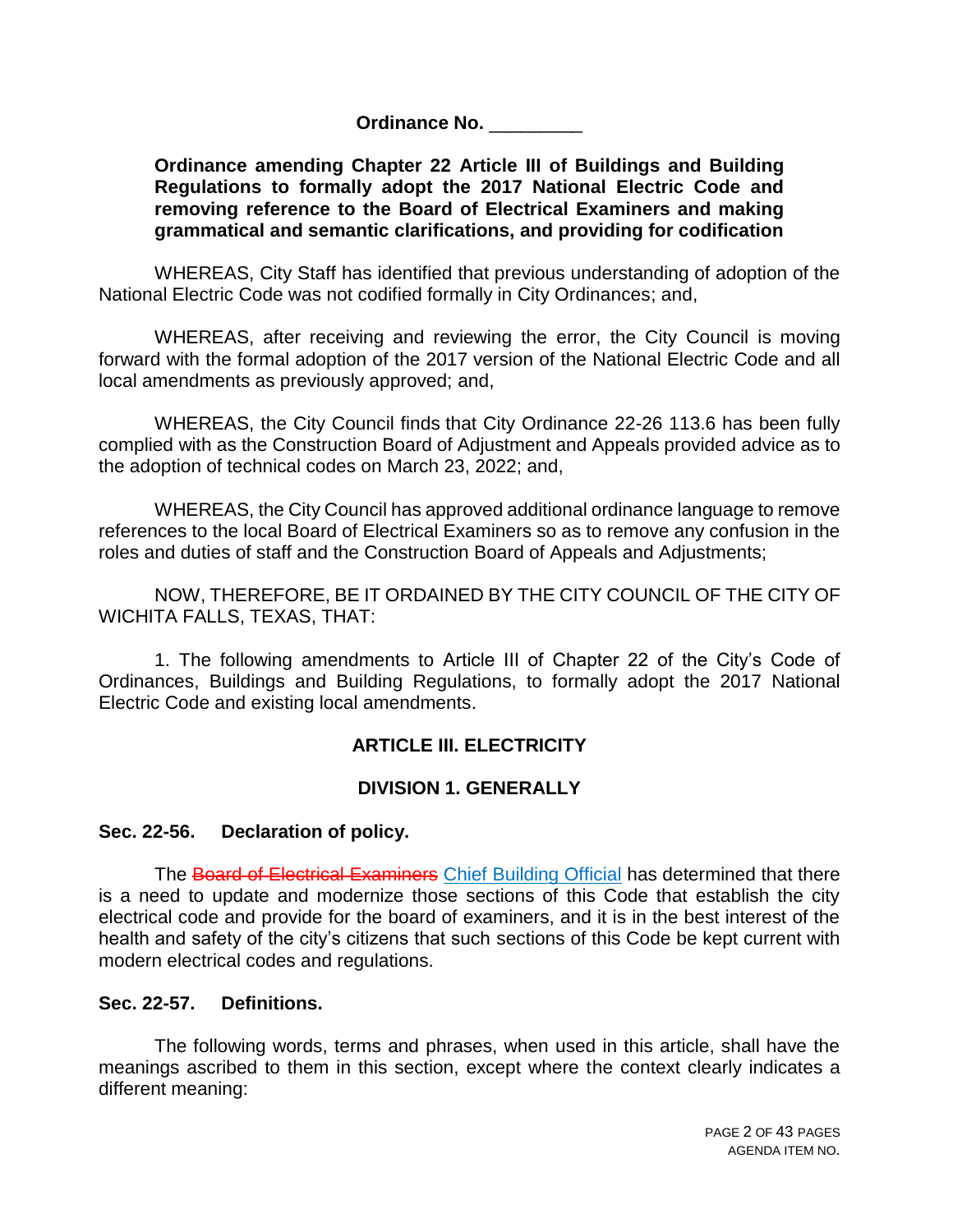*Apprentice electrician* must be at least 16 years of age and be engaged in the process of learning and assisting in the installation of electrical work under the supervision of a registered master electrician.

### **Board.** The city Board of Electrical Examiners

*Chief Building Official*. The officer charged with the administration and enforcement of this code or his designee.

*Code*. The city electrical code.

*Direct supervision*. The review and inspection of all electrical work done by a supervisor, who shall be either a registered journeyman electrician, master electrician, or industrial electrician, and who shall be actually present at the job site at all times while electrical work is in progress.

*Electrical maintenance work*. The keeping in safe repair and operating condition of any and all electrical installations, apparatuses and equipment within or without any building or structure or located in or upon any lot or premises within the city.

#### *Electrical work*:

All wiring, circuits, fixtures, appurtenances and appliances for the supply of electrical power, for all personal, domestic and commercial purposes in and about buildings or other structures where persons live, work or assemble; all wiring, circuits, fixtures, appurtenances and appliances outside such buildings or structure connecting the building with the source of electricity;

(2) The installation, repair and maintenance of all wiring, circuits, fixtures, appurtenances and appliances in and about buildings or structures where persons live, work or assemble, for a supply of electricity; and

(3) All other activities, including demolition of structures where energized circuits exist, installations or measures incidental to the distribution or electrical energy which are covered, regulated or in any fashion controlled by the specific section of this article.

*Engineer*. A person who is registered to practice engineering in the state and is actively engaged in electrical design or consulting services within the state.

*Graduate engineer*. A person who holds a degree in electrical engineering from any accredited college or university.

*Industrial electrician*. Any person licensed by the state as an industrial electrician.

*Inspector*. The electrical inspector or his designated representative, qualified in electrical code inspections, who shall have the duty of inspecting any and all electrical work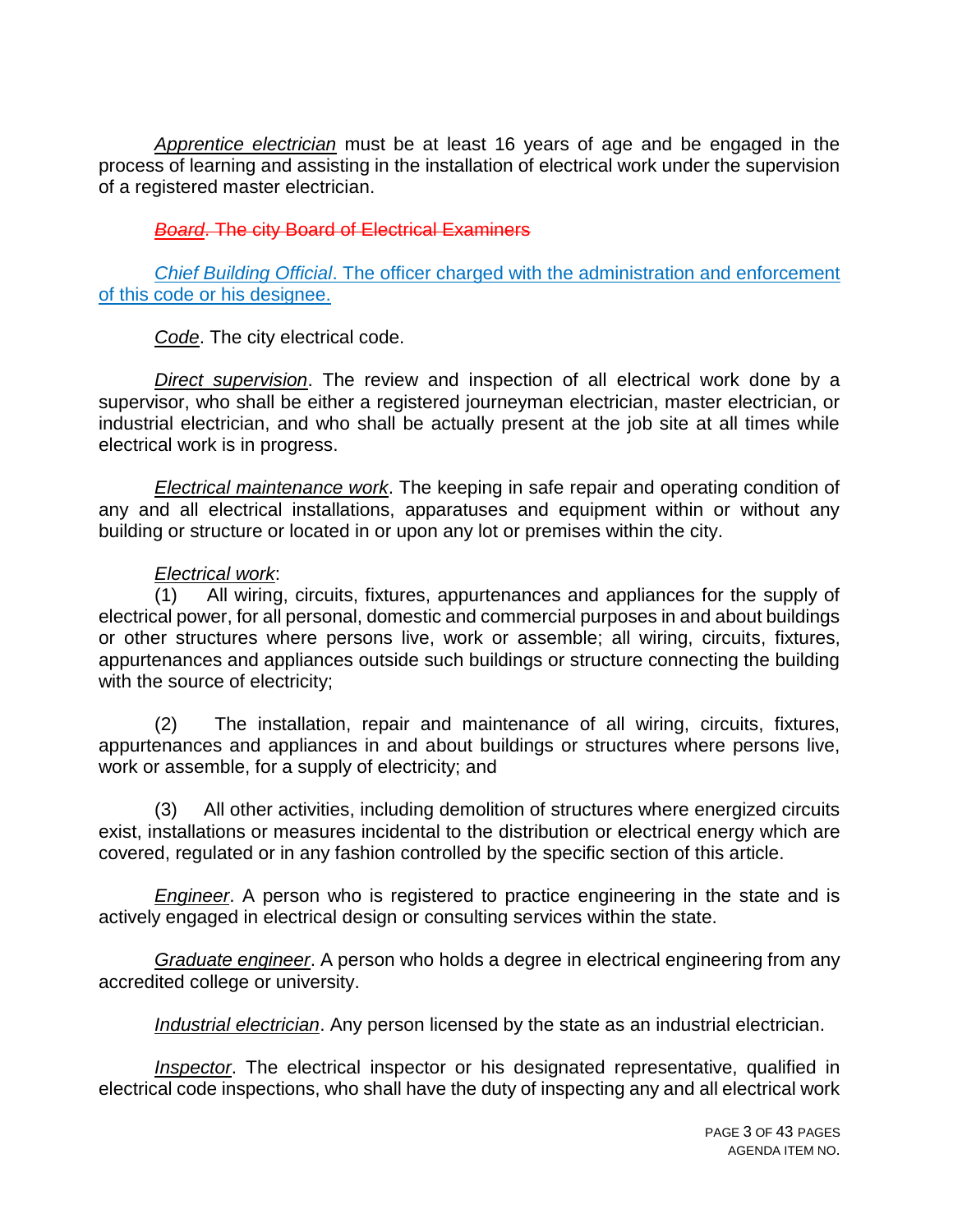for electrical code compliance.

*Job site*. The specific premises or installation described in the electrical permit under which electrical work is being performed.

*Journeyman electrician*. Any person licensed by the state as a journeyman electrician.

*Maintenance electrician*. A person with at least two years' experience in the electrical trade who is a full-time employee of a company or business and whose duty it is to maintain the existing electrical system, including all fixtures and appurtenances contained in a building, structure, lot or premises owned or operated by his employer.

*Master electrician*. Any person licensed by the state as a master electrician.

*N.E.C.*. The National Electrical Code, as adopted by the city in section 22-401, compiled by the National Fire Protection Association.

*Sign*. Any physical device, panel or installation attached to or located on a building, premises or structure, used to display any message or communicate any thought or idea and which uses electrical current for its intended operation.

#### **Secs. 22-58–22-85. Reserved.**

### **DIVISION 2. ADMINISTRATION**

#### **Subdivision I. In General**

**Secs. 22-86–22-110. Reserved.**

#### **Subdivision II. Electrical Inspector**

#### **Sec. 22-111. Office established.**

(a) There is established within the Building and Code Administration Division of the Community Development Department, under the direction of the Chief Building Official, the office of electrical inspector. The electrical inspector and assistants shall be charged with the enforcement of this article under the direct administration of the building and code administrator.

(b) The electrical inspector and assistants shall be appointed by the building and code administrator Chief Building Official with the approval of the city manager City Manager. Appointment and removal of the electrical inspector or assistant electrical inspectors shall be in accordance with the requirements of this article and the city's personnel rules and regulations.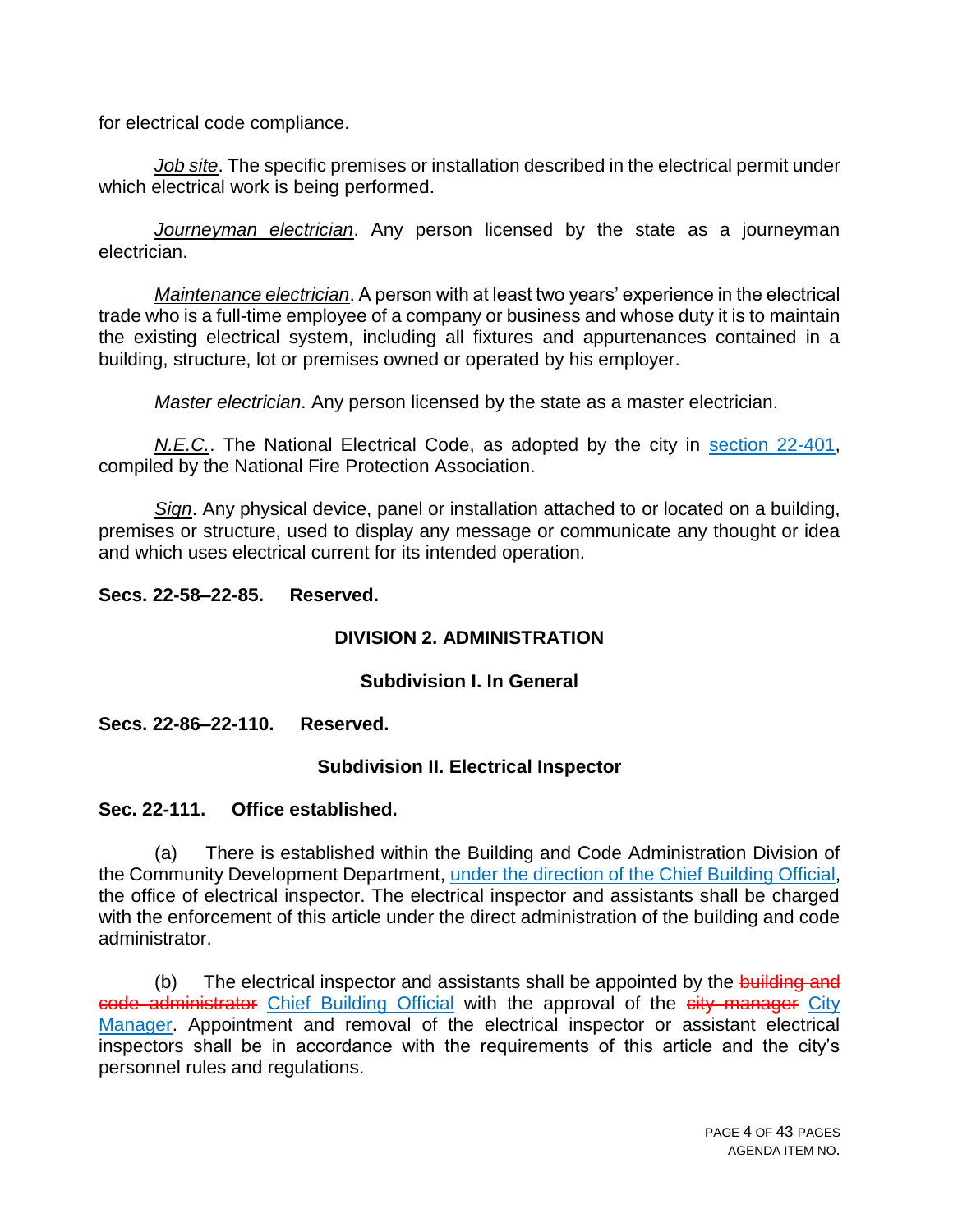(c) The electrical inspector shall possess adequate supervisory and administrative abilities as are required for the performance of duties and shall have a thorough knowledge of current approved methods and practices relating to the electrical code adopted in this article and electrical installations. The electrical inspector shall have at least five years' experience as a journeyman or master electrician in the practice of his trade or as an electrical inspector. In lieu of such experience, the electrical inspector may possess equivalent qualifications as approved by the building and code administrator Chief Building Official.

(d) Assistant electrical inspectors shall be knowledgeable in current and approved methods and practices relating to the electrical code adopted in this article and electrical installations. They shall have at least two years' experience as a master or journeyman electrician in the practice of their trade. In lieu of such experience, an assistant electrical inspector may possess equivalent qualifications as approved by the building and code administrator.

(e) An applicant for the position of electrical inspector or assistant electrical inspector shall be required to pass a written examination for journeyman electrician prior to employment or shall have passed such examination within five years prior to such application.

### **Sec. 22-112. Enforcement duties.**

It shall be the duty of the electrical inspector to enforce the provisions of the city electrical code and to discharge the responsibilities assigned to him by this article.

### **Sec. 22-113. Identification cards.**

The electrical inspectors shall have identification cards in their possession at all times when engaged in the enforcement of this article.

### **Sec. 22-114. Delegation of duties.**

It shall be the duty of the electrical inspector to enforce this article; however, the electrical inspector is authorized to designate qualified employees serving under his direction and control to assist in the discharge of such duty.

### **Sec. 22-115. Conflict of interest.**

No person discharging the duties of electrical inspector under this article shall be an employer or employee of or have any pecuniary interest, direct or indirect, in any business, firm, company or association engaged in any phase of electrical work within the city.

### **Sec. 22-116. Right of entry; interference with entry.**

(a) Whenever necessary to make an inspection to enforce any of the sections of this article, or whenever the electrical inspector has reasonable cause to believe that there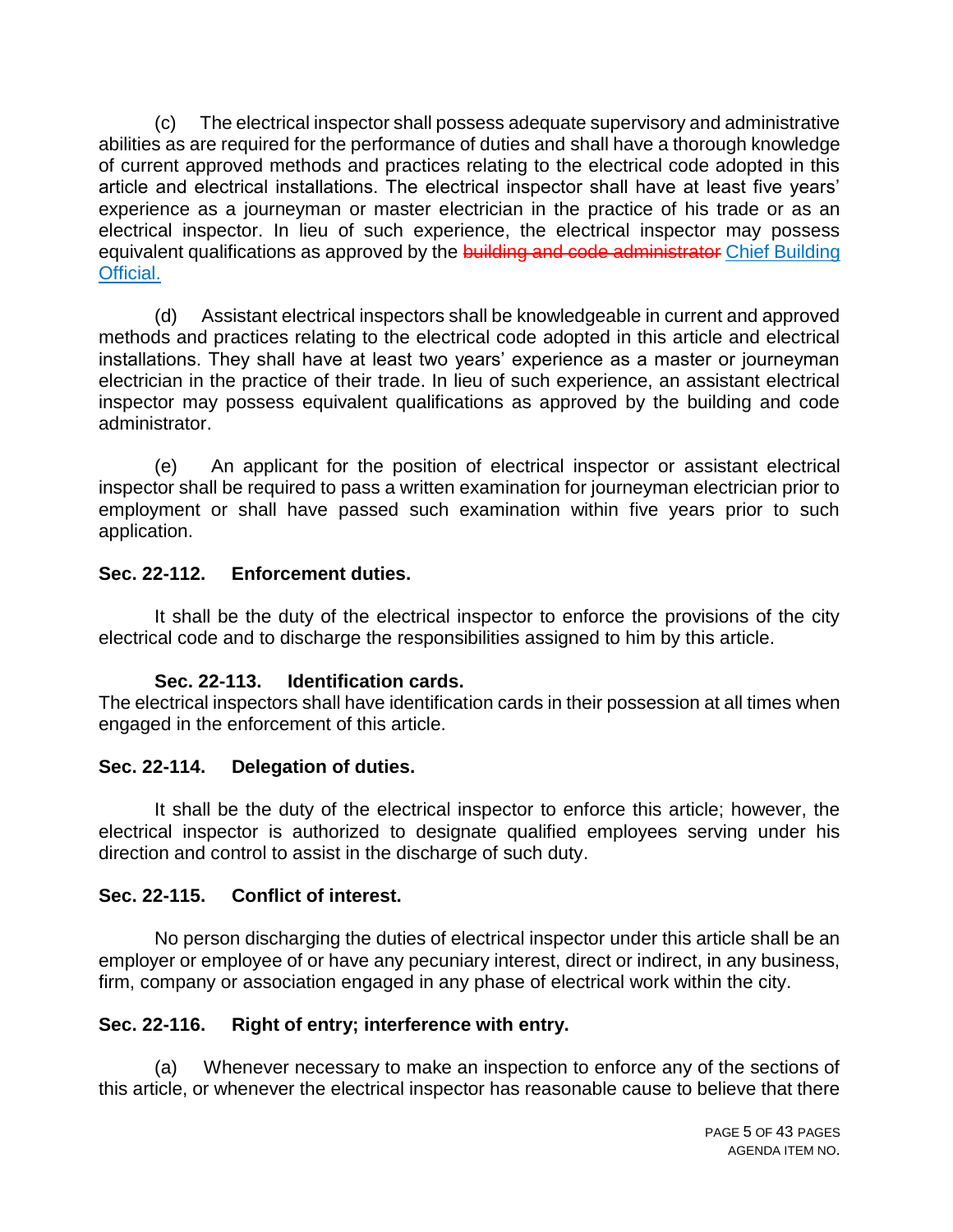exists in any building or upon any premises any condition or electrical code violation which makes such building or premises unsafe, dangerous or hazardous, the electrical inspector may enter such building or premises at all reasonable times to inspect the building or premises or to perform any duty imposed upon the electrical inspector by this article. However, if such building or premises is occupied, he shall first present proper credentials and request entry; if such building or premises is unoccupied, he shall first make a reasonable effort to locate the owner or other person having charge or control of the building or premises and request entry. If such entry is refused, the electrical inspector shall have recourse to every remedy provided by law to secure entry.

(b) When the electrical inspector shall have first obtained a proper inspection warrant or other remedy provided by law to secure entry, no owner or occupant or any other person having charge, care or control of any building or premises shall fail or neglect, after proper request is made as provided in this section, to promptly permit entry therein by the electrical inspector for the purpose of inspection and examination pursuant to this article.

#### **Sec. 22-117. Notice of violation.**

When the electrical inspector observes or if it comes to his attention that any electrical work is installed contrary to or in violation of this article, it shall be his duty to immediately notify the responsible master electrician, industrial electrician, other permitted electricians or the owner or occupant of the premises to immediately correct such installation or cease work on the entire installation until the violation is corrected.

### **Secs. 22-118–22-145. Reserved.**

#### **Subdivision III Board of Electrical Examiners**

#### **Sec. 22-146. Created.**

There is created a Board of Electrical Examiners for the city to be appointed by the city council. The administration of the appeal and registration provisions of the city electrical code shall be vested in the board.

#### **Sec. 22-147. Membership.**

The Board of Electrical Examiners shall consist of seven members, who shall serve without compensation. these members shall include two master electricians, one journeyman electrician, one member who is an employee of the local electric utility company, one member who shall be a representative of industry, one member who shall be a homebuilder or otherwise associated with the homebuilding industry, and one member who shall be designated as a member at large. This member shall not be connected with the electrical contracting industry for monetary gain.

#### **Sec. 22-148. Terms of office; officers; removal; vacancies.**

(a) All appointments of members to the Board of Electrical Examiners shall be for terms of two years; however, no member shall serve for more than three consecutive terms. Terms shall be staggered and shall end on July 31. Members shall serve until their successors are appointed.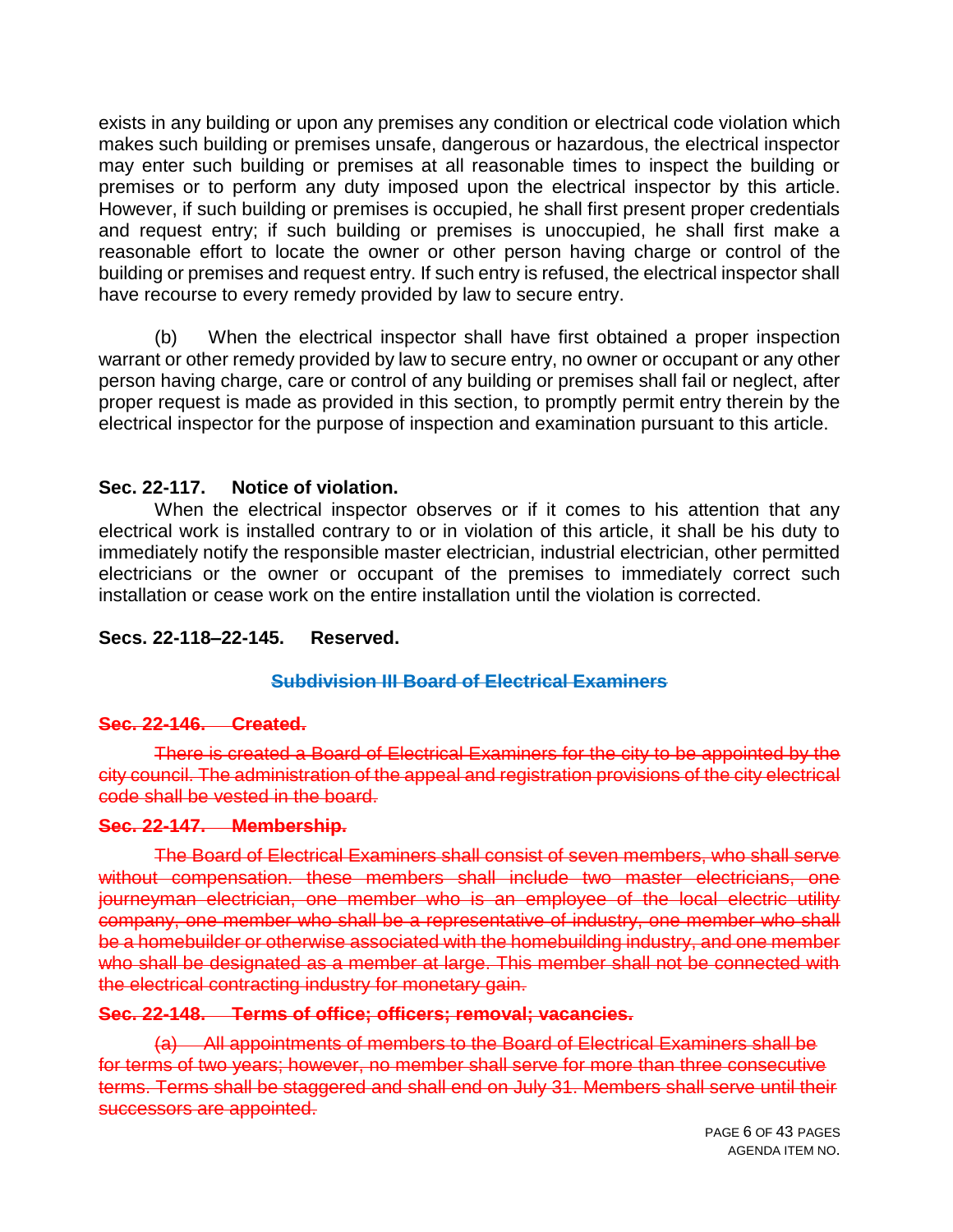(b) The chairperson and vice-chairperson shall be elected by the members of the board annually. When good cause exists, a member may be removed by the city council. Any member absent for four consecutive regular meetings, without cause, shall be replaced by the council.

#### **Sec. 22-149. Supplies.**

The city shall provide the Board of Electrical Examiners with proper books of record, blank forms, stationery and supplies, proper and adequate for the conduct of its business.

#### **Sec. 22-150. Quorum.**

Any four of the seven members of the board of electrical examiners shall constitute a quorum for the transaction of all business before the board, except where a greater number is specifically required by other sections of this article.

#### **Sec. 22-151. Rules, policies.**

(a) The Board of Electrical Examiners is directed to adopt such policies and promulgate such rules and regulations, not inconsistent with this article and the Charter and the city electrical code, as it may find necessary to expedite the enforcement and administration of such duties as are in this article delegated to the board. All policies, rules and regulations which shall be adopted by the board shall be reduced to writing and kept in book form in the same office of the electrical inspector and open to the public at all reasonable times.

(b) All master electricians and industrial electricians registered as provided under this article shall be notified in writing of any changes to such rules and regulations.

### **Sec. 22-152. Recommendation for improvement of electrical code.**

The Board of Electrical Examiners is directed to submit to the city council its written recommendations, as necessary, for the improvement of this article and the electrical code adopted in this article.

#### **Sec. 22-153. Powers and duties.**

The electrical inspector shall act as the secretary of the Board of Electrical Examiners with the power and duty to:

(1) Keep and maintain a full record of all proceedings of the board.

(2) Administer oaths in hearings held before the board concerning the granting, denying, suspension or revocation of a registration, requested or issued, pursuant to this article.

(3) Certify all official acts of the board.

(4) Issue subpoenas for attendance of witnesses and the production of books and papers at all hearings before the board concerning the granting, denying, suspension or revocation of a registration, requested or issued, pursuant to this article.

(5) To the extent requested by the board, assist the board in keeping all forms up to date with the provisions of the electrical code.

### **Sec. 22-154. Registration.**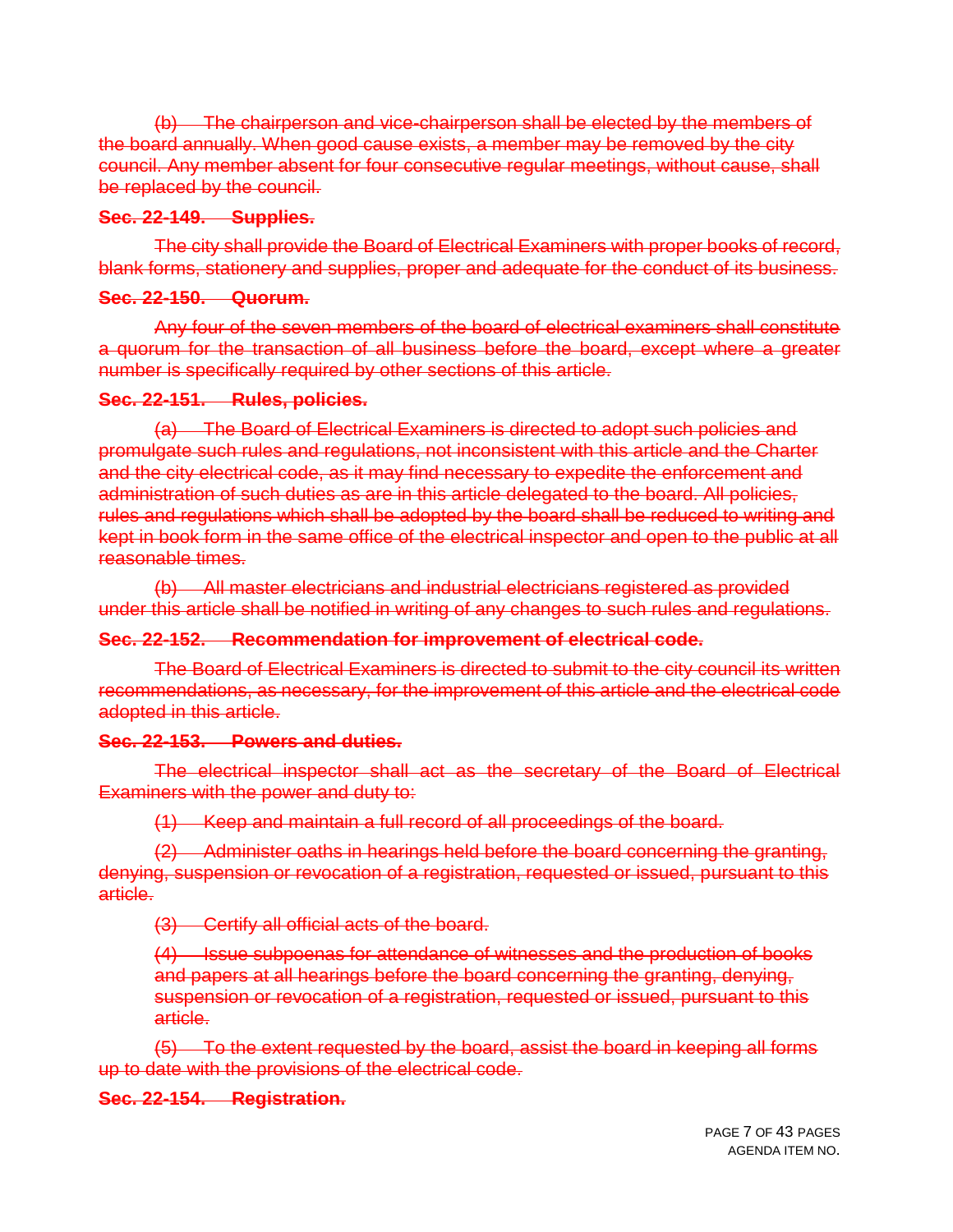(a) A person licensed by the state as an electrical contractor or electrical sign contractor who seeks to perform electrical work in the city shall register his state license with the Building and Code Administration Division prior to work being done.

(b) Upon registration of a state license, an electrical contractor may perform electrical work in the city, provided such work is within the scope of his state license and city ordinances.

#### **Sec. 22-155. Interpretation of electrical code.**

(a) When a proper appeal has been made in accordance with section 22-403, the Board of Electrical Examiners is authorized, empowered and directed to interpret any word, clause, sentence, paragraph or other provision contained in the city electrical code. When a question arising by appeal is acted upon by the board, such action shall be by a majority vote of the board hearing the appeal, and the board's decision in each case shall be reduced to writing and filed in the office of the electrical inspector.

(b) Each decision rendered by the board in accordance with subsection (a) of this section shall be final, subject, however, to such remedy as any aggrieved party might have at law or in equity.

(c) Any decision rendered by the board in accordance with this section may be modified or revoked when the board finds that facts and circumstances warrant such action. Any decision made under this subsection which substantially changes, modifies, or revokes a prior decision of the board made under this section shall not become effective until ten days after the decision of the board has been filed in the office of the electrical inspector, unless specifically ordered to the contrary by the board.

(d) This section shall never by construed as granting any legislative power to the board, such power being exclusively in the city council.

(e) A copy of any decision of the board rendered under this section shall be mailed to every registered master electrician or industrial electrician within the city affected by such decision and to any other person designated by the board to receive the decision.

#### **Sec. 22-156. Procedure for conduct of hearings.**

When a public hearing is authorized or required to be held by the Board of Electrical Examiners, the following procedures shall be followed:

(1) A record of the entire proceedings shall be made by tape recording or by any other means of permanent recording determined to be appropriate by the board.

(2) In addition to the record of the proceeding made by the board, any person appearing before the board may, at his expense, have the proceeding recorded by a duly certified court reporter. When a court reporter is employed, the person employing the reporter shall furnish a transcript of the hearing as produced by the reporter to the board at no cost to the board.

(3) The board may grant a continuance of a hearing for good cause shown.

(4) The chairperson of the board or the board's secretary shall have the power to administer oaths or affirmations at any hearing conducted by the board.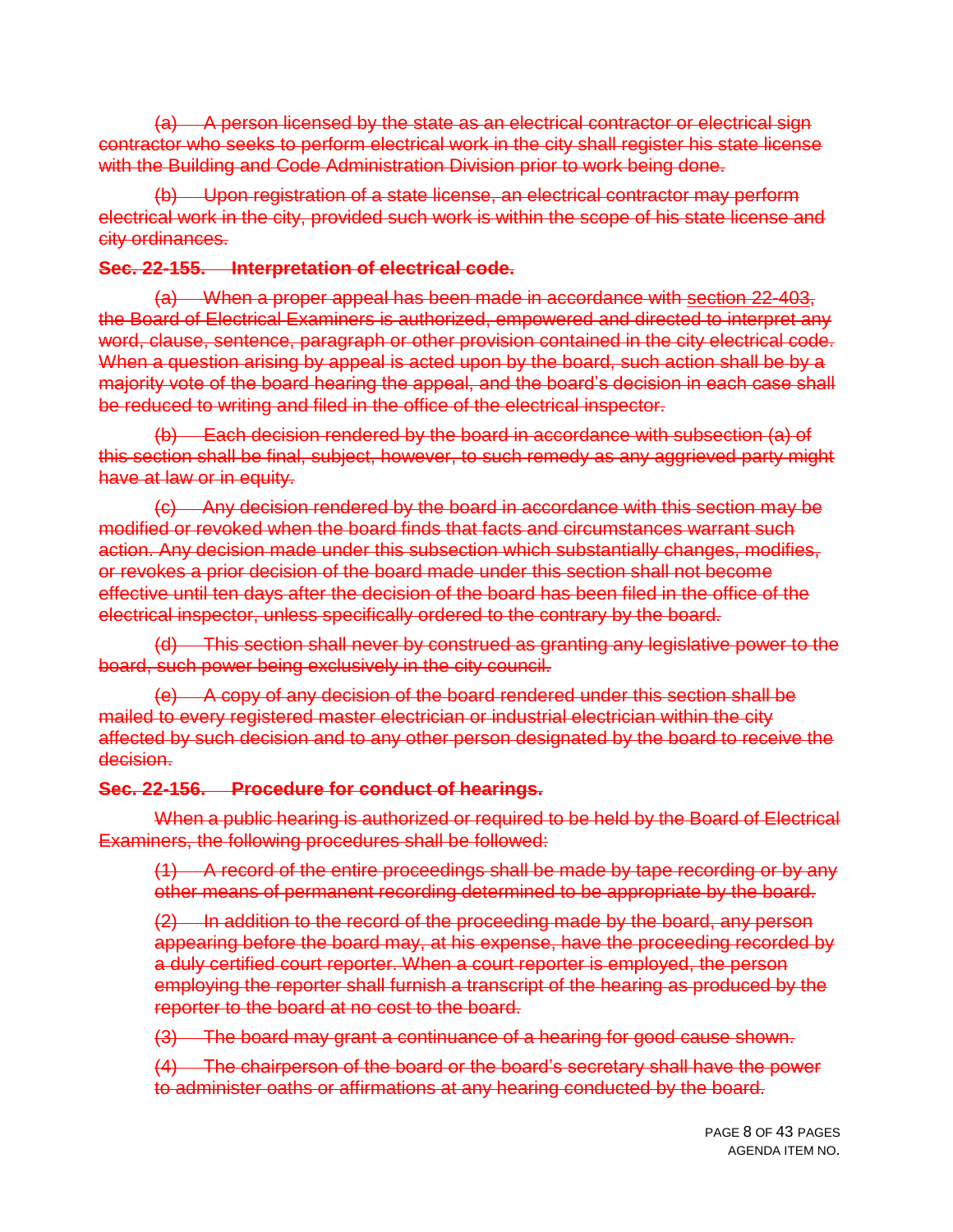(5) Notice of any hearing held by the board shall be sent to any person affected by certified mail, return receipt requested, and shall be in substantially the following form:

#### NOTICE OF HEARING

TO (Name)

ADDRESS

"You are hereby notified that a hearing will be held before the City of Wichita Falls Board of Electrical Examiners at \_\_\_\_\_\_\_ on the  $\frac{1}{2}$  day of  $\frac{1}{2}$  at the hour of  $\frac{1}{2}$  o'clock  $\frac{1}{2}$  m.

The subject matter of the hearing is as follows:

\_\_\_\_\_\_\_\_\_\_\_\_\_\_\_\_\_\_\_\_\_\_\_\_\_\_\_\_\_\_

You may be present at the hearing and may represent yourself or be represented by legal counsel of your choice.

You may present any relevant evidence on your behalf concerning the subject matter of the hearing and will be given the full opportunity to cross-examine all witnesses offering evidence against you.

You may request the issuance of subpoenas to compel the attendance of witnesses and the production of books, documents, papers or other matters by filing a written request for such subpoena with the Secretary of the Board."

(6) The secretary of the board shall issue all subpoenas requested in writing by any party to a hearing before the board. It shall, however, be the obligation of the requesting party to furnish to the secretary of the board all necessary information for the proper issuance of any subpoena.

(7) The board itself, in addition to any party to a hearing held by the board, may, by motion, request a subpoena to be issued to compel the attendance of any witness or the production of books, papers, documents or other things in the interest of fairness.

(8) The secretary of the board shall not issue any subpoena when the requesting party fails to provide the necessary information to the secretary for its issuance.

(9) The right to cross-examination shall be allowed to all parties to a hearing held before the board.

(10) The right to be represented by legal counsel shall be extended to all parties to a hearing before the board.

(11) The right to call a witness on his behalf shall be extended to all parties to a hearing before this board.

(12) In every case where the subject matter of the hearing before the board is the suspension or revocation of the registration of any state licensee, the burden of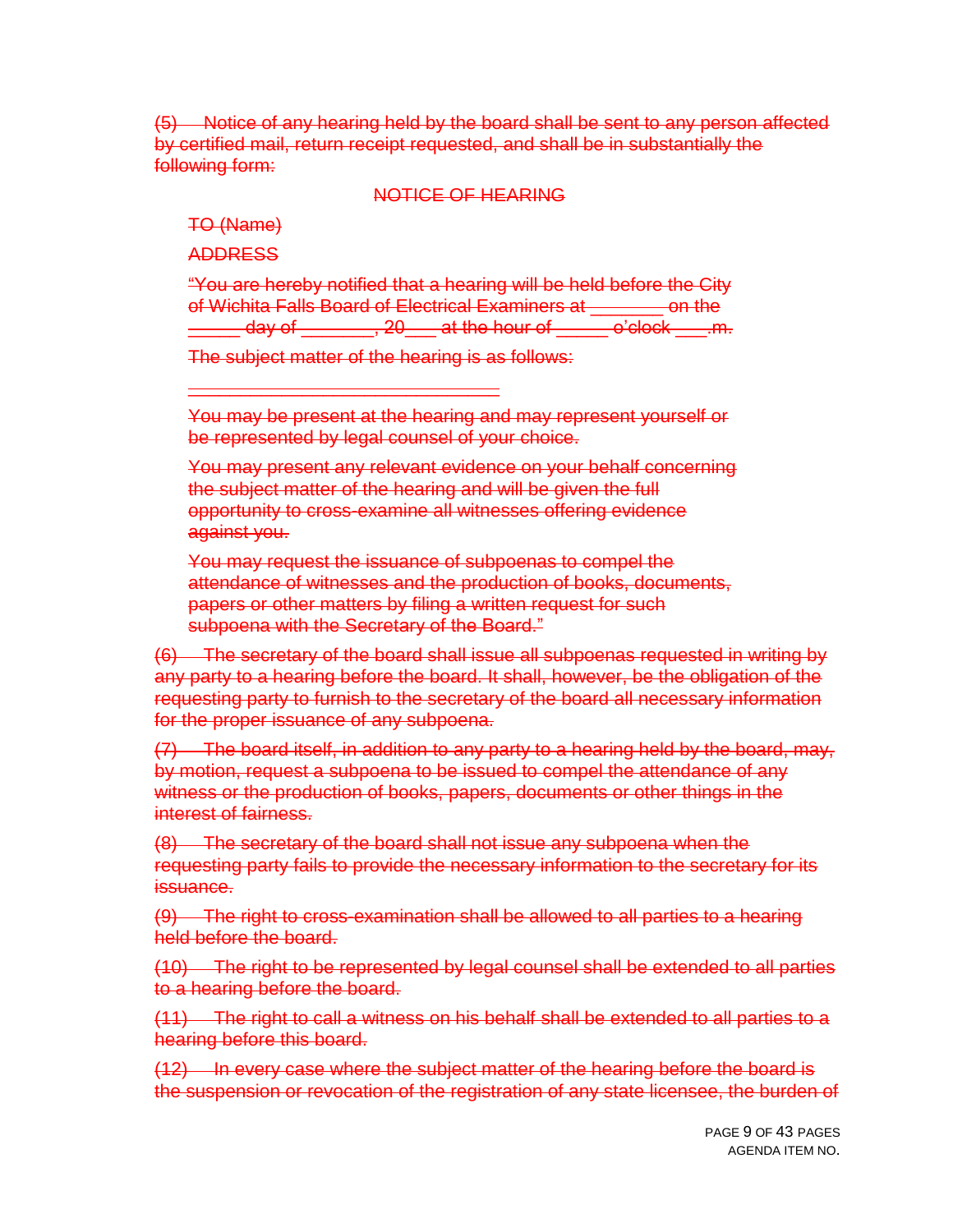proof shall be upon the person commencing such action.

(13) During a hearing held before the board, any member of the board shall have the right to direct any question to either party to such hearing.

(14) Oral evidence shall be taken only on oath or affirmation of the witness offering such evidence.

(15) Any relevant evidence may be admitted if it is the type of evidence on which responsible persons are accustomed to rely in the conduct of serious affairs, regardless of the existence of any common law or statutory rule which might make improper the admission of such evidence over objection in civil actions in courts of competent jurisdiction in this state.

(16) The board shall have in mind that it is conducting an administrative hearing and, consistent with this section, may adopt any rules necessary to conduct such hearing held before it.

(17) The board shall render its decision in writing within five days of the conclusion of any hearing held before it.

## **Subdivision IV III. Permits**

## **Sec. 22-186 146. Required.**

(a) It shall be unlawful for any person to undertake any electrical work within the city without having obtained a permit authorizing the person to undertake such work.

(b) There shall only be one electrical permit issued or outstanding at the same time for any electrical work undertaken at any job site within the city. However, the electrical inspector shall be authorized to issue two or more permits for a job site when the electrical work to be undertaken at a job site is to be done in separate phases and the electrician applying for the permit is to be responsible for one or more phases of the electrical work, but not the total work required for completion of the job.

(c) When a master electrician has obtained a permit to undertake electrical work and the electrician is seeking to undertake less than the total electrical work at a job site, the following requirements apply:

> (1) The master electrician shall, prior to the issuance of such permit, supply to the electrical inspector drawings, diagrams or plans which show the exact scope of the work to be undertaken.

> (2) The master electrician shall be solely responsible for all electrical work to be undertaken by such electrician at the job site.

> (3) The master electrician who has obtained a permit to do electrical work at a job site when such work is a phase or part of the total work, but less than the total work required at the job site, shall do only such work at the job site authorized by his permit.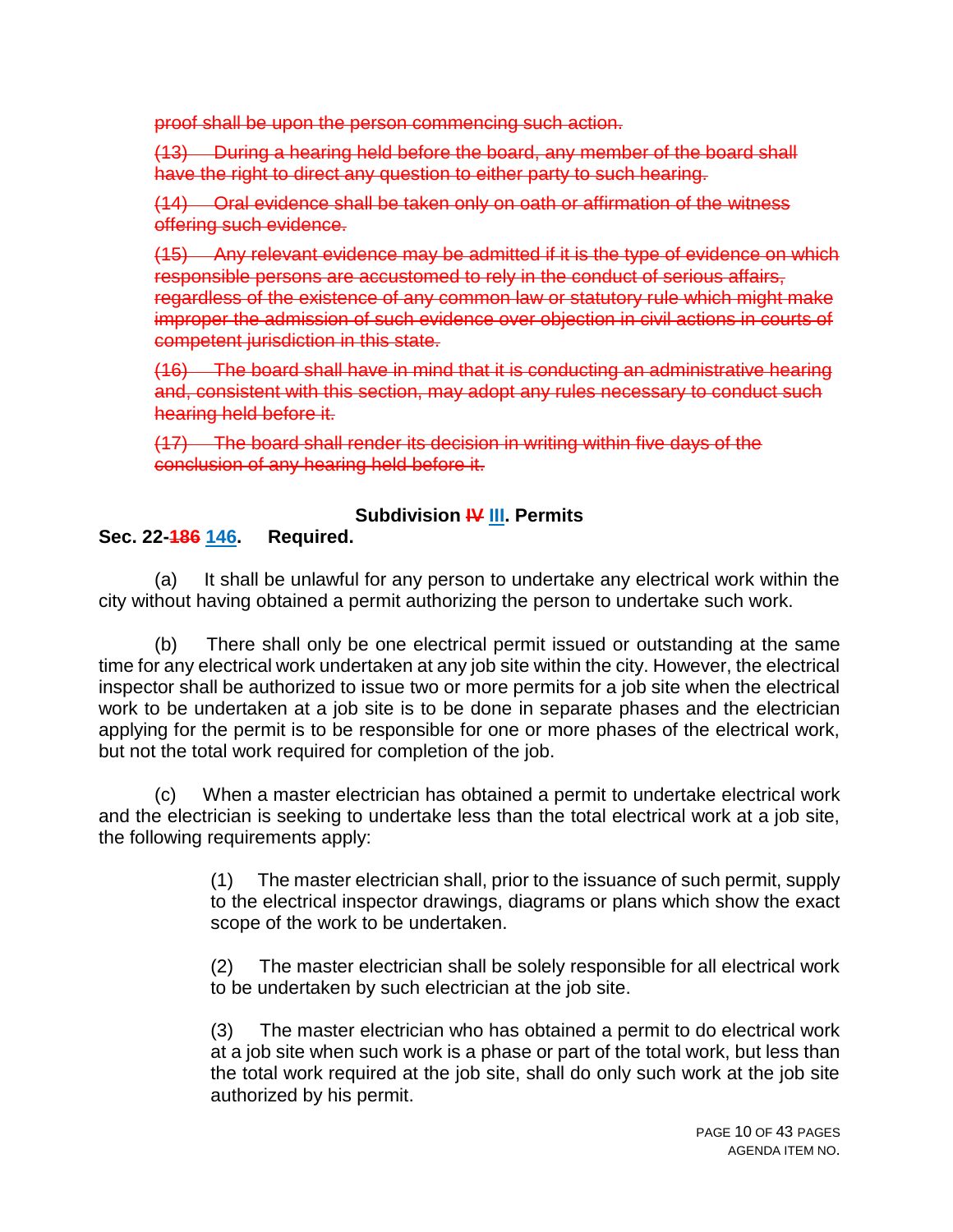(4) When there is more than one electrical permit issued for a job site within the city, where two or more master electricians are working on different parts or phases of the electrical work at such site, it shall be the joint responsibility of all such electricians so permitted to see that the individual work undertaken is compatible with all other electrical work undertaken at the job site and in conformity with the approved plans for the job and this article.

(5) When two or more master electricians have performed phases or work at a job site, the electrical inspector shall make one final electrical inspection at the job site, which shall cover all electrical work undertaken or done at the job site, and shall not pass the work unless all electrical work undertaken at the job site is found to comply with this article.

(d) The electrical inspector shall issue only one electrical permit per job site for the same or identical work with the following exceptions:

(1) When the master electrician has failed to complete the work, and such fact is communicated by the general contractor or property owner.

(2) When the electrical inspector is notified in writing by the master electrician that his contract for the electrical work is no longer in effect.

(3) When the electrical inspector has been notified in writing by the general contractor permitted at the job site that the master electrician originally permitted to do the work at the job site has been replaced with a new electrician.

(e) When the electrical inspector determines that a new permit will be issued, the person requiring such permit shall pay the full fee for the permit, and no refund shall ever be made on the original permit issued.

(f) The electrical inspector is authorized to require any other type of evidence from the general contractor or master electrician which he deems necessary prior to the issuance of a new electrical permit.

(g) The issuance of a new permit under this section shall release the first permitted electrician of any responsibility for compliance with this article for work completed by such electrician, and the new permitted electrician shall be responsible for compliance with this article for the entire job site.

(h) The electrical inspector Chief Building Official shall require the owner, general contractor or subcontractor or other interested person to execute an indemnity agreement agreeing to hold harmless and defend the city and building and code administrator Chief Building Official from any and all liability which may be alleged as a result of the issuance of a new electrical permit under this section and to require such agreement to be secured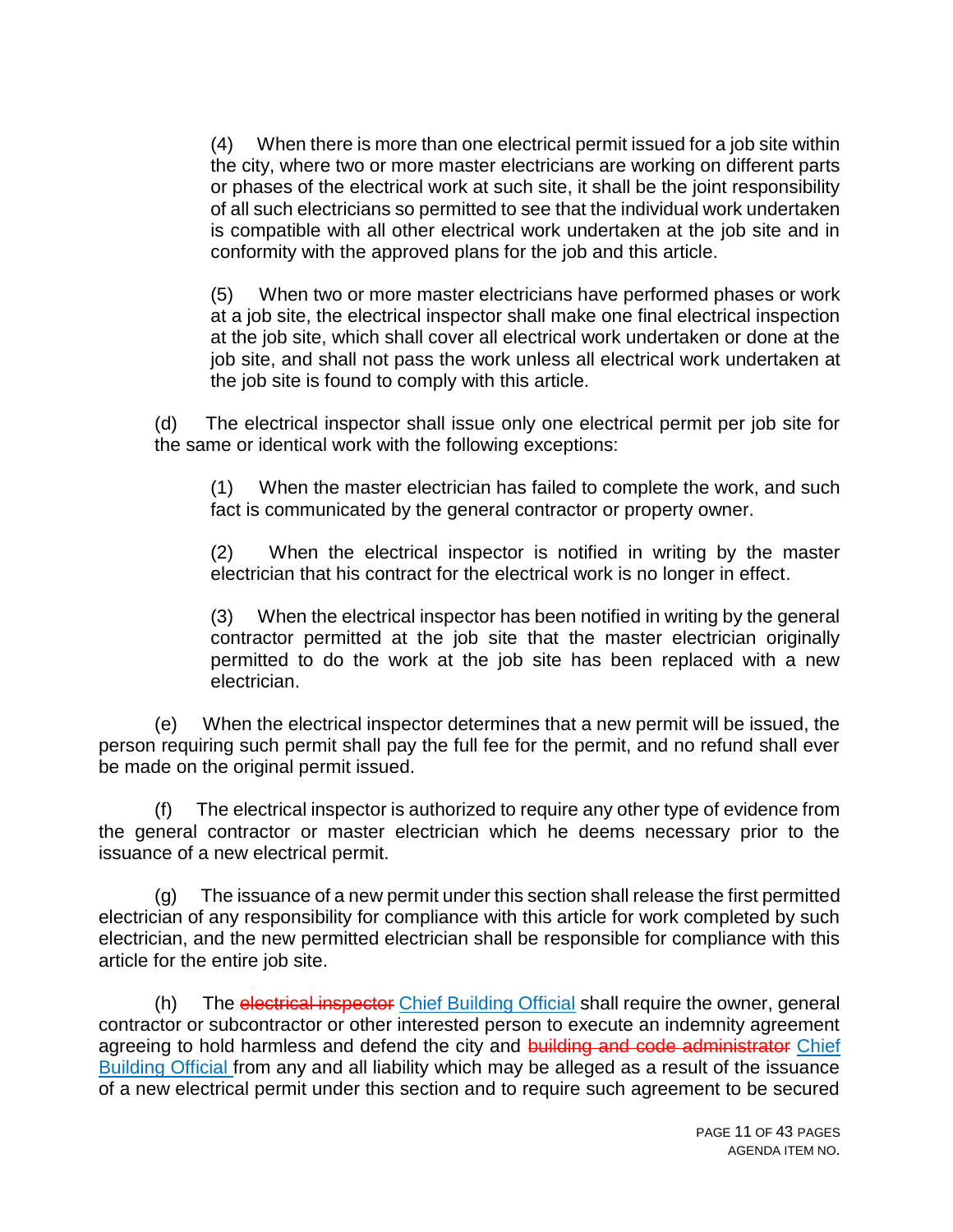by bonds and insurance deemed appropriate unless a release is signed by all parties.

## **Sec. 22-187 147. Exemptions.**

(a) No permit shall be required for a registered electrician or a homeowner to undertake minor electrical work, which by way of illustration and not limitation is as follows:

- (1) Repairing flush and snap switches.
- (2) Replacing fuses.
- (3) Changing lamp sockets and receptacles.
- (4) Replacing neon tubing in or on an existing sign erected in compliance with this article.
- (5) Changing lamp or ballast.

(b) No permit shall be required to attach or repair electrical wiring or install service to electrical apparatuses or equipment which are a part of a refrigeration, heating or air conditioning system or unit or any motor unit driving other equipment. Nothing in this subsection shall be construed as allowing any person to install new electrical wiring to or in a building or premises in order to install any of the equipment listed in this subsection, and this section shall be construed to allow a person to connect to existing wiring only.

No permit shall be required, after original installation and inspection, to change an electrical fixture or repair or replace an electrical fixture unless the work will require a change in the size of the wiring supplying current to such fixture.

### **Sec. 22-188 148. Classification.**

The following types of permits for electrical work may be issued by the electrical **inspector Chief Building Official:** 

(1) General electrical permit. A general electrical permit shall only be issued to a master electrician and shall authorize the electrician to perform any type of electrical work at a specific job site for which his registration qualifies.

(2) Homeowner's permit.

a. A homeowner's electrical permit shall only be issued to a person who owns and resides in a single-family home and may be used by such homeowner to do electrical work on the premises used by the homeowner as his residence. The electrical inspector shall be authorized to require proof of ownership and residence for any permit issued under this subsection.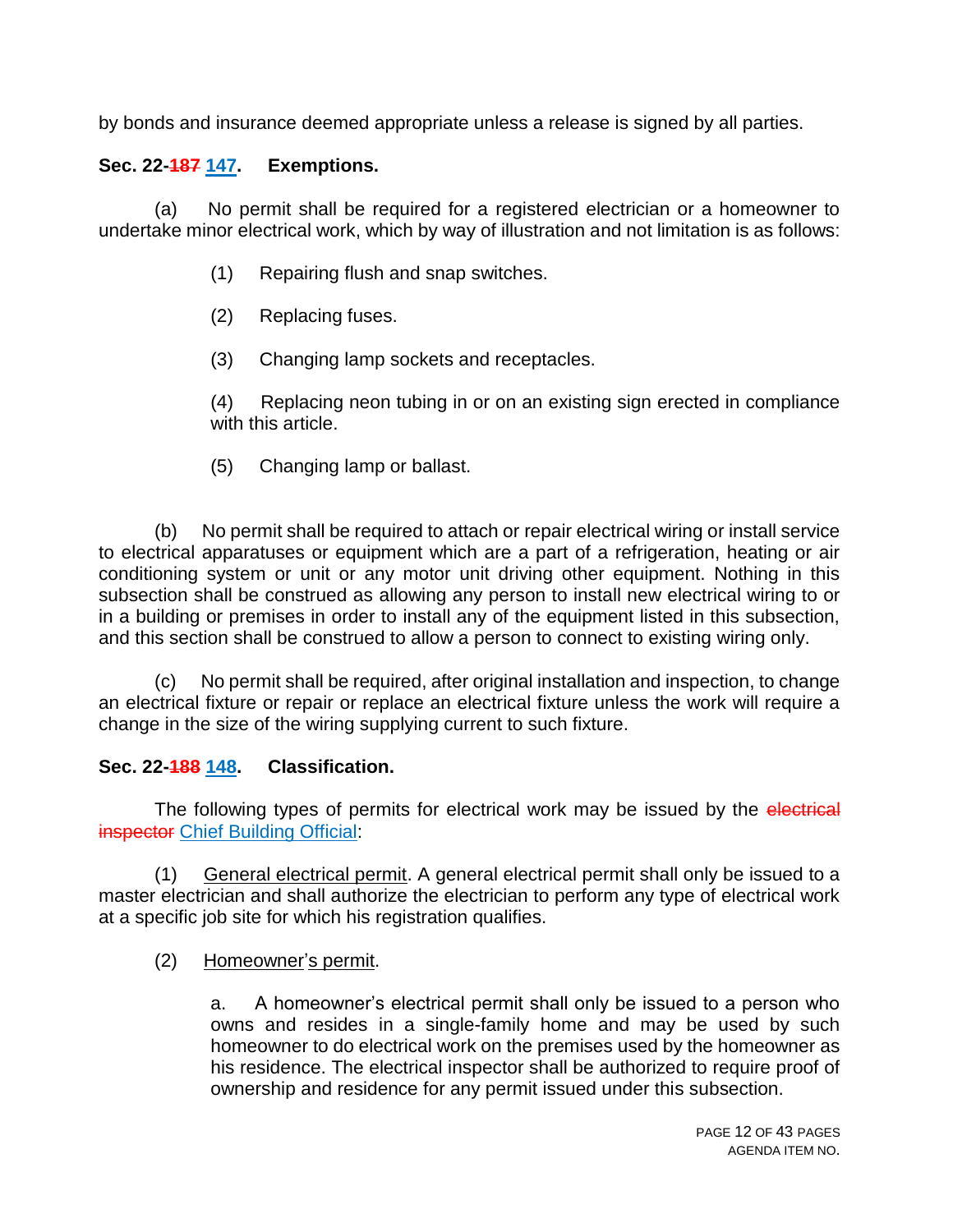b. Exception. A homeowner's permit shall not include any electrical installation for a swimming pool, hot tub or spa, and all such electrical work shall only be allowed by a general electrical permit issued to a master electrician.

(3) In-house electrical permit. An in-house electrical permit shall only be issued to a person registered as an industrial electrician, and shall authorize such electrician to perform any type of electrical work for his employer for which his registration qualifies. No permit issued to an industrial electrician shall ever authorize such electrician to perform any electrical work for any person other than the employer of such electrician and upon the buildings, grounds or equipment owned or leased by such employer.

### **Sec. 22-189 149. Applications.**

Application forms for any type of electrical permit authorized by section 22-188 section 22-148 shall be obtained from the electrical inspector Chief Building Official and shall be fully completed by the individual seeking the permit and returned to the electrical inspector. The electrical inspector Chief Building Official shall not issue the permit requested if he finds any of the following:

(1) The proposed electrical work does not comply with this article.

(2) Plans and specifications for the work to be done under the requested permit are insufficient to allow the electrical inspector to determine if the work proposed to be done under the requested permit complies with this article.

(3) The individual is seeking a permit to perform electrical work which he is not qualified to perform under the registration issued to such person by the board of electrical examiners.

(4) If for a homeowner's permit, the individual applying therefor is not the owner and resident of the premises for which the permit is sought.

(5) If for a homeowner's permit, the individual seeking the permit has failed to demonstrate a working knowledge of this article.

(6) The individual seeking the permit has failed to furnish the certificate of insurance required by section 22-349, or such insurance has been canceled or reduced in coverage. This defect may be cured by compliance with the terms of section 22-349.

#### **Sec. 22-190 150. Plans and specifications required.**

(a) Two sets of electrical plans and specifications may be required by the electrical inspector Chief Building Official prior to the issuance of a permit for the following electrical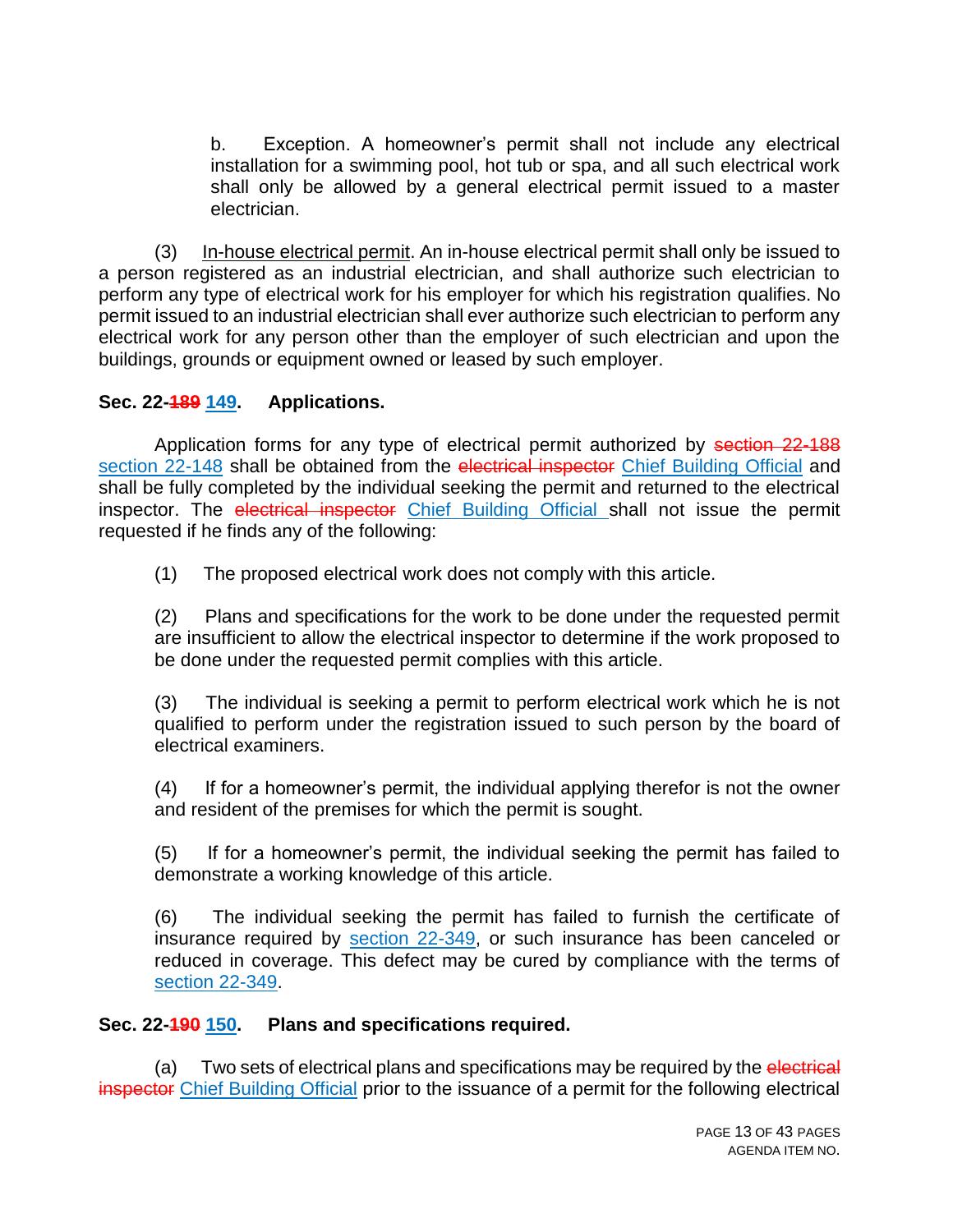work:

(1) All new construction for which a building permit is required in accordance with this Code.

(2) All alterations to existing buildings or structures for which a building permit is required in accordance with this Code.

(b) In addition to subsection (a) of this section, the electrical inspector Chief Building Official may require two sets of electrical plans and specifications when, in the opinion of the Chief Building Official, such plans and specifications are necessary for the electrical inspector Chief Building Official to determine if the proposed electrical work to be undertaken, if a permit is issued, will comply with this article.

(c) When plans and specifications are required by this section, they shall contain the following information:

> (1) The size of the feeders and subfeeders and their length when there are more than four branch circuits.

- (2) All current connected device locations.
- (3) All circuitry to panels.
- (4) All panels and the service entrance must be sized on the plans.

(d) In addition to the requirements set forth in subsection (c) of this section, the electrical inspector may require the calculations for the plans prior to the issuance of a permit.

(e) The plans required by this section shall be sealed or certified as follows:

(1) All commercial building plans shall bear the seal of an electrical engineer or a certification by a master electrician or industrial electrician that the plans are approved by him. However, all plans must bear the seal of an engineer licensed to practice in the state when required by the Texas Occupations Code.

(2) All other plans shall be approved and bear the seal or certification of any one of the following persons:

- a. An engineer licensed by the state.
- b. A registered master electrician who is contracted for the job.
- c. A homeowner who is performing electrical work on his own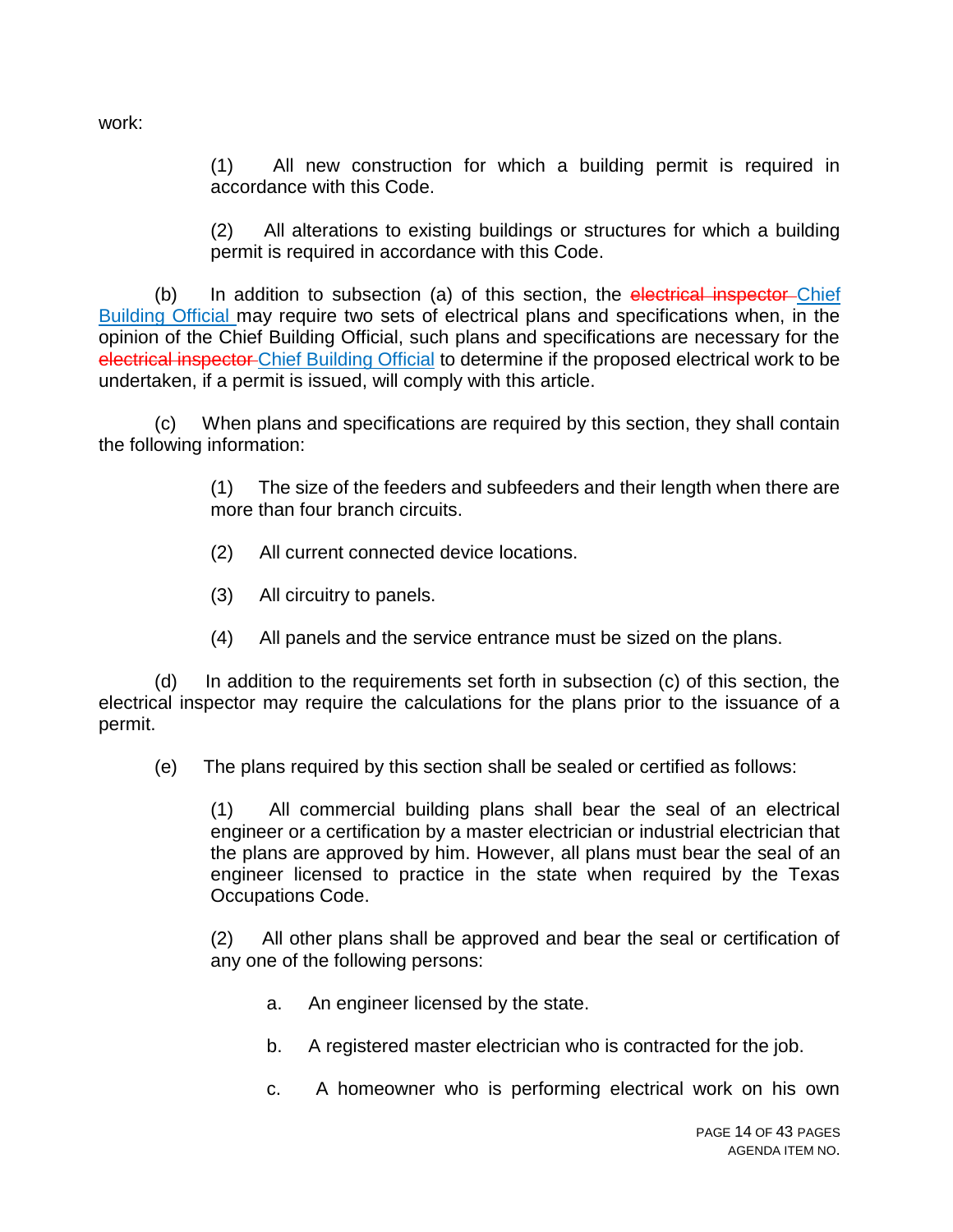residence.

(3) Notwithstanding anything contained in this subsection to the contrary, a registered industrial electrician may certify plans for electrical work for his employer, if such plans do not require the seal of a licensed engineer in this state pursuant to the Texas Occupations Code.

### **Sec. 22-191 151. Issuance; contents.**

(a) When the electrical permit fee, as established by separate ordinance, is paid and all other applicable sections of this article are complied with, the electrical inspector Chief Building Official shall issue the permit requested.

- (b) The permit shall specify the following:
	- (1) The type of permit issued.
	- (2) The proposed work to be done.
	- (3) The location of the job site.

(4) The name and address of the registered electrician receiving the permit or, if a homeowner, his name and address.

(5) The name and address of any company, firm, business, partnership or corporation with whom the registered electrician is an officer, employee or partner.

(6) The date of issuance and the signature of the electrical inspector.

(7) The signature of the electrician or homeowner receiving the permit and responsible for electrical code compliance.

### **Sec. 22-192 152. Temporary installations.**

(a) The electrical inspector Chief Building Official is authorized, in addition to other permits allowed by this article, to issue temporary permits for a period of time not to exceed 90 days. All electrical work undertaken under a temporary permit shall nonetheless comply with all other sections of this article, unless the electrician seeking such temporary permit shall prove to the electrical inspector Chief Building Official that a lesser standard will provide a safe installation for the period of time the permit is enforced.

(b) Upon the expiration of the time set forth in any temporary permit issued in accordance with this section, the person obtaining such permit will do the following:

(1) Apply for and secure a regular permit for electrical work to either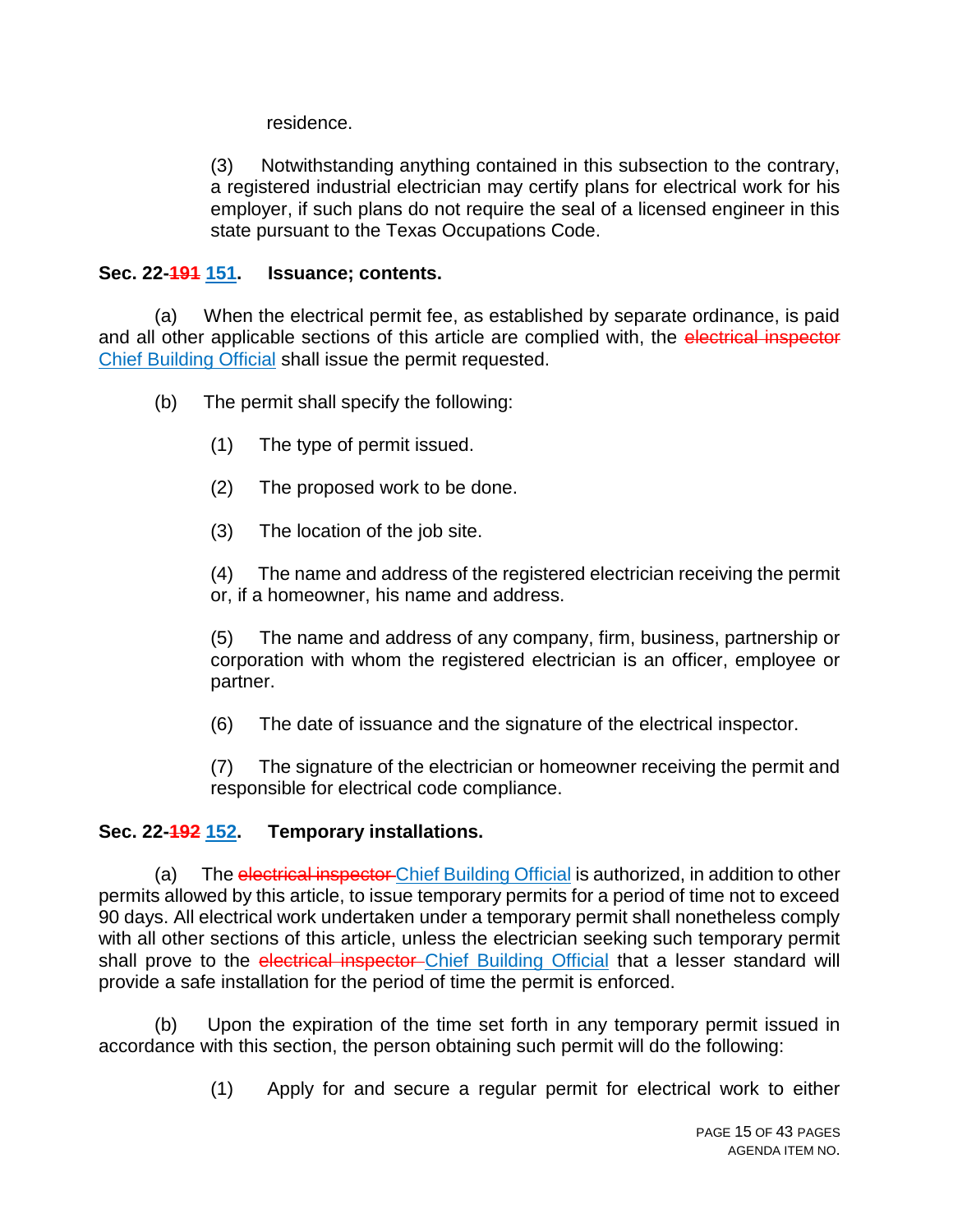complete the temporary work or bring such work into full compliance with this article; or

(2) Remove all such temporary electrical work installed or undertaken under the temporary permit issued and restore the building or premises to full code compliance.

### **Sec. 22-193 153. Ready-built homes.**

Where buildings are constructed in lumberyards or on premises other than where the building is on a permanent foundation and where such building is to be moved into and located within the city limits, wiring installation shall be made by an insured and registered master electrician in conformity with this article, and permits shall be applied for.

## **Sec. 22-194 154. Emergency work necessitating new wiring.**

If an emergency occurs necessitating immediate new wiring or repairs to electrical wiring at a time when the office of the Building and Code Administration is closed, the work may be carried out without first obtaining a permit. Thereafter, a written application shall be submitted to the Building and Code Administration for a permit during the next day that such office is open. Before the permit shall be issued, all requirements for its issuance must be complied with.

## **Secs. 22-195 155–22-220. Reserved.**

# **Subdivision V IV. Inspections**

# **Sec. 22-221. Required.**

All electrical work for which a permit has been issued in accordance with this article shall be inspected by the electrical inspector for compliance with this article. The electrical inspector in discharging this duty shall make the following inspections:

> (1) Rough-in inspection. The registered electrician or homeowner who has secured the permit for electrical work shall be responsible for notification to the Building and Code Administration that the electrical work is ready for a rough-in inspection at such time that all raceways, panel board cabinets, service equipment, outlet boxes, junction boxes, conduit, conductors and conductor splices are installed and ready for visible inspection. The electrical inspector shall refuse to make any rough-in inspection when the electrical work has been covered from view.

> (2) Final inspection. The registered electrician or homeowner who has secured the permit for electrical work shall be responsible for notification to the Building and Code Administration that the electrical work is ready for a final inspection. Electrical work shall be considered ready for final inspection when such work has passed all prior inspections made by the electrical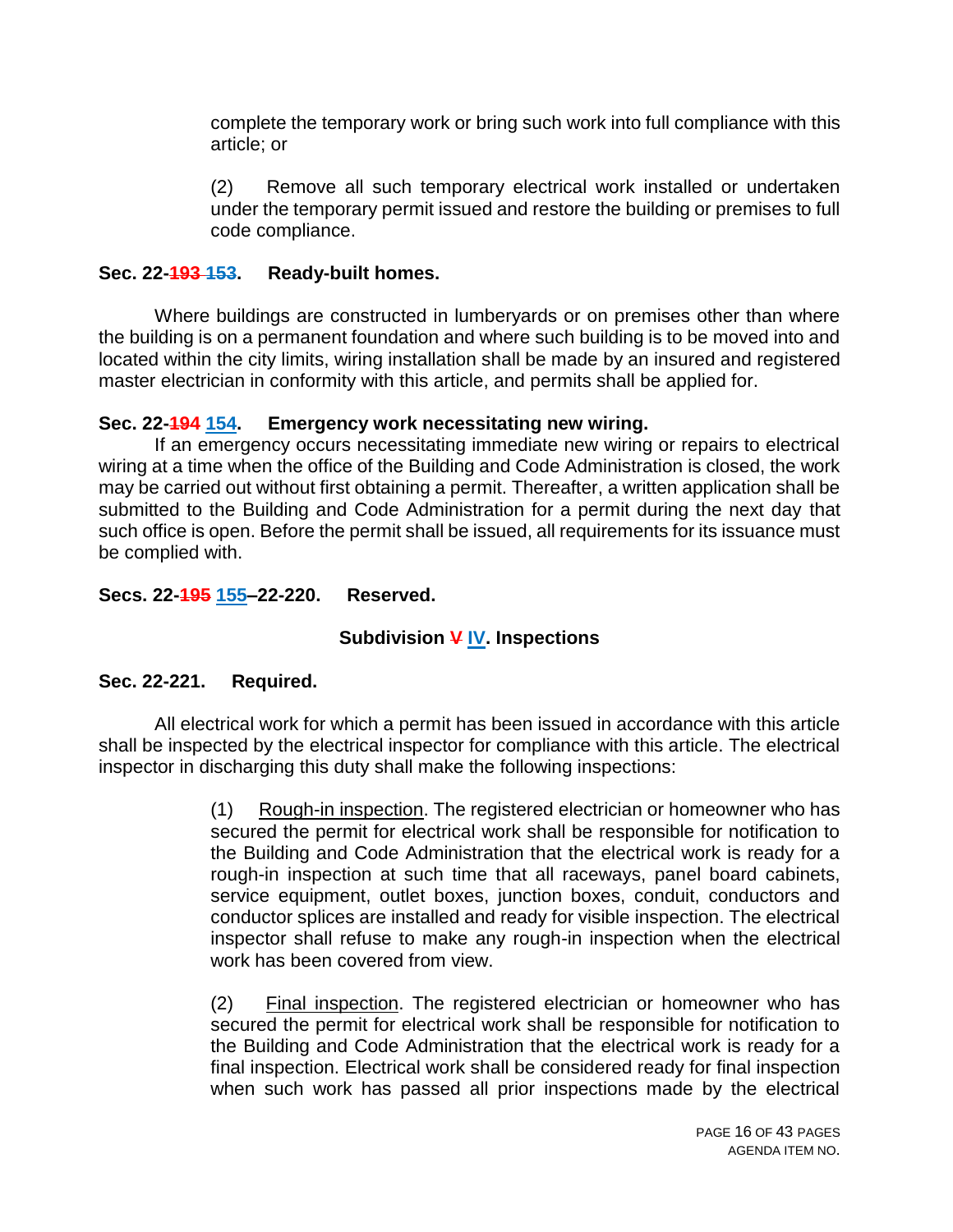inspector, or when such work has been corrected to comply with this article where a violation has been found to exist upon prior inspection, and where the electrical work has been completed in accordance to plans and specifications by the registered electrician or homeowner who has secured the permit. The electrical inspector shall have the option of requiring the presence of the permitted electrician or journeyman in charge of the work at any final inspection.

(3) Additional inspections. In addition to the inspection required to be made by the electrical inspector under subsections (1) and (2) of this section, such inspector is further required to make any and all additional inspections he shall deem necessary to ensure that all electrical work undertaken or existing in the city is in compliance with this article.

(4) Sign inspections. The master electrician securing a permit for electrical work in connection with any sign to be installed within the city shall be responsible for notification to the electrical inspector that the electrical work, for which the permit is issued, is ready for inspection. Electrical work necessary for installation or erection of a sign shall be considered ready for inspection when all work necessary for its installation or erection has been completed by the person holding the permit. The electrical inspector shall have the authority to require a sign to be opened or uncovered when necessary to complete the inspection required by this subsection.

### **Sec. 22-222. Request for inspections.**

(a) Every registered electrician or homeowner securing a permit under this article to undertake electrical work shall be responsible for notifying the electrical inspector of any requested inspection. The electrical inspector shall complete such inspection within 24 working hours after receipt of the notice requesting such inspection.

(b) A request for inspection may be made in writing or by telephone and shall contain or specify the following information:

- (1) The address where the work is located.
- (2) The permit number if requested by the electrical inspector.

(3) The electrical contractor's name and address or the name of the homeowner.

| E <sub>1</sub> | Construction tap                                                       |
|----------------|------------------------------------------------------------------------|
| E <sub>2</sub> | Rough in (before work is covered)                                      |
| E <sub>3</sub> | Final (all work complete, power on)                                    |
| E4             | Reinspection (when work is rejected)                                   |
| E <sub>5</sub> | Courtesy inspection (to discuss or plan work)                          |
| E <sub>6</sub> | Electrical system safety check (before power is connected or occupancy |

(4) The type of inspection requested, which shall be as follows: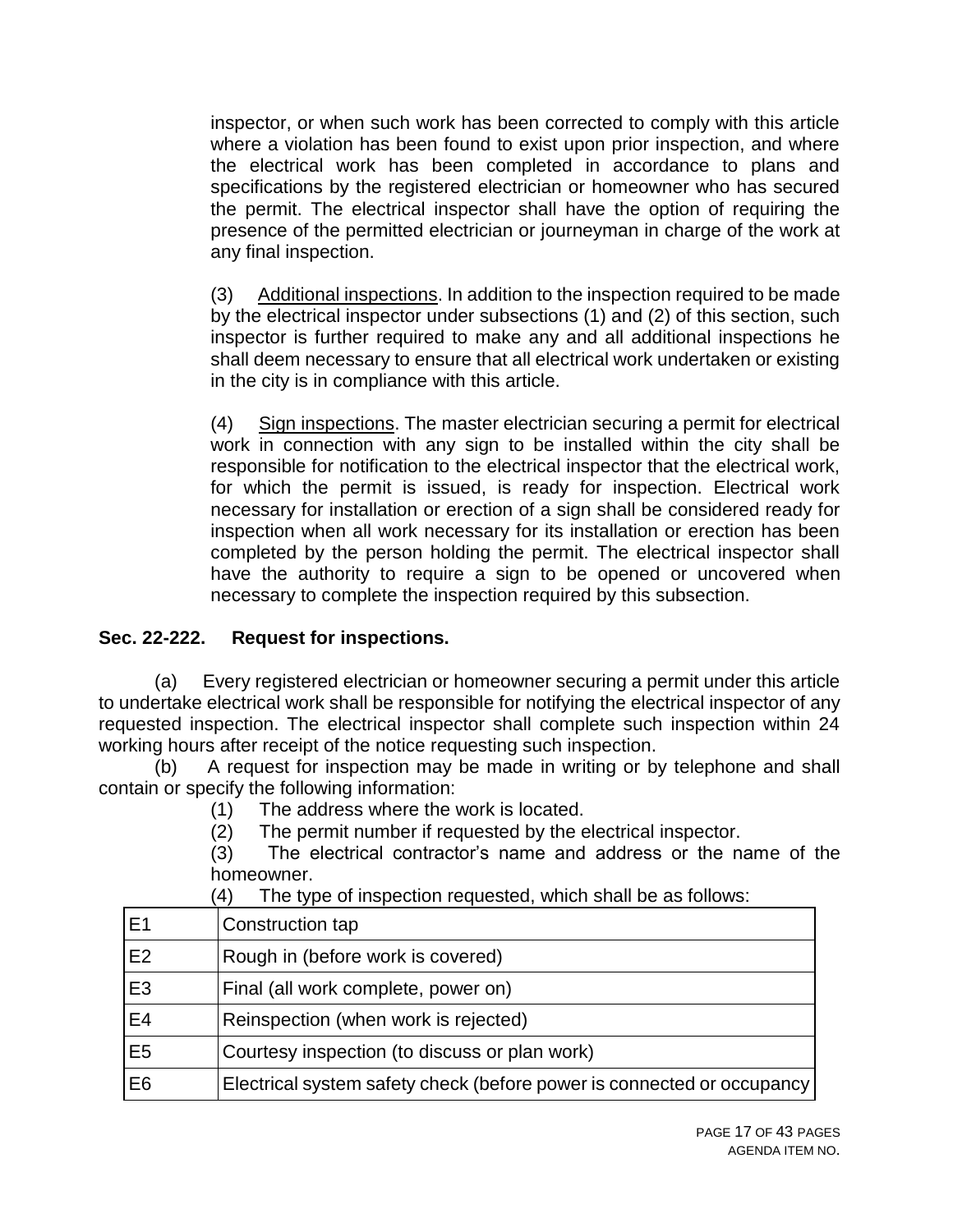|                | change to existing service)                                                                                                                                                                                                      |
|----------------|----------------------------------------------------------------------------------------------------------------------------------------------------------------------------------------------------------------------------------|
| E <sub>9</sub> | Temporary power on (to power system before final inspection. If the<br>structure is occupied or code violations are noted, the electrical<br>inspector may request immediate disconnect of service to the electrical<br>utility) |

### **Sec. 22-223. Procedure for identifying results.**

The electrical inspector, after completing any inspection required or authorized by this article, shall identify the results of such inspection in the following manner:

(1) If the electrical inspector determines upon inspection that the electrical work inspected complies in every respect with this article, he shall attach or affix, at a visible and accessible point, a notice which will signify that the work has been inspected and was found to be in compliance with this article. The notice shall be signed by the inspector making the inspection, shall be dated, shall set forth the address of the job site where the inspection was made, and shall authorize the electrician or homeowner to continue with the work.

(2) If the electrical inspector determines upon inspection that the electrical work inspected does not comply with this article, he shall attach or affix, at a visible and accessible point, a notice which will signify that the work has been inspected and was found not to comply with this article. The notice shall be signed by the inspector, shall be dated, shall contain a statement that the work has not passed the inspection, and shall contain a warning that it is a violation of this article to proceed with the electrical work until such work has passed inspection, and that a reinspection fee will be paid before reinspection. The inspector shall also note on the back of the notice the violation of this article discovered during his inspection and any other information deemed relevant.

(3) When the electrical inspector is requested to make a final inspection on any electrical work, he shall determine at such inspection if the electrical work complies with this article and is ready to be connected to a source of electrical current. If the electrical inspector approves and passes the work inspected, he shall attach or affix, at a visible and accessible point, a notice which shall signify that the work has been inspected and found to be in compliance with this article, and is ready to be connected to a source of electrical current. The notice shall be signed by the inspector, shall be dated, shall set forth the address of the job site, and upon issuance, the inspector shall notify the utility company to provide service to the site in accordance with section 22-224.

(4) For minor violations of this article where electrical work will remain open to view, the electrical inspector may issue a notice of approval with notations of minor violations. Such notice shall be attached or affixed at a visible and accessible point of the work. The notice will signify that the work has been inspected and minor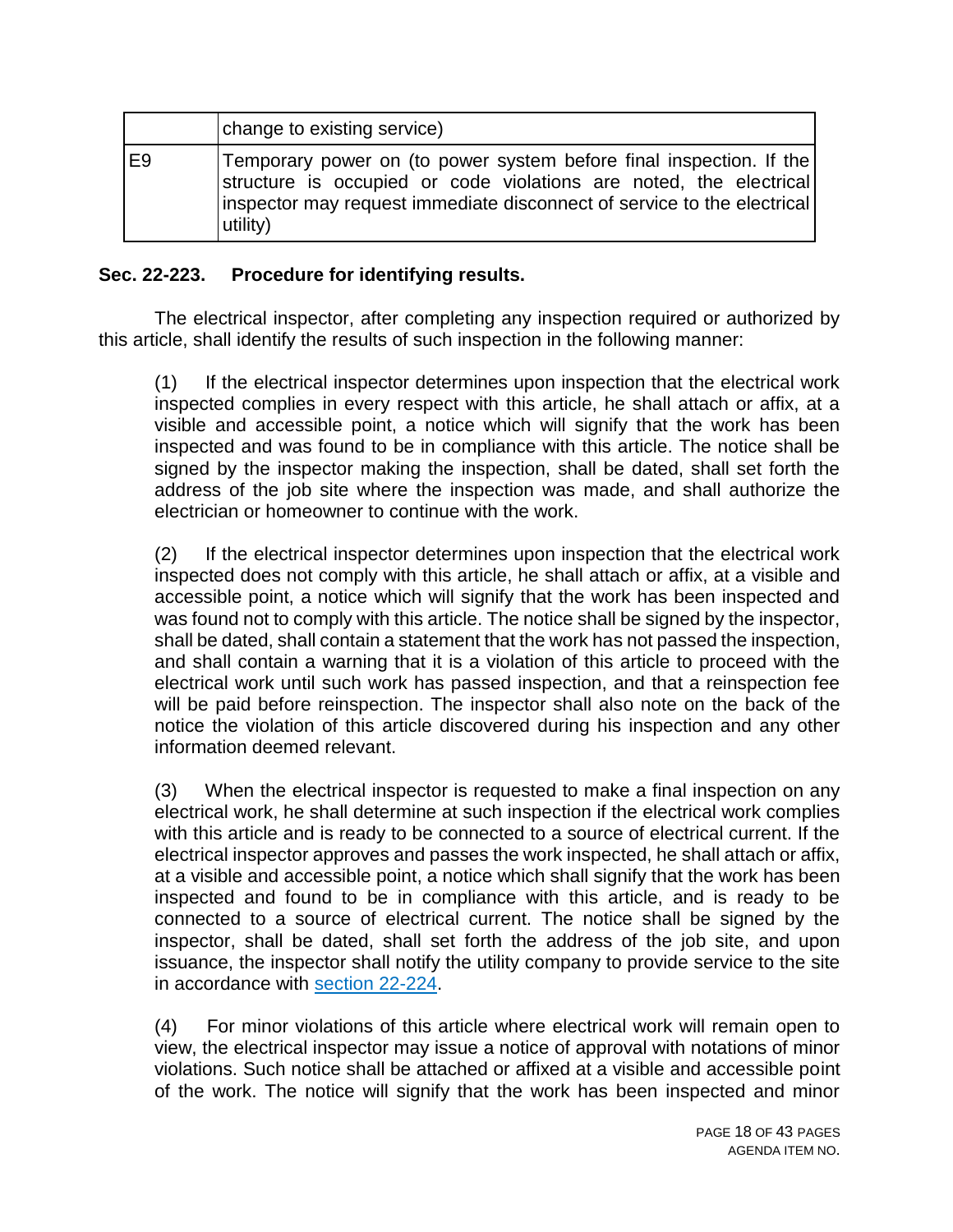violations of this article were discovered upon inspection. Any registered electrician or homeowner who has received a notice of approval with minor violations shall make all necessary corrections to the electrical work found to be a minor violation of this article prior to the next inspection by the electrical inspector or within ten days after receipt of the notice, whichever period is the shortest period of time. The notice shall be signed by the inspector, shall be dated, shall set forth the location of the job site and shall point out the items of work that must be corrected. If the registered electrician or homeowner has failed to make corrections to electrical work as listed on the notice within the time period in this subsection, the inspector shall issue a rejection notice following the procedures set forth in subsection (b) of this section to such electrician or homeowner.

### **Sec. 22-224. Clearance to connect electrical service.**

(a) It shall be unlawful for any person to connect, reconnect or cause connection or reconnection of electrical service to any building, structure, installation, construction tap, sign or outdoor lighting system without a clearance from the electrical inspector except a registered master electrician connecting service in an emergency, as allowed in section 22- 154.

(b) No electric utility company furnishing electric service within the city shall furnish electric service in any of the following cases until authorization to connect has been secured from the electrical inspector:

> (1) New service to any new building, structure, tent, installation, sign or outdoor lighting.

> (2) Electrical service has been terminated due to the alteration or repair of any building, structure, installation, sign, premises or outdoor lighting.

> (3) Electrical service has been terminated due to fire, flood, windstorm, earthquake, explosion or any other similar disaster to any building, structure, installation, sign, premises or outdoor lighting.

> (4) Electrical service has been terminated due to unsafe electrical conditions existing at or in any building, structure, installation, sign, premises or outdoor lighting, and the utility has been made aware of such fact by the electrical inspector.

> (5) Electrical service has been discontinued or there has been a change of occupants to any building or premises, except private residences and apartments where service is carried over for a continuing occupancy.

### **Secs. 22-225–22-254. Reserved.**

# **Subdivision VI V. Fees**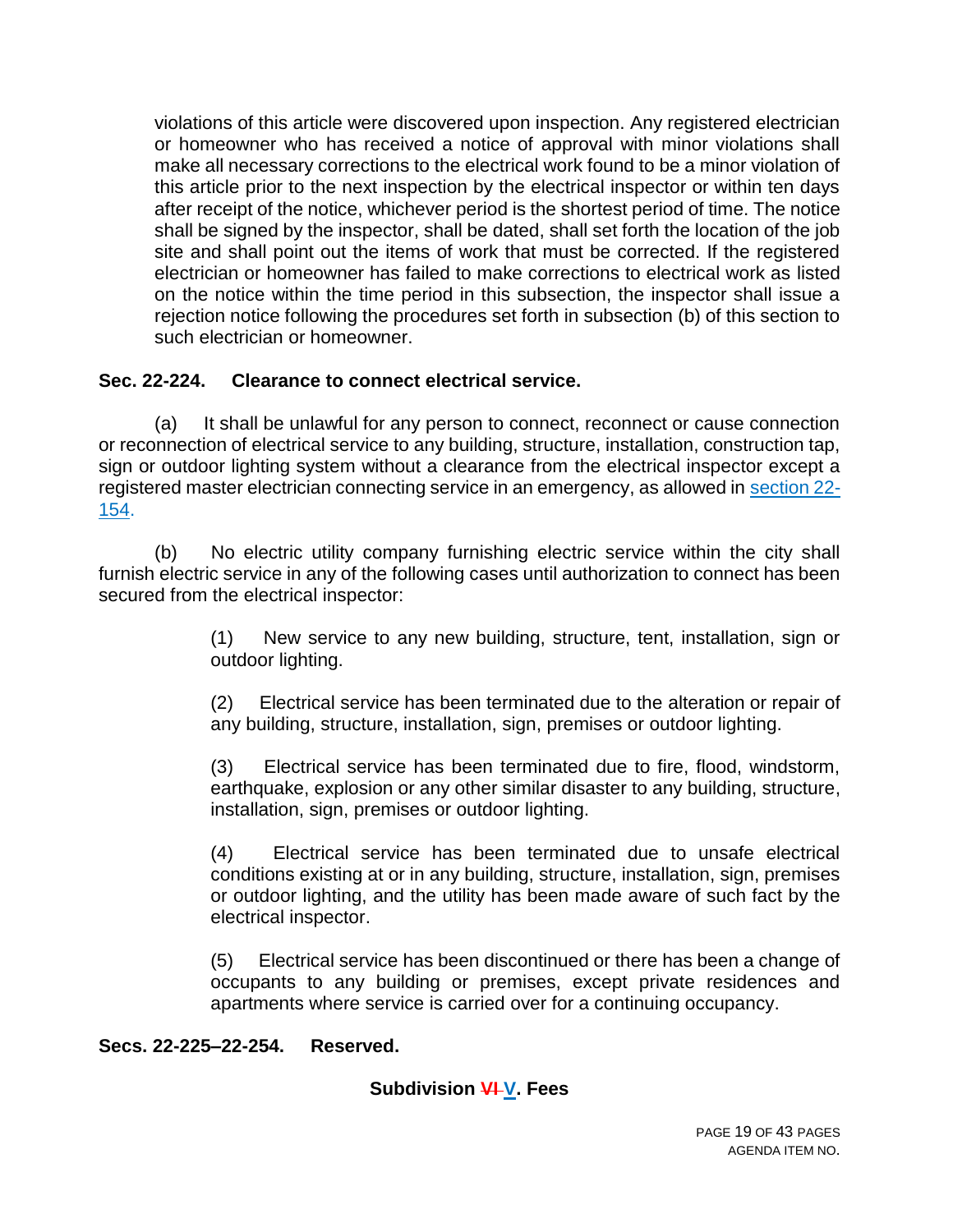#### **Sec. 22-255. Permit and inspection fees.**

(a) A fee shall be assessed for each permit required by this article. Such fee shall be established by separate ordinance. All permit fees shall be paid upon application for the permit.

(b) When any electrical work is commenced within the city and no permit as required by this article has been issued prior to the commencement of such work, the fee for issuance of the required permit may be charged and assessed at twice the amount required by separate ordinance. This subsection shall not, however, apply when the electrical work has been undertaken as an emergency in accordance with section 22-154.

(c) Permit fees as established by separate ordinance shall not be assessed for permits involving work for any of the following:

- (1) School districts within the city limits.
- (2) The city.
- (3) The county.

(d) When a permit has been issued and the electrical work has been inspected by the electrical inspector, and such inspector determines upon inspection that the electrical work failed to comply with this article and issues a rejection notice for such work pursuant to section 22-223(b), a reinspection fee shall be charged, as established by separate ordinance.

#### **Sec. 22-256. Fee adjustments.**

All fees and charges as established and set forth by separate ordinance are and shall be subject to adjustment in accordance with this Code.

#### **Secs. 22-257–22-285. Reserved.**

#### **DIVISION 3. ELECTRICAL CONTRACTORS**

#### **Subdivision I. In General**

**Secs. 22-286–22-345. Reserved.**

#### **Subdivision II. Licenses**

#### **Sec. 22-346. Required.**

(a) It shall be unlawful for any person to do or undertake to do any electrical work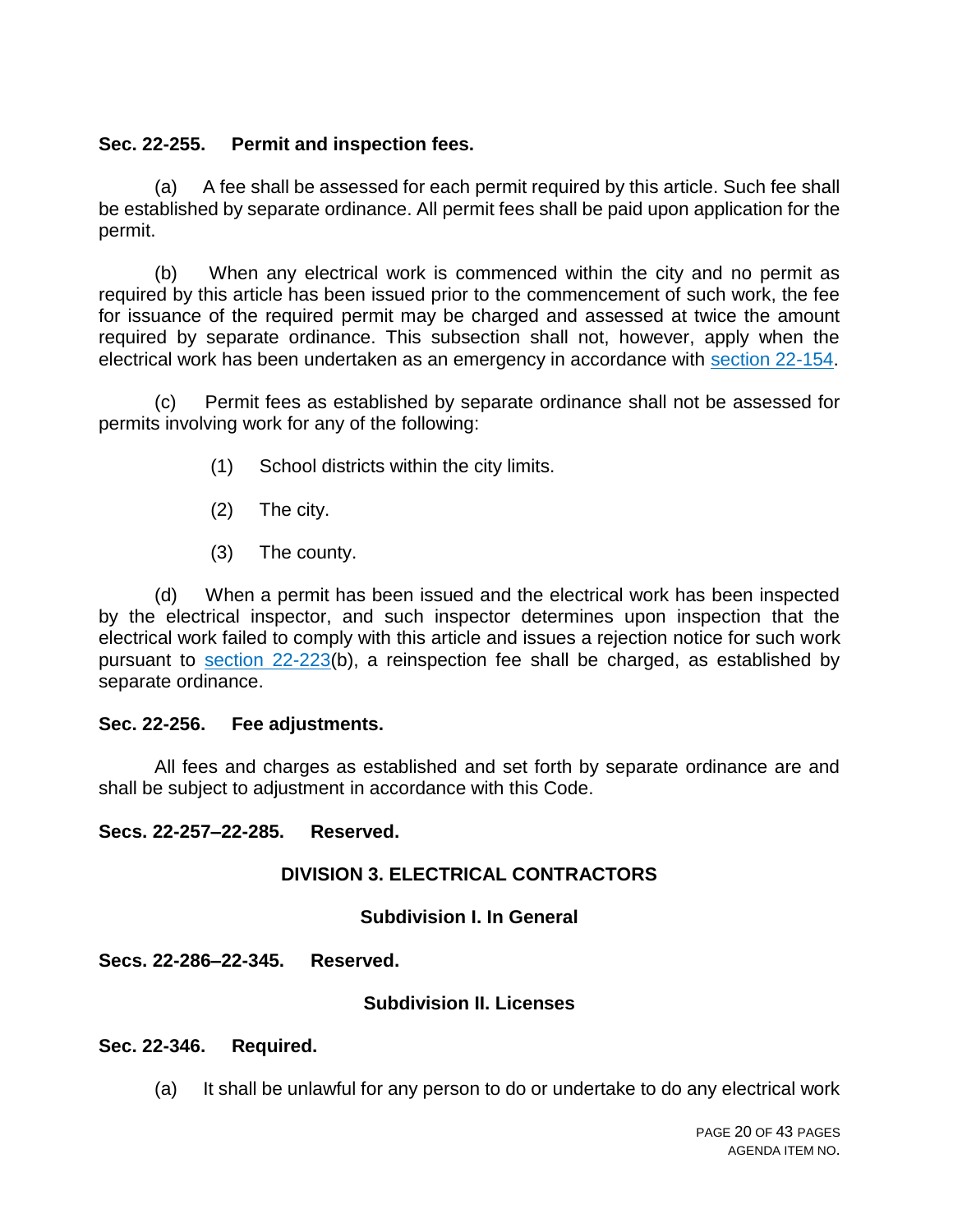within the city unless licensed by the state to perform such work in accordance with this article, except where a person is performing electrical work for a class of business that is exempt from this article as set forth in section 22-404, or the person is a homeowner performing electrical work or wiring on his own residence and is exempt from this article as set forth in section 22-404.

(b) It shall be unlawful for any person to engage in or carry on, directly or indirectly, or to advertise or to hold himself out as engaging in or carrying on electrical work or to perform any act as a master electrician, industrial electrician, journeyman electrician, maintenance electrician, master sign electrician, journeyman sign electrician, residential wireman, or apprentice electrician, as defined within this article, without first obtaining an appropriate license from the state.

(c) In addition to any license required in this section, any person who shall engage in the business of electrical contracting shall, prior to making contracts or subletting the contracts, obtain a registration, referred to as an "electrical contractor registration." Such electrical contractor registration shall be issued by Building and Code Administration, contingent upon compliance with the applicable sections of this article and the following:

> (1) The business for which the registration is issued shall be owned by or have in its employment at least one registered master electrician, and such master electrician shall be designated on the registration application as responsible for the daily supervision of all electrical work of the business so registered.

> (2) Such designated master electrician's name, address and telephone number shall be provided to the Building and Code Administration upon application for the electrical contractor registration.

> (3) Such master electrician shall make himself available during the normal working hours of the Building and Code Administration in order to meet with the electrical inspector either at the job site or at the inspector's office regarding any electrical work performed by that business. When such designated master electrician may be unavailable, such as in cases of emergency, illness, or absence from the city, the electrical inspector may allow the business to designate an alternate master or journeyman electrician as the city contact during such period of absence.

> (4) At any time the designated master electrician's registration is suspended, revoked, or expires, or such master electrician leaves the employment of the business so registered under this subsection, the electrical contractor registration shall become null and void until such master electrician registration has been reinstated or another master electrician has been designated by the business.

> (5) An electrical contractor's registration shall expire on December 31 and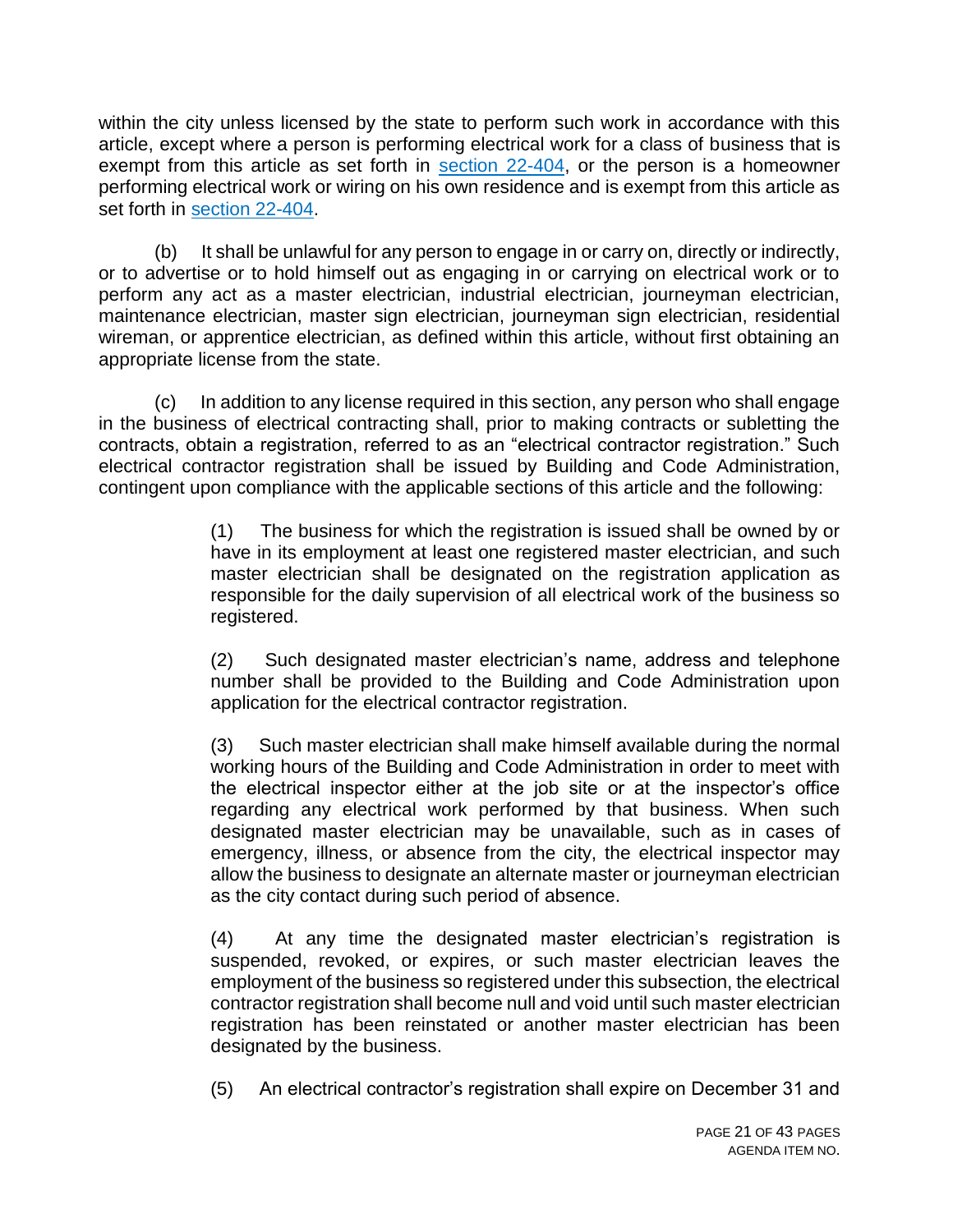may be renewed thereafter.

(6) A fee shall be charged for each electrical contractor registration, issued in accordance with the fee established by separate ordinance.

(7) No permits shall be issued to any master electrician whose contractor's registration is not current.

(d) A master electrician or industrial electrician shall not use his registration to obtain electrical permits issued under this article for any other class of electrician who is not a full-time employee of the master electrician's or industrial electrician's company and under his direct supervision and control. Business records of the electrical contractor may be required by the board of electrical examiners to substantiate the master's involvement with the business.

## **Sec. 22-347. Unlawful work; false claims.**

(a) It shall be unlawful for any registered electrician to perform or hold himself out as being able to perform any type or class of electrical work not expressly included under coverage of his registration.

(b) It shall be unlawful for any person to advertise or to hold out or to state to the public or to any customer, either directly or indirectly, that any electrical work or installation complies with the city electrical code unless such work has in fact been inspected and approved by the electrical inspector.

(c) It shall be unlawful for any person or the owner, agent or occupant of any premises to aid or abet an electrical contractor in the violation of this article or connive in its violation.

### **Sec. 22-348. Unregistered electricians.**

It shall be unlawful for any registered electrician to allow any unregistered electrician or unregistered apprentice to work at any job site or electrical installation project under his control or supervision.

### **Sec. 22-349. Fee and insurance requirements.**

(a) Each successful applicant for any class of registration provided for by this article shall pay a fee to the secretary of the Board of Electrical Examiners in the amount set forth by separate ordinance. No applicant shall be entitled to obtain a permit for or undertake any electrical work within the city until such time as the fee has been paid. The fee required shall be paid to the secretary, who shall pay such fee over to the city's general fund.

(a) Any person engaged in the electrical contracting business in the corporate city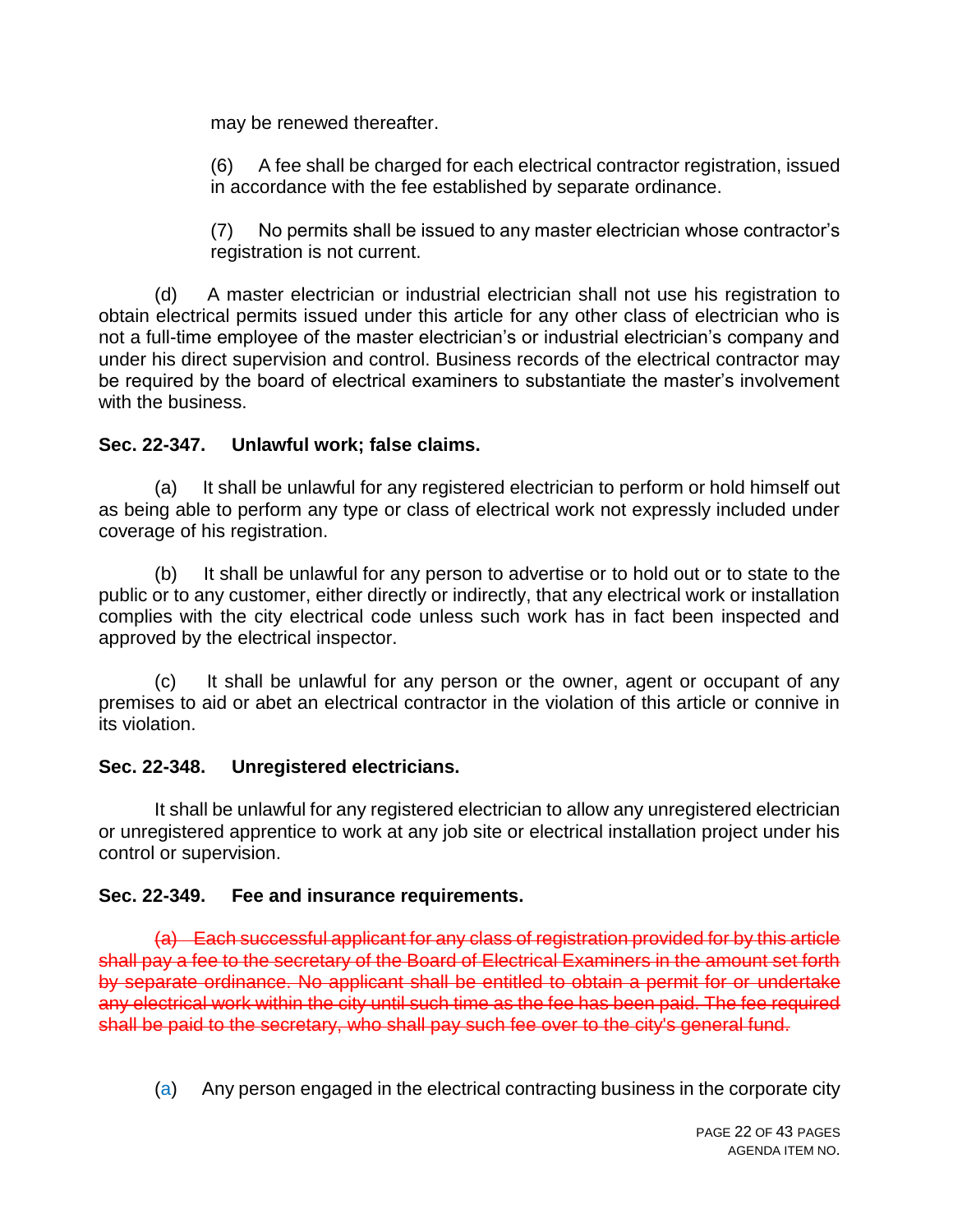limits shall obtain and have in full force and effect a policy of liability insurance, insuring against claims or actions for personal injuries or property damage occurring or claiming to have occurred upon or growing out of engaging in the electrical contracting business with limits as prescribed by state licensing requirements. A current certificate of insurance meeting or exceeding these limits must be on file in the electrical inspector Building and Code Administration's office prior to the issuance of any permit. The insurance coverage shall include a provision that if such coverage is canceled or reduced, the insurance carrier shall notify the electrical inspector-Chief Building Official at least ten days prior to such cancellation or reduction in coverage.

(b) No electrical permit shall be issued to any master electrician until such time as the certificate of insurance required in subsection (b) of this section is filed with the electrical **inspector-Chief Building Official.** 

(c) It shall not be necessary, however, for a master electrician to furnish a certificate of insurance as required by this section if such electrician does not actively engage in the electrical business as a master electrician and files with the electrical inspector Chief Building Official a letter so stating. A master electrician may engage in his electrical business at any time by so advising the Chief Building Official in writing and furnishing the required insurance certificate.

(d) The requirements of this section shall not apply to the following:

(1) A homeowner seeking a homeowner's permit to do work on his own residence.

(2) An industrial electrician seeking an in-house electrical permit as provided in section 22-148(3) to do work outlined by such permit.

### **Sec. 22-350. Possession.**

The holder of any electrical registration shall, when on the job site of any electrical installation, have in his immediate possession a wallet-size identification of such registration. The registrant shall, upon request, present such registration for identification to the electrical inspector or any of his deputies. In addition to the identification requirement in this section, each master electrician and industrial electrician shall cause to be posted in a prominent place at his place of business or employment the certificate of qualification which is issued by the secretary at the time his registration is issued.

### **Sec. 22-351. Business address.**

(a) Every master electrician and industrial electrician shall file with the electrical inspector Chief Building Official a written statement setting forth the current business address and phone number of such electrician. It shall be the responsibility of the electrician to advise the electrical inspector of any changes to the information required in this subsection.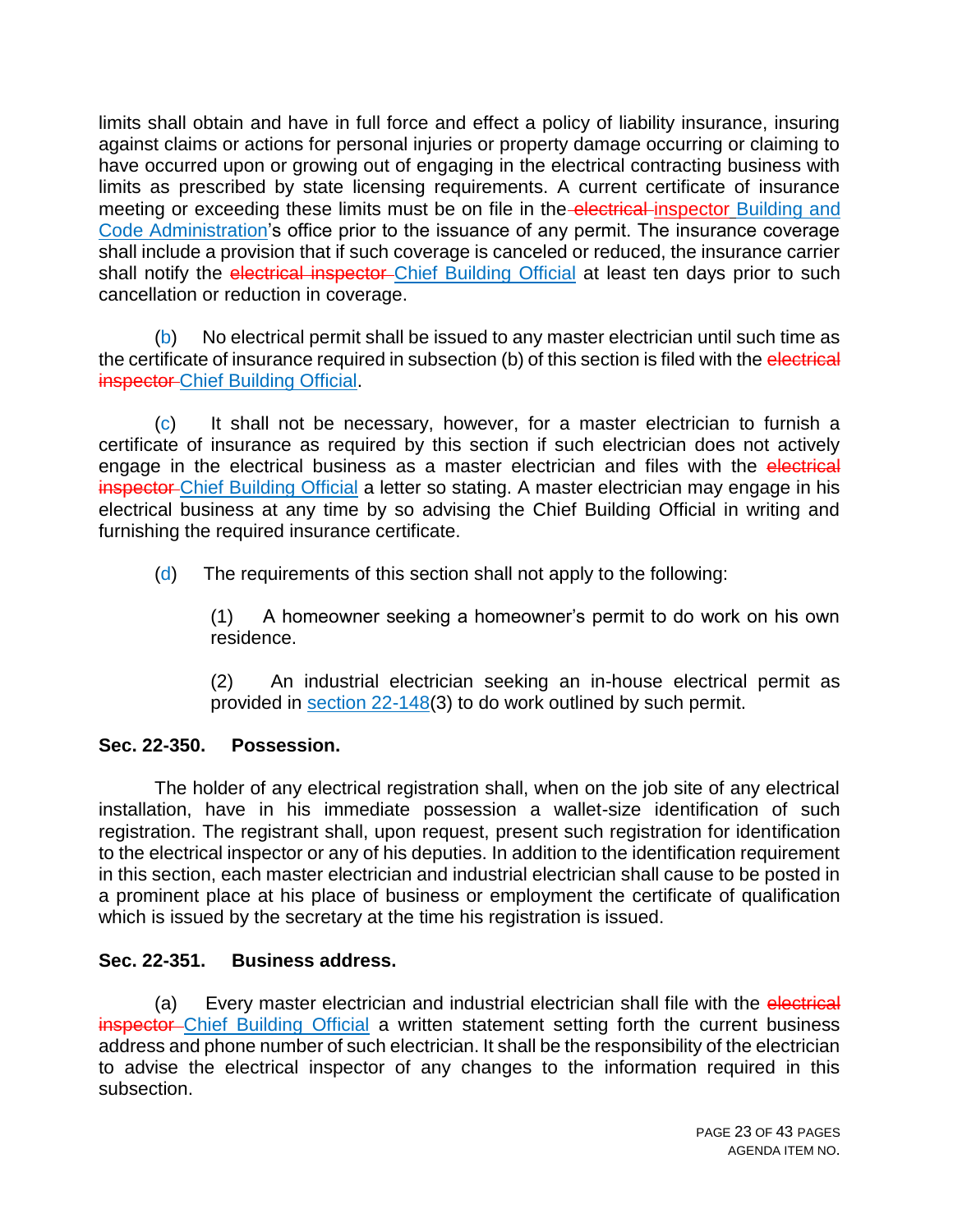(b) The electrical inspector-Chief Building Official shall not issue any permit required by this article to any master electrician or industrial electrician who has not complied with this section.

## **Sec. 22-352. Transferability.**

Any electrical registration issued in accordance with this article shall be nontransferable.

### **Sec. 22-353. Employment of journeyman or apprentice.**

(a) Every master electrician or industrial electrician shall be responsible for and exercise supervision and control over every journeyman electrician or apprentice electrician performing work upon any job site for which the master electrician or industrial electrician has secured a permit in accordance with this article. Consistent with the responsibility of the master electrician or industrial electrician to exercise supervision and control over journeyman electricians and apprentices, no master electrician or industrial electrician shall use the services of a journeyman electrician or apprentice on any job who is not a full-time employee of the same company as the master electrician or industrial electrician.

(b) The electrical inspector Chief Building Official may require the master electrician or industrial electrician to produce payroll records, quarterly federal withholding reports, or other information to verify the employee relationship.

### **Sec. 22-354. Supervision of journeyman electrician.**

It shall be a violation of this article and an additional reason for revocation or suspension of a journeyman's registration if a journeyman electrician is found to be undertaking or engaged in performing electrical work when a permit for such work has not been issued to the master electrician or industrial electrician who is employed on a full-time basis by the same company as the journeyman electrician.

### **Sec. 22-355. Notification of employment.**

(a) The holder of a journeyman electrician registration shall notify the electrical inspector Chief Building Official in writing if the holder of such a registration changes places of employment. The notice shall contain the name, address and telephone number of the new employer, together with the date of new employment.

(b) The holder of a maintenance electrician registration shall follow the same procedure as set forth in subsection (a) of this section if he changes places of employment.

(c) The holder of an industrial electrician registration shall follow the same procedure as set forth in subsection (a) of this section if he changes places of employment.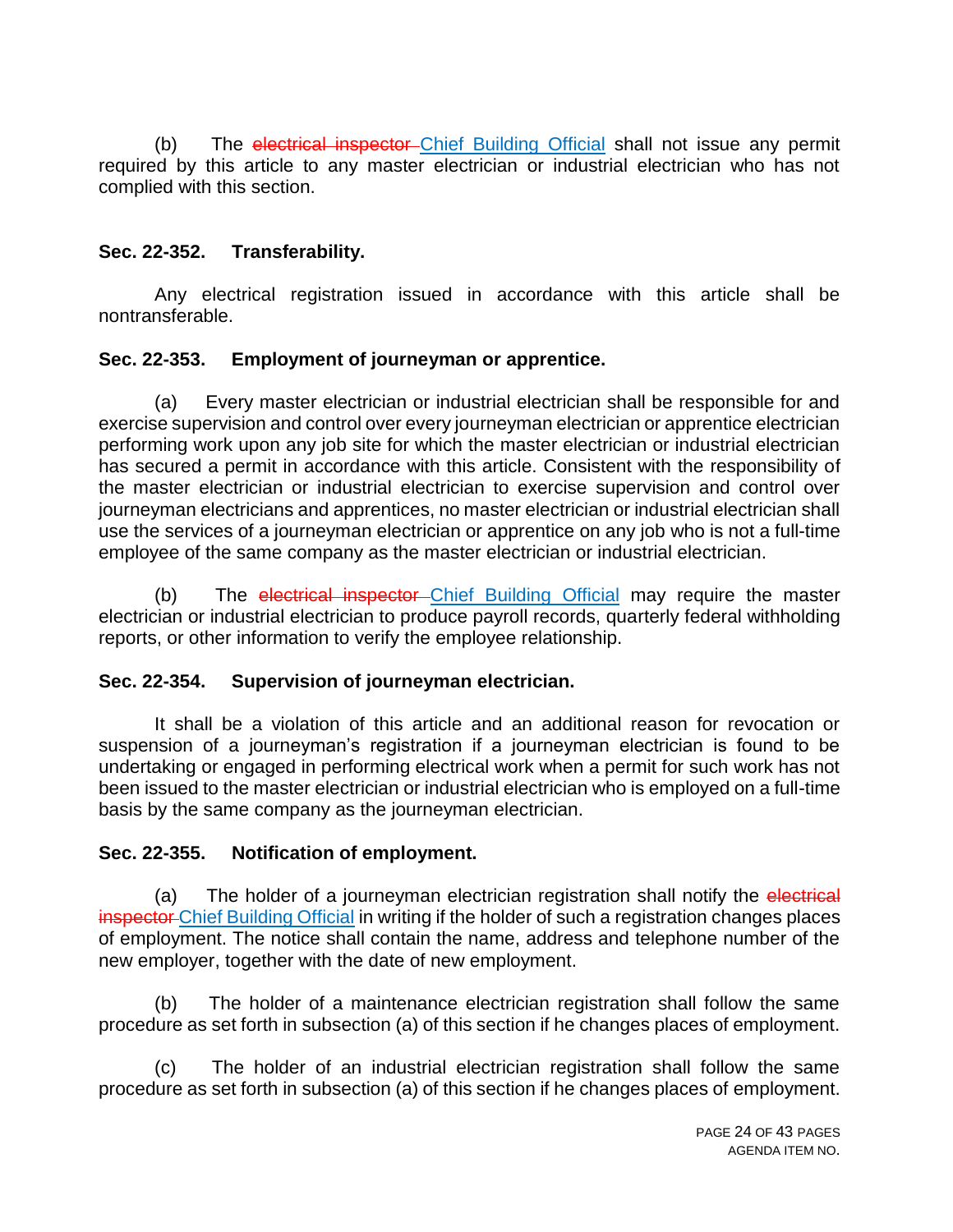(d) The notification required by this section shall be made to the electrical inspector Chief Building Official no later than ten days after the commencement of new employment.

### **Sec. 22-356. Supervision of apprentice electrician.**

No class of registered electrician shall have more than three apprentice electricians working under his direct supervision and control.

## **Sec. 22-357. Expiration and renewal.**

(a) Each electrician's registration issued under this article shall expire at 12:00 midnight on December 31 of each year.

(b) Every holder of any class of registration issued in accordance with this article may make written application for renewal of his registration; however, such application shall be filed with the electrical inspector-Chief Building Official prior to the expiration of his current registration.

(c) Application forms for renewal of any registration issued in accordance with this article shall be furnished by the electrical inspector Chief Building Official.

(d) A fee shall be charged for each renewal registration issued in accordance with the schedule of fees established by separate ordinance.

(e) The electrical inspector-Chief Building Official shall refuse to renew any registration issued in accordance with this article where the applicant for renewal thereof fails to maintain his license through the state, complete the required application, maintain insurance as required, and tender the fees for renewal.

### **Sec. 22-358. Vehicle and other identification.**

(a) Each vehicle used in the business of electrical contracting work in the city shall be properly identified by the placement of a sign or lettering on such vehicle. The sign shall display the name of the person doing business, and the lettering for such sign shall be at least two inches in height in contrasting colors. These signs shall be placed on both front doors of each vehicle or on both upper side panels of each van.

(b) In addition to subsection (a) of this section, all trucks or other vehicles used by any master electrician shall also have, placed upon the left-hand side of such vehicle, the registration number of the master electrician, in numbers a minimum height of two inches in size. These numbers shall be placed above the door signs or included as part of the sign.

(c) Every master electrician shall include his registration number on all printed or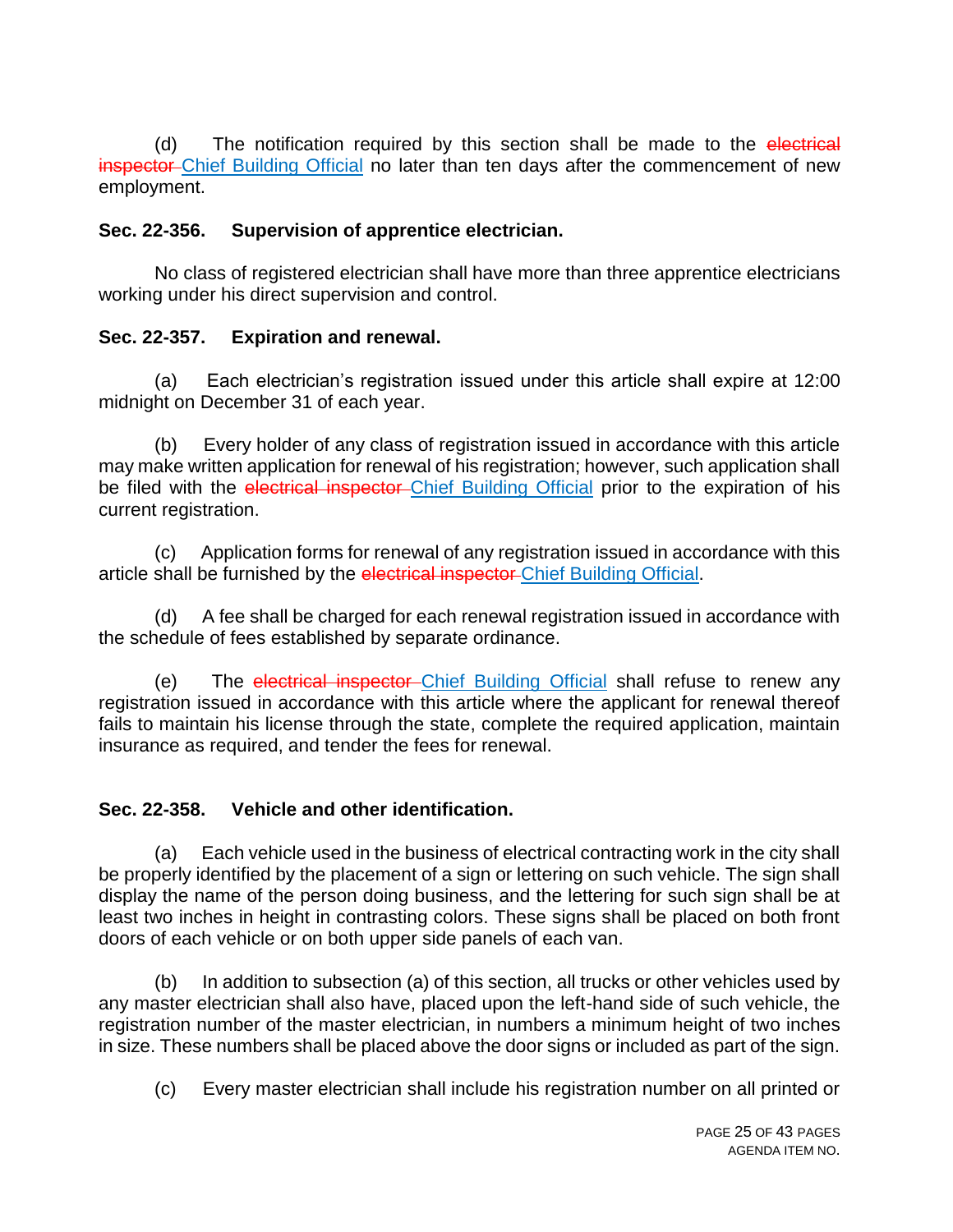written advertising used or employed by such electrician.

#### **Sec. 22-359. Procedure for revocation or suspension.**

(a) The Board of Electrical Examiners is authorized either to suspend (for a period of time not to exceed one year) or revoke the registration of any state licensee for proper cause as set forth in [section 22-360.](https://z2.franklinlegal.net/franklin/DocViewer.jsp?doccode=z20000042&z2collection=wichitafalls#JD_22-360)

(b) The board shall follow the following procedures in exercising the powers set forth in subsection (a) of this section:

> (1) When the board is to determine whether or not an electrician's registration is to be suspended or revoked, the board shall proceed upon a sworn affidavit of the electrical inspector or upon the sworn affidavit of any person aggrieved by the action of such electrician. The affidavit shall set forth the grounds upon which the affiant relies to suspend or revoke the registration in question, together with sufficient facts in support thereof.

> (2) When the electrical inspector or an aggrieved person seeks to commence action to suspend or revoke the registration of an electrician, he shall prepare the required affidavit in writing and shall file the original and two copies with the electrical inspector, who shall note the date and time of filing of such affidavit and shall forward a copy to the chairperson of the board and to the electrician who is the subject of the allegations. The electrical inspector shall retain one copy of the affidavit in his files. The electrical inspector shall forward the copy of the affidavit to the electrician named in the affidavit by certified mail, return receipt requested.

(3) The electrician named in the affidavit shall have ten days from the date of receipt of such affidavit to file a sworn response to the charges set forth in the affidavit. The electrician in question shall file the response and two copies with the secretary of the board, who shall forward one copy to the chairperson of the board and one copy to the person filing the affidavit to which the response is directed. The electrical inspector shall retain the original response in his office.

(4) The chairperson of the board, upon receipt of an affidavit of complaint for suspension or revocation of the registration of any electrician, shall give notice of such affidavit of complaint to each member of the board. After each member of the board has been notified of the affidavit of complaint, the board shall meet at a regular meeting or a special meeting called by the chairperson for the purpose of entering an order of the board setting a date and time at which the board shall enter upon a hearing to determine whether or not the electrician in question should have his registration suspended or revoked. The board shall cause a copy of its order setting a hearing in the matter to be served upon the electrician named in the affidavit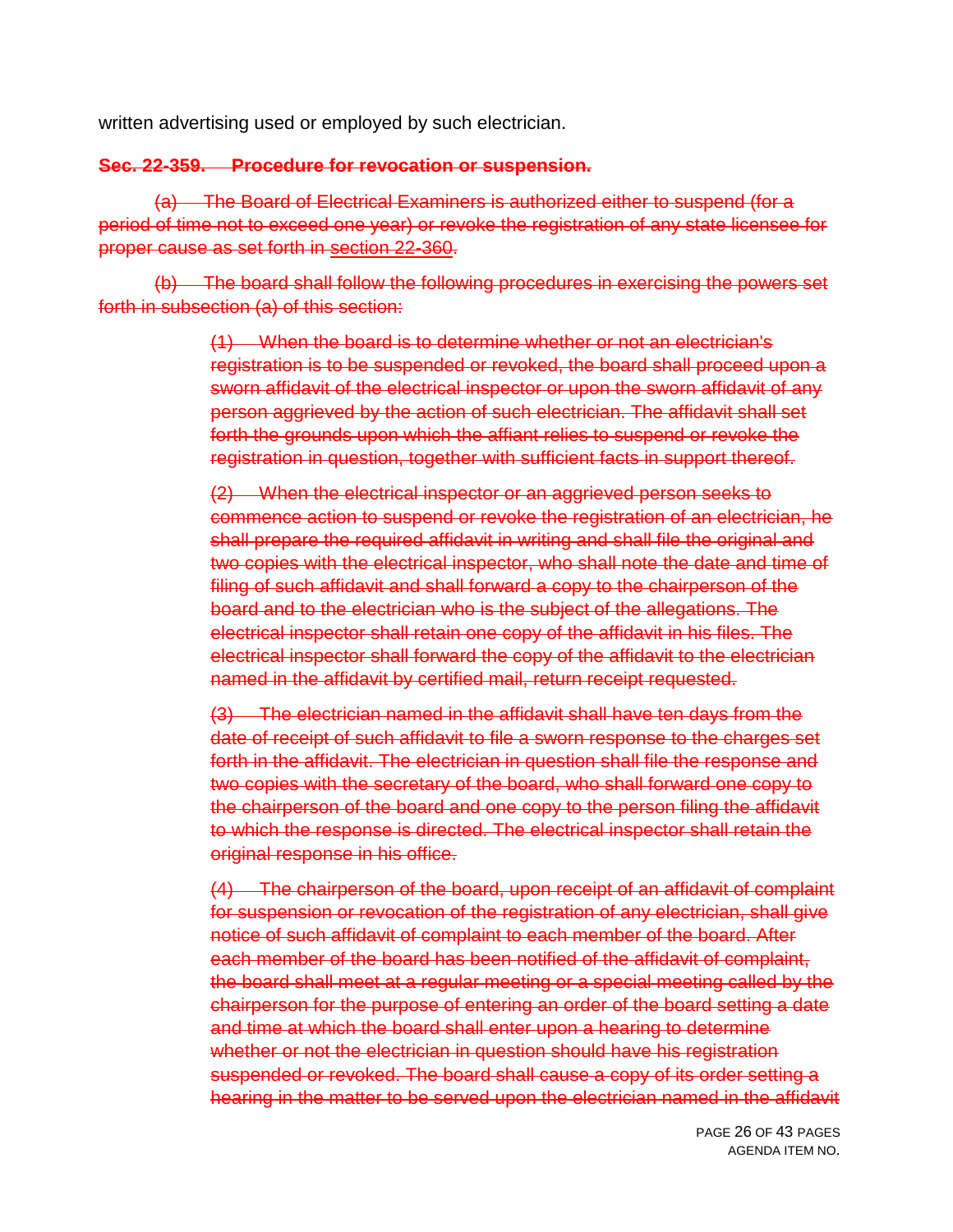of complaint by certified mail, return receipt requested, at least ten days prior to the date of the hearing set by the board.

(5) The board shall thereafter meet at the time and place set forth in its order and enter upon a hearing to determine whether or not the board shall order the registration of the electrician in question suspended or revoked.

(6) The board shall cause a copy of its final order to be served upon the electrician in question by certified mail, return receipt requested, and shall file a copy of its order with the electrical inspector.

(7) When the chairperson of the board has received the affidavit of complaint which, in the unanimous opinion of the board, sets forth allegations that would cause immediate danger to life or property, the board may, by unanimous vote, enter its order temporarily suspending the registration of the electrician named in the affidavit of complaint for a period of time not to exceed 20 days. When the board enters a temporary order of suspension as authorized in this subsection, it shall enter its final determination on the merits of the complaint prior to the expiration of the temporary order of suspension.

(8) When an electrician has had his registration suspended by order of the board, he shall not be eligible to undertake any electrical work within the city during the time of suspension set forth in the board's order. At the conclusion of the term of suspension, the electrician's registration shall automatically be reinstated or renewed in accordance with this article, and he may once again undertake electrical work within the city.

(9) When an electrician has had his registration revoked by order of the board, he shall not be eligible to undertake any electrical work within the city until such time as he has successfully qualified for a new registration as provided in this article. Any electrician whose registration has been revoked shall be ineligible to apply for a new registration for a period of one year from the date of the order of the board revoking same.

#### **Sec. 22-360. Grounds for suspension or revocation.**

(a) One or more of the following shall constitute cause for suspension or revocation for any class of electrical registration issued by the Board of Electrical Examiners:

> (1) The failure or refusal by an electrician, after due notice from the electrical inspector, to correct any electrical work found to be in violation of this article or the electrical code.

(2) The furnishing of false or incorrect information in any application submitted to the board for licensing under the board's powers.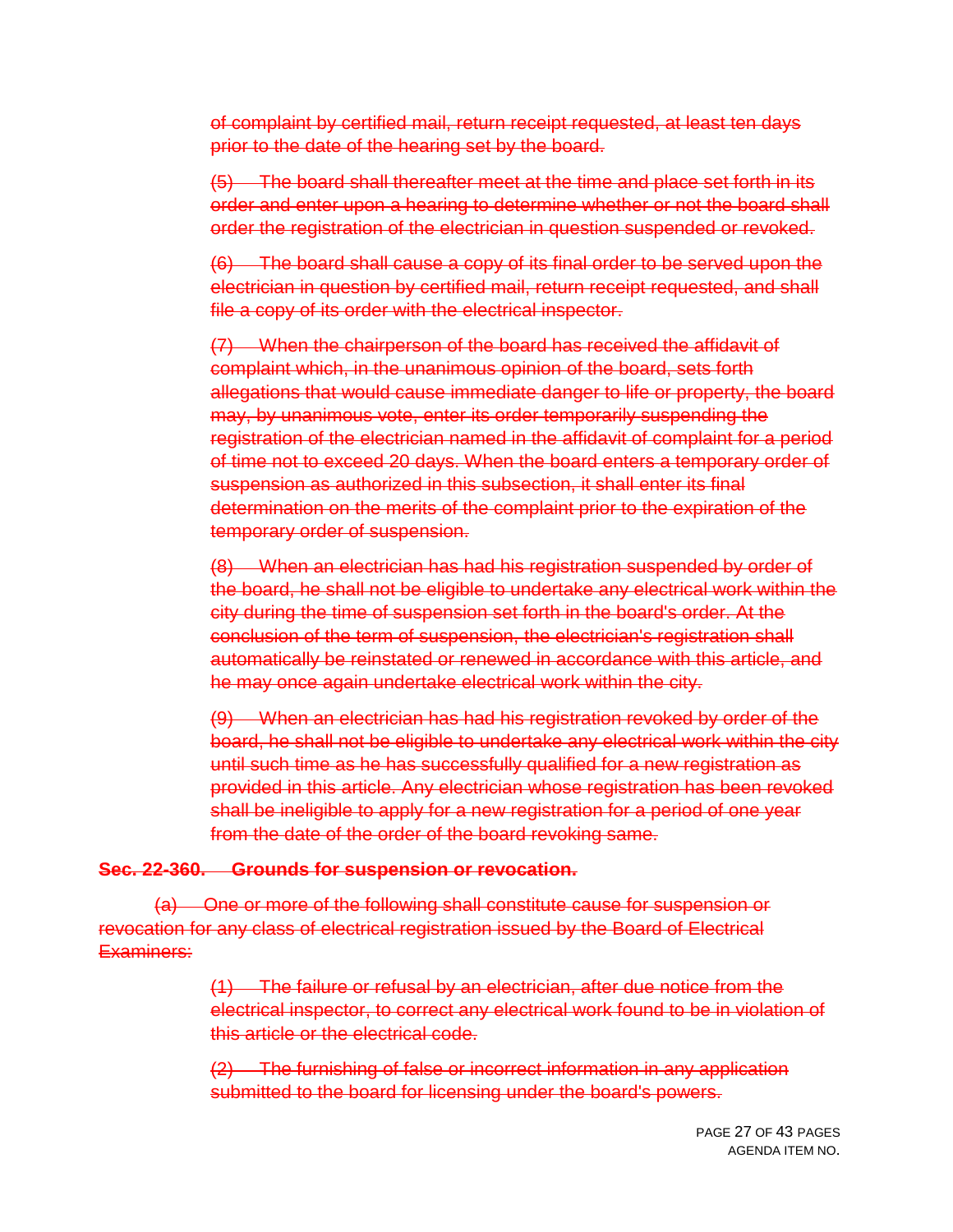(3) Knowingly causing or allowing wiring to be covered or concealed from sight prior to inspection by the electrical inspector.

(4) The refusal to uncover or make available for inspection by the electrical inspector any electrical wiring or work inadvertently covered or concealed by the electrician.

(5) A final conviction in a court of law of any violation of this article or the electrical code.

(6) A plea of nolo contendere entered by any electrician licensed by the state to any complaint or charge against him in which he is charged with a violation of this article or the electrical code and upon which the court has entered a judgment of conviction against the electrician.

(7) The habitual violation of this article or the electrical code. The term "habitual violation" shall mean three or more separate violations of a similar or identical nature occurring at separate job sites within any 12-month period, except minor violations of subdivision II of division 4 of this article.

(8) Any violation of this article or the electrical code, which violation is a clear and present danger to life or property.

(9) The failure of any registered master electrician or industrial electrician to maintain adequate supervision over all journeyman and others registered under this article, working directly under or for him on any project or job for which a permit has been secured by the master electrician or industrial electrician. The term "adequate supervision," for the purpose of this subsection, shall mean that the master electrician or industrial electrician shall maintain such contact with a job or project for which he has obtained a permit as necessary to ensure that those electricians under his control and direction are complying and have complied with all applicable sections of this article and provisions of the electrical code.

(b) It shall be a ground for suspension or revocation of a registration issued to a master electrician, industrial electrician, maintenance electrician, journeyman electrician, master sign electrician, journeyman sign electrician, residential wireman, or apprentice electrician if the board of electrical examiners finds by a preponderance of evidence that such electrician has obtained a permit under this article or the electrical code and has allowed any other electrician to work upon the job or project for which the permit was issued other than those electricians registered by the board under his direct employment and supervision. This subsection shall not apply, however, to a joint venture by any two or more master electricians, provided that at the time the permit is obtained for the job or project in question the fact that the project is to be a joint venture is noted upon the permit at the time of issuance, along with the name and address of the master electrician who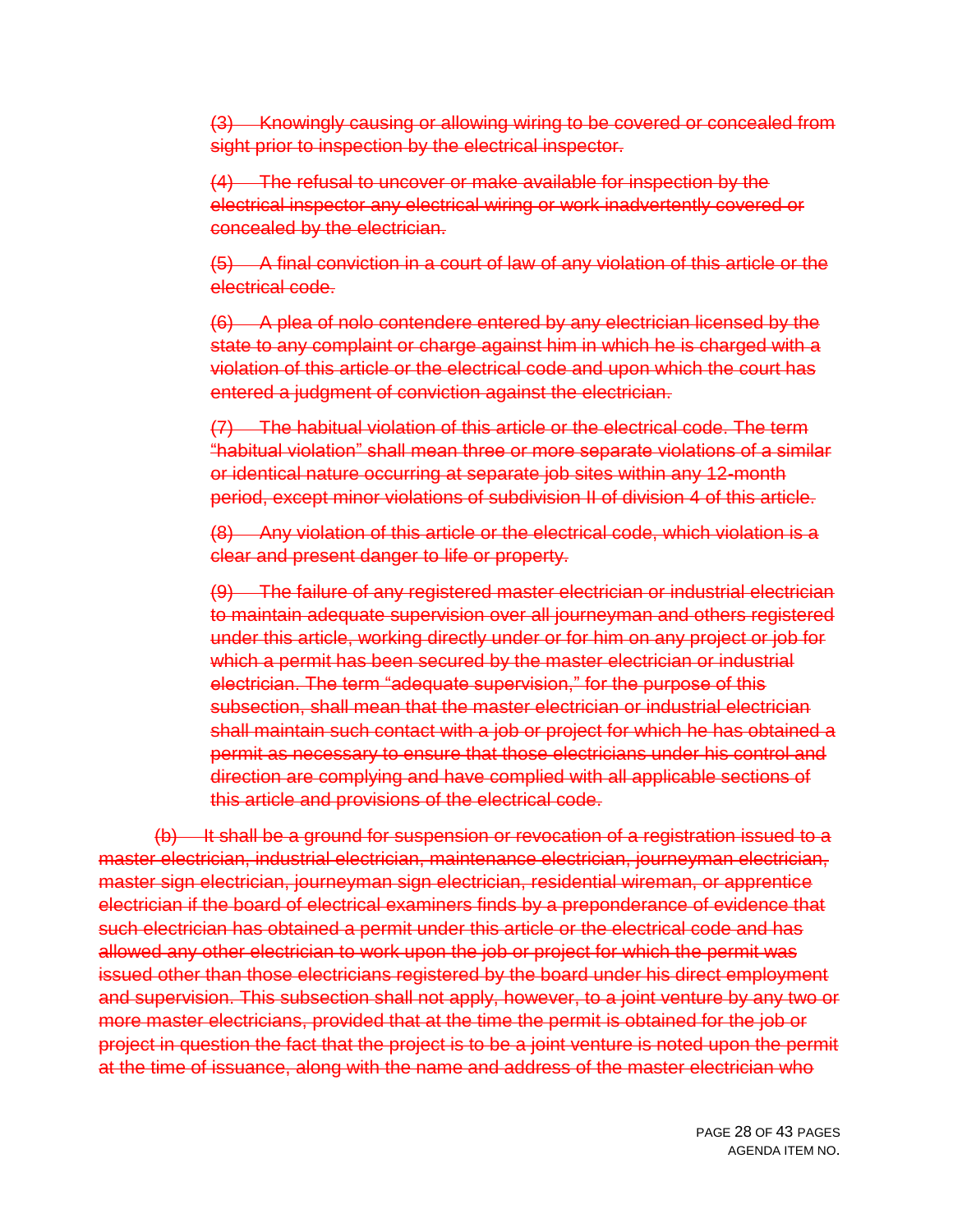will have immediate responsibility and control over the job or project from which the permit is obtained.

(c) It shall be a ground for revocation of any registration issued to any electrician that the electrician in question has had his registration suspended by the board on two separate occasions within an 18-month period of time.

(d) It shall be a ground for suspension of a registration issued by the Board of Electrical Examiners if a holder of a registration, required to furnish a certificate of insurance in accordance with this article, fails to furnish such certificate or maintain the requisite insurance coverage such certificate evidences.

(e) It shall be a ground for suspension of any registration issued by the board of electrical examiners if an applicant for renewal of such registration fails or refuses to furnish any information requested by the board in writing concerning the applicant's ability, training, experience or performance as an electrician.

 $(f)$  It shall be a ground for suspension or revocation of a registration issued to a journeyman electrician for any such electrician to undertake any electrical work when such electrical work is not under the supervision of a master electrician or industrial electrician.

 $(g)$  It shall be a ground for suspension, only of a registration issued to a master electrician or industrial electrician, for any such electrician to fail to keep his current telephone number and address on file with the electrical inspector.

(h) It shall be a ground for revocation of a registration issued to any class of electrician for any such electrician to undertake any electrical work during the time his registration has been suspended by the board.

 $(i)$  It shall be a ground for suspension or revocation of a registration for any electrician authorized by this article to obtain permits for electrical work to undertake any electrical work without first obtaining the required permit, unless specifically authorized by this article to secure such permit at a later date.

(j) It shall be a ground for suspension or revocation of a registration issued to any class of electrician to perform any electrical work not authorized to be performed or undertaken under the terms of the registration held by such electrician.

(k) It shall be a ground for suspension or revocation of a registration issued to any master electrician or industrial electrician to allow any person to perform electrical work on a job site for which the electrician has secured a permit when such person is not authorized by this article to perform such electrical work.

### **Sec. 22-361. Appeal of revocation or suspension.**

(a) Any person whose registration has been revoked or suspended by action of the Board of Electrical Examiners or any applicant for any class of registration who feels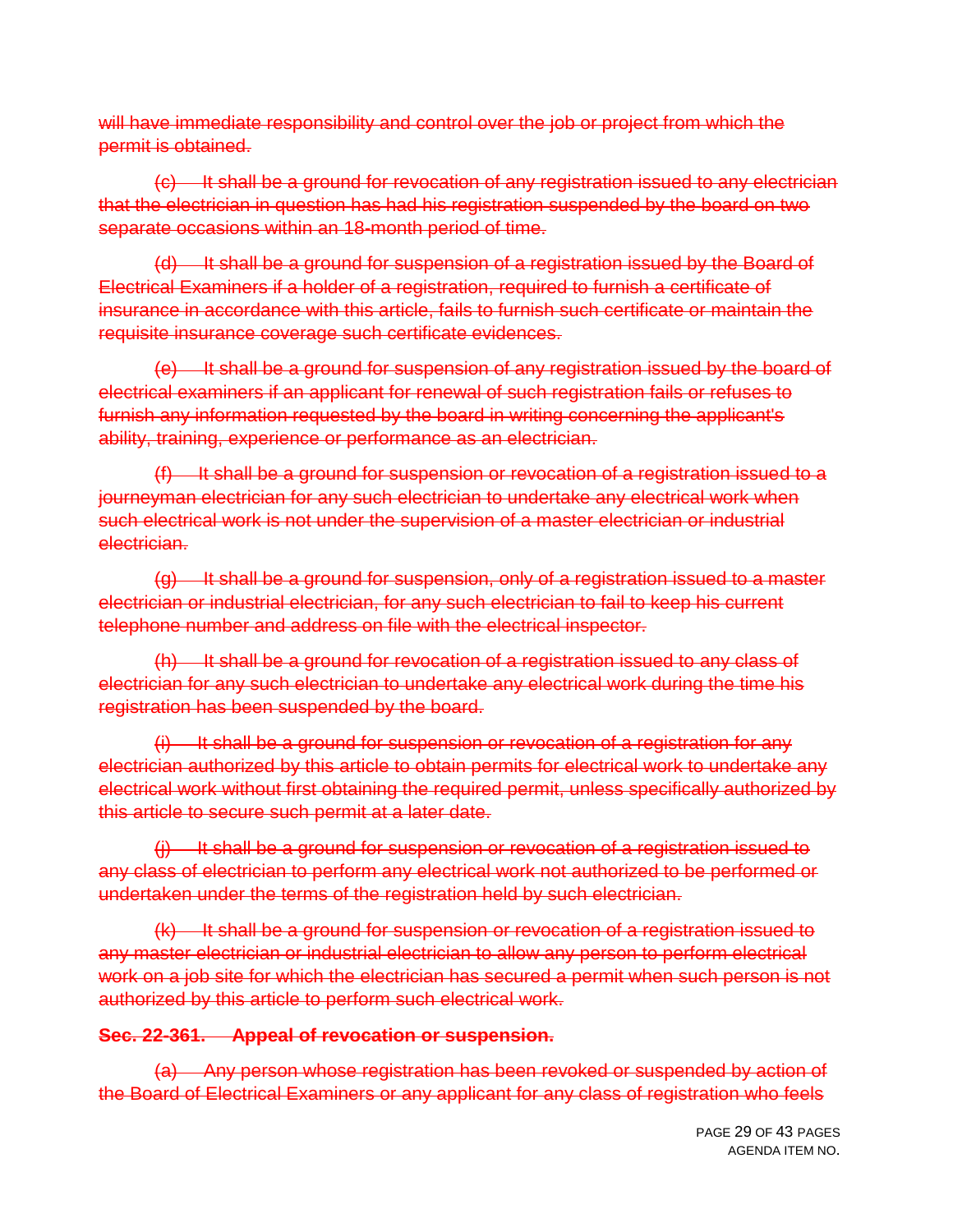that he has been aggrieved by the action of the board because of any alleged arbitrary or capricious action of the board, may appeal this decision to the city council within ten days after the written decision of the board has been filed in the office of the secretary of the board and a copy has been served on the registrant. The filing of the notice of appeal by the registrant whose registration has been suspended or revoked shall operate to stay the suspension or revocation order until the city council renders its decision.

(b) The secretary of the board shall notify the city manager upon receipt of written notice of appeal filed in accordance with this section. The city manager shall, upon such notice, place the appeal on the next convenient city council agenda in accordance with this Code. The city council may affirm, modify or vacate any finding of the board of electrical examiners or enter any order which it may deem necessary. On entry of such order, the board shall within a reasonable time comply with such order, not to exceed 45 days from the execution of such order by the city council.

#### **Sec. 22-362 359. City licensees.**

An electrician licensed by the city on October 19, 2004, may continue to perform electrical work in the city provided his city license is registered, timely renewed and is otherwise maintained in good standing. Except for the licensing requirements of section 32-346(a), an electrician performing work under a city license shall comply with all requirements and shall be subject to all disciplinary action for a state licensee under this article. In the event a city licensee shall fail to renew his license within 31 days of expiration, he shall be required to obtain a state license before performing any electrical work that requires a license.

#### **Secs. 22-363–22-400. Reserved.**

#### **DIVISION 4. ELECTRICAL STANDARDS\***

#### **Subdivision I. In General**

#### **Sec. 22-401. National Electrical Code adopted by reference.**

The National Electrical Code, 2005 2017 edition, ANSI/NFPA 70, published by the National Fire Protection Association, is adopted as a part of this article as fully as if copied at length in this division. A copy of the National Electrical Code, 2005 2017 edition, shall be filed with the City Clerk's office as a public record. If a conflict occurs with any provision of the National Electrical Code and this article, the sections of this article shall control.

#### **Sec. 22-402. Scope.**

All electrical work installed within the city shall be installed in conformity with this article, and it is declared to be unlawful for any person to install any electrical work in violation of this article and the provisions of the electrical code as adopted.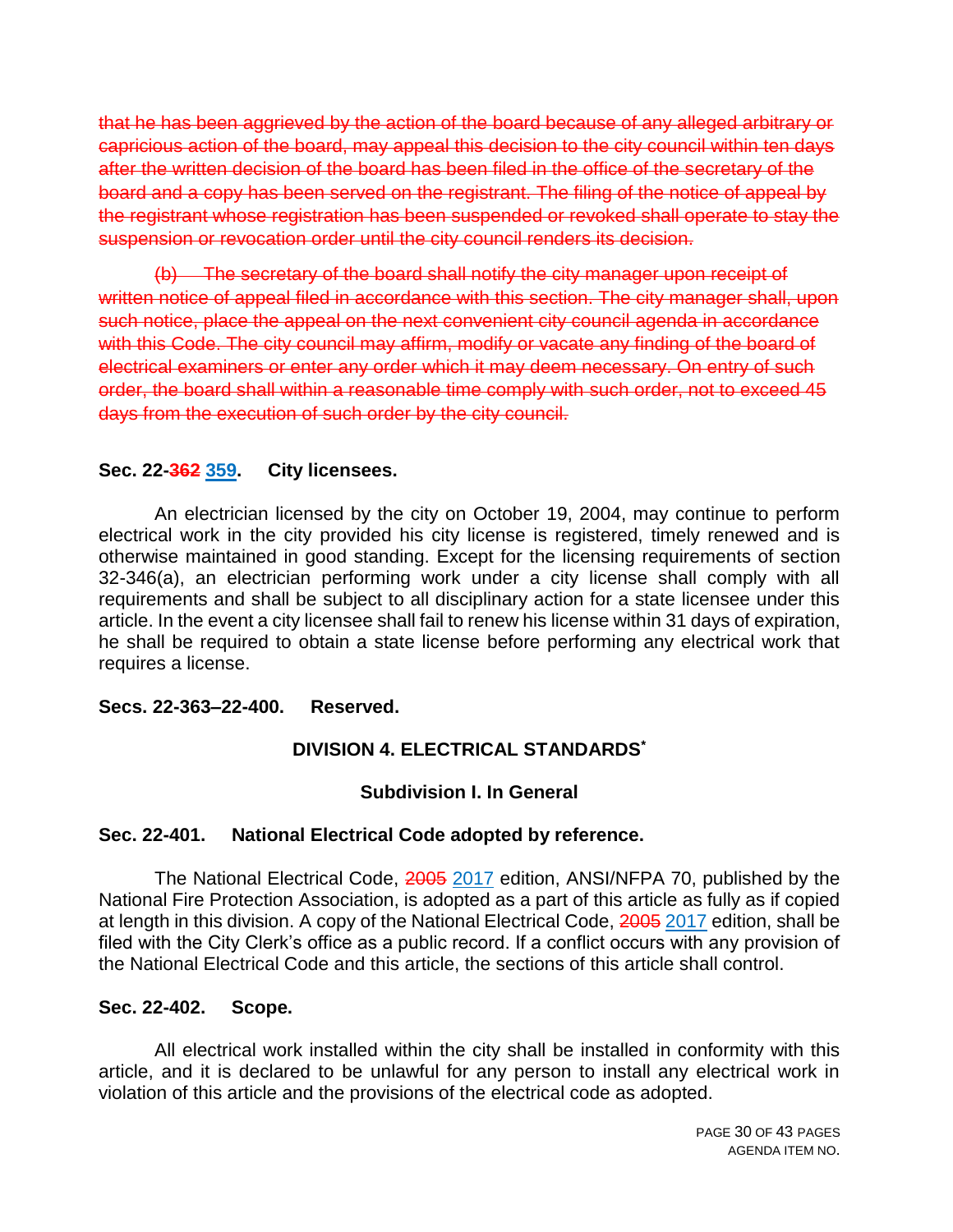### **Sec. 22-403. Interpretations; appeals.**

(a) It shall be the duty of the electrical inspector or Chief Building Official to interpret the sections of this article as may be necessary to administer and enforce this article.

(b) Any person, jointly or severally, who may be aggrieved by the interpretation of the electrical code rendered by the electrical inspector may appeal the decision of the electrical inspector to the Board of Electrical Examiners Construction Board of Adjustment and Appeals.

(c) Any person seeking to appeal the decision of the electrical inspector rendered in accordance with this section shall comply with the following:

> (1) Written notice of the appeal must be made to the Board of Electrical Examiners Construction Board of Adjustment and Appeals within five days of the date on which the electrical inspector rendered his decision.

> (2) The appeal must clearly set forth the decision of the electrical inspector, together with the position of the person taking the appeal to the board.

> (3) The person seeking the appeal must set forth his reasons in support of his position, together with evidence in support of his position.

 $(4)$  The written appeal shall be filed with the secretary of the board City Clerk.

(5) The electrical inspector shall have a period of five days from receipt of the appeal to file a response thereto with the board. Within 30 days, the Chief Building Official shall call a regular meeting of the Construction Board of Adjustment and Appeals to hear the appeal.

(6) In an emergency to life or property, which emergency shall be specifically set forth in the written appeal filed with the board Construction Board of Adjustment and Appeals, the board Construction Board of Adjustment and Appeals shall render a decision on such appeal within 24 hours from the time such appeal is filed with the board. The board shall determine in any such case whether or not a true emergency exists, and its decision in this regard shall be final.

(7) In every case to be heard by the board on an emergency basis, the electrical inspector shall be present and shall be allowed to present his position to the board.

(8) The decision of the board on any appeal taken under this section shall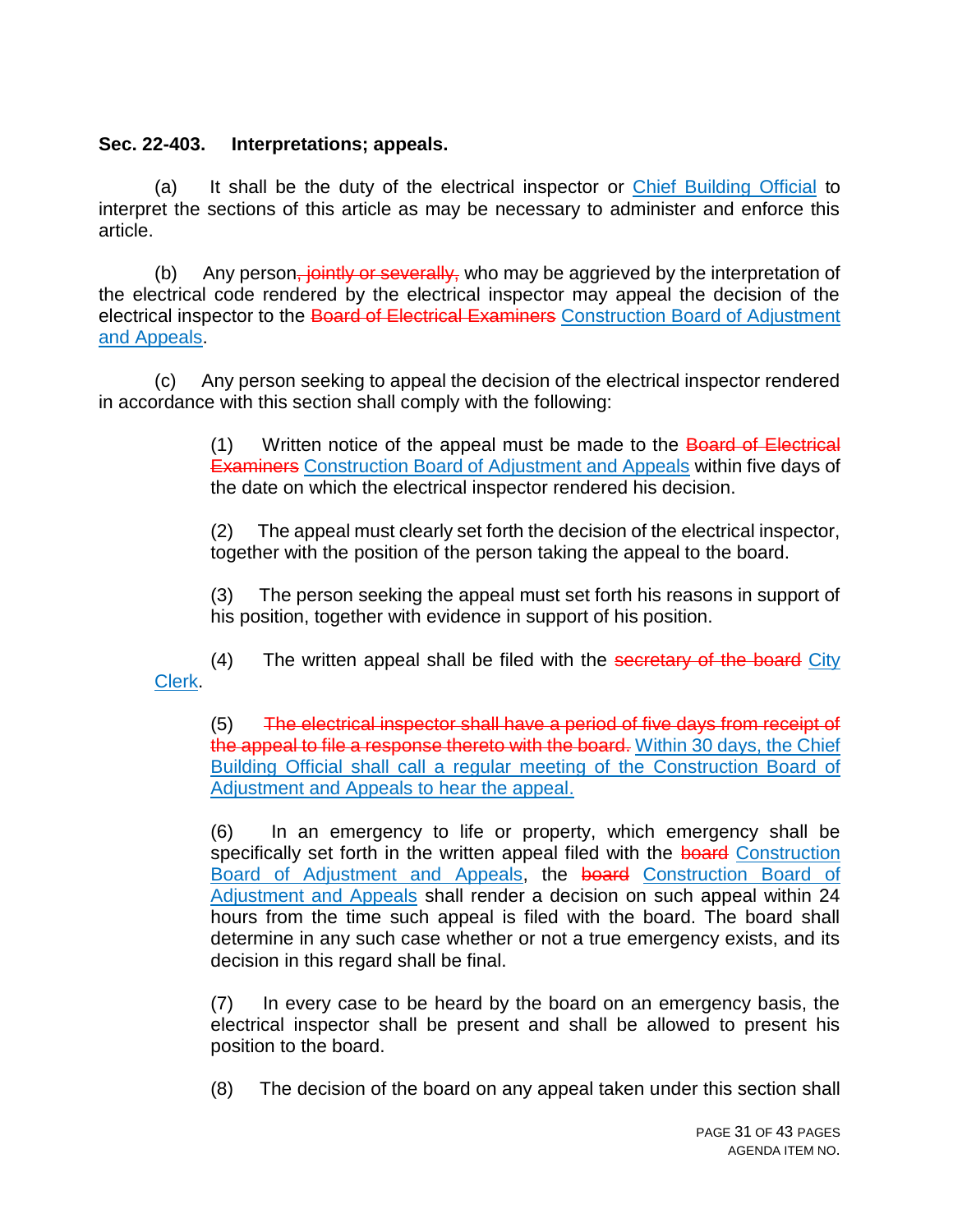be final and binding.

### **Sec. 22-404. Exceptions.**

(a) This article shall not apply to any of the following:

(1) Any electrical work performed by any electrical public utility holding a certificate of service from the state public utility commission and operating within the city.

(2) Any electrical work undertaken by the city in conjunction with street lighting or traffic-control signals.

(3) Any electrical work performed by a telephone, telegraph or district messenger company operating under a franchise issued by the city.

(4) Any electrical work performed by any broadcast transmission business or entity.

The exceptions from this article in this subsection do not, however, authorize any of such classes of business named to perform electrical work for the general public or to do any other type of electrical work except that which is necessary and customary to the class of business involved.

(b) Notwithstanding the exception set forth in subsection (a) of this section, this article shall apply to the wiring and installation for light, heat and power for all buildings containing equipment or housing employees of any class of business excepted by subsection (a) of this section.

(c) Nothing in this article shall be construed to require a property owner to obtain a registration or furnish a certificate of insurance before doing electrical work in or on a building occupied by himself as a single-family residence, provided the following conditions exist:

(1) He has applied for and obtained a permit from the electrical inspector to do the electrical work.

(2) He has presented a set of plans showing the electrical work to be undertaken and such plans are found to conform to this article.

(3) He agrees to call for all inspections required by this article.

(4) He is able to demonstrate to the electrical inspector that he has a working knowledge of this article and the ability to do electrical work in conformance with the provisions of the electrical code.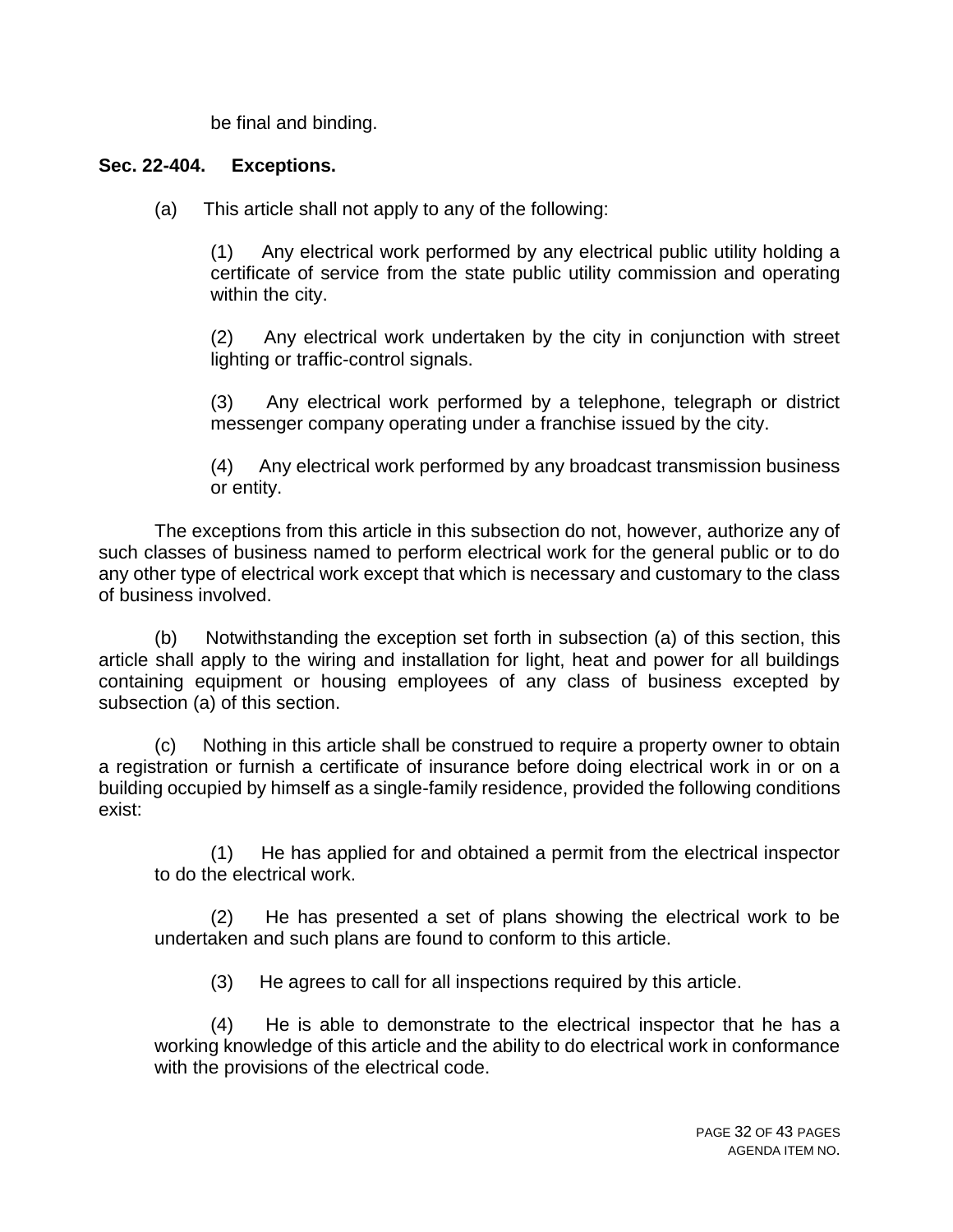(5) He agrees to correct any violations of this article found or discovered upon any inspection performed by the electrical inspector.

# **Sec. 22-405. Premises involved in fire; reinstatement of service.**

(a) It shall be the duty of the Fire Chief or the Fire Marshal to have the premises involved in a fire fully inspected by the electrical inspector when the Chief of the Fire Department or the Fire Marshal determines that a fire originated due to any of the following causes:

- (1) Faulty electrical wiring;
- (2) Overloading of electrical equipment;
- (3) Overloading of electrical lines;
- (4) Unauthorized electrical installation; or
- (5) Any damage to the electrical system by the fire.

(b) When the electrical inspector finds that a fire has caused damage to the electrical system or originated for any of the reasons set forth in subsection (a) of this section, no electrical service shall be reinstated or reconnected to the property by any electrician or by the owner of such property until such time as the conditions have been repaired in compliance with this article and approved by the electrical inspector.

(c) Notwithstanding subsections (a) and (b) of this section, the electrical inspector Chief Building Official may approve temporary electrical service necessary to complete repairs or reconstruction of the property in question.

# **Sec. 22-406. Improperly installed or defective equipment.**

(a) If any part of any electrical equipment or wiring in or about any building, facility, installation, premises or lot within the city is found to have been installed or connected in violation of this article, it shall be the duty of the electrical inspector to notify in writing the owner of the premises or the tenant of the premises or the person in possession of the premises to immediately cease using electrical current in any such violation identified by the electrical inspector.

(b) If any part of any electrical equipment or wiring in or about any building, facility, installation, premises or lot within the city is found to have fallen into a state of disrepair which would render the use of such electrical equipment dangerous to life or property, it shall be the duty of the electrical inspector Chief Building Official to notify in writing the owner of the premises or the tenant of the premises or the person in possession of the premises to immediately cease using electrical current in any such violation or condition identified by the electrical inspector.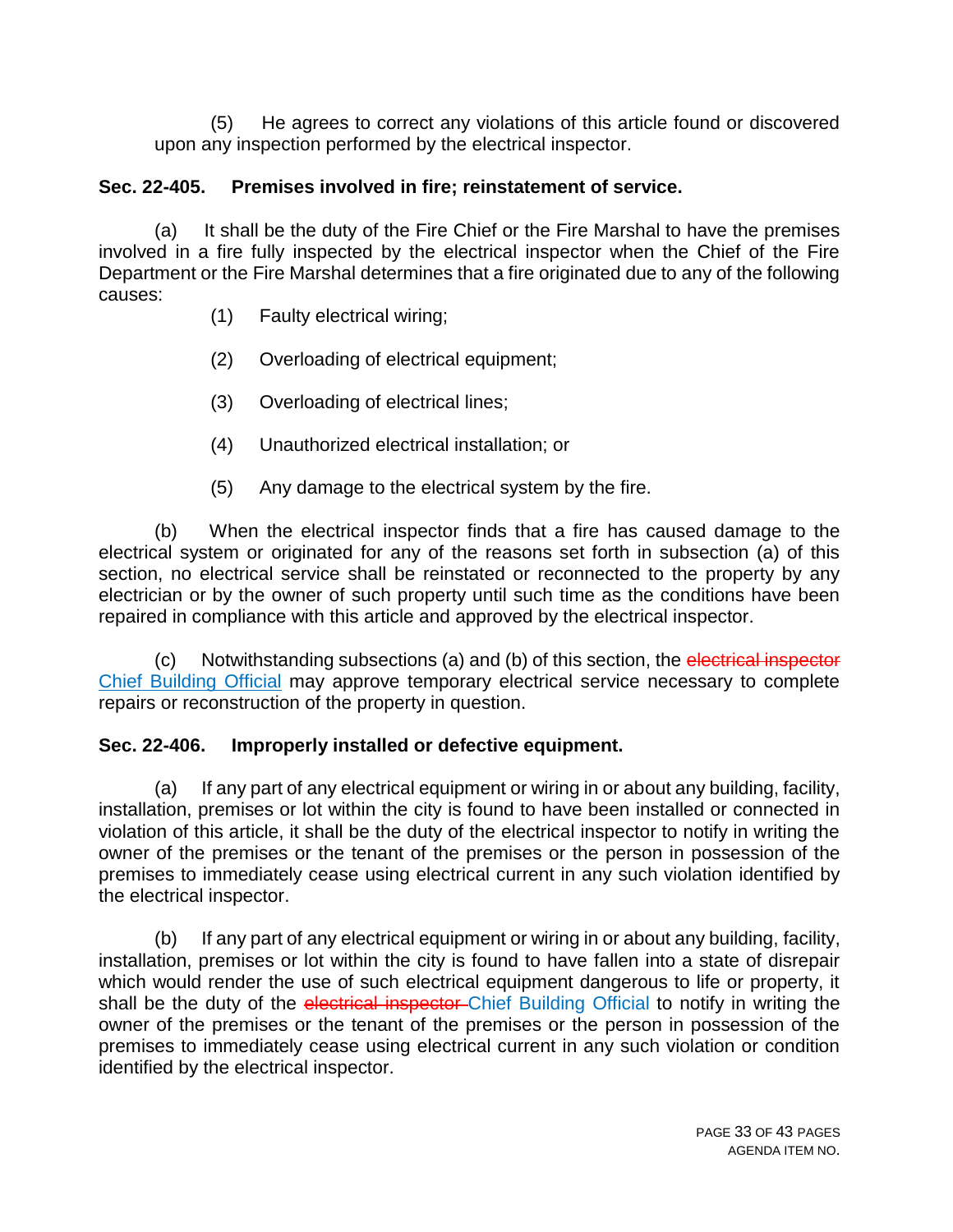(c) The written notice required in this section shall state the following:

(1) The date that the inspection was made by the electrical inspector where a violation of this article or a condition dangerous to life or property is found.

(2) The section of this article or the electrical code which the inspection reveals has been violated.

(3) For conditions dangerous to life or property, a brief description of such conditions.

(4) A specified time, not to exceed ten days from the date of the written notice, to correct all violations identified or to correct all conditions identified as dangerous to life or property.

(5) A statement advising the owner, tenant or person in control and possession of the building, facility, installation, premises or lot that, if there are any persons using the area in question who require electrical service for life support, it is the duty of the person receiving this notice immediately and without failure to notify the electrical inspector of such fact.

(d) If the owner, tenant or person in possession of the premises identified in the written notice given pursuant to this section fails to take action necessary to correct any and all such violations or conditions dangerous to life or property within the time limit specified in the written notice, the electrical inspector shall take the following action:

> (1) The electrical inspector Chief Building Official shall serve upon the owner, tenant or person in possession of the property an order to cease use of the property, facility, installation, premises or lot until such time as proof is presented to the electrical inspector that all defects have been corrected and such work is verified by inspection.

> (2) When the violation of this article found to exist is of such a nature as to cause immediate danger to life or property, the electrical inspector shall issue an order to the public utility supplying such power to immediately terminate such electrical service until such time as all violations are corrected.

> (3) If the owner, tenant or person in possession of the building, facility, installation, premises or lot fails to comply with an order of the electrical inspector issued under subsection (d)(1) of this section within three days of receipt of such order, the electrical inspector shall issue his order as provided in subsection (d)(2) of this section to the public utility providing the electrical services.

> (4) Notwithstanding any provision set forth in subsections (d)(1) through (3) of this section, when the electrical inspector Chief Building Official has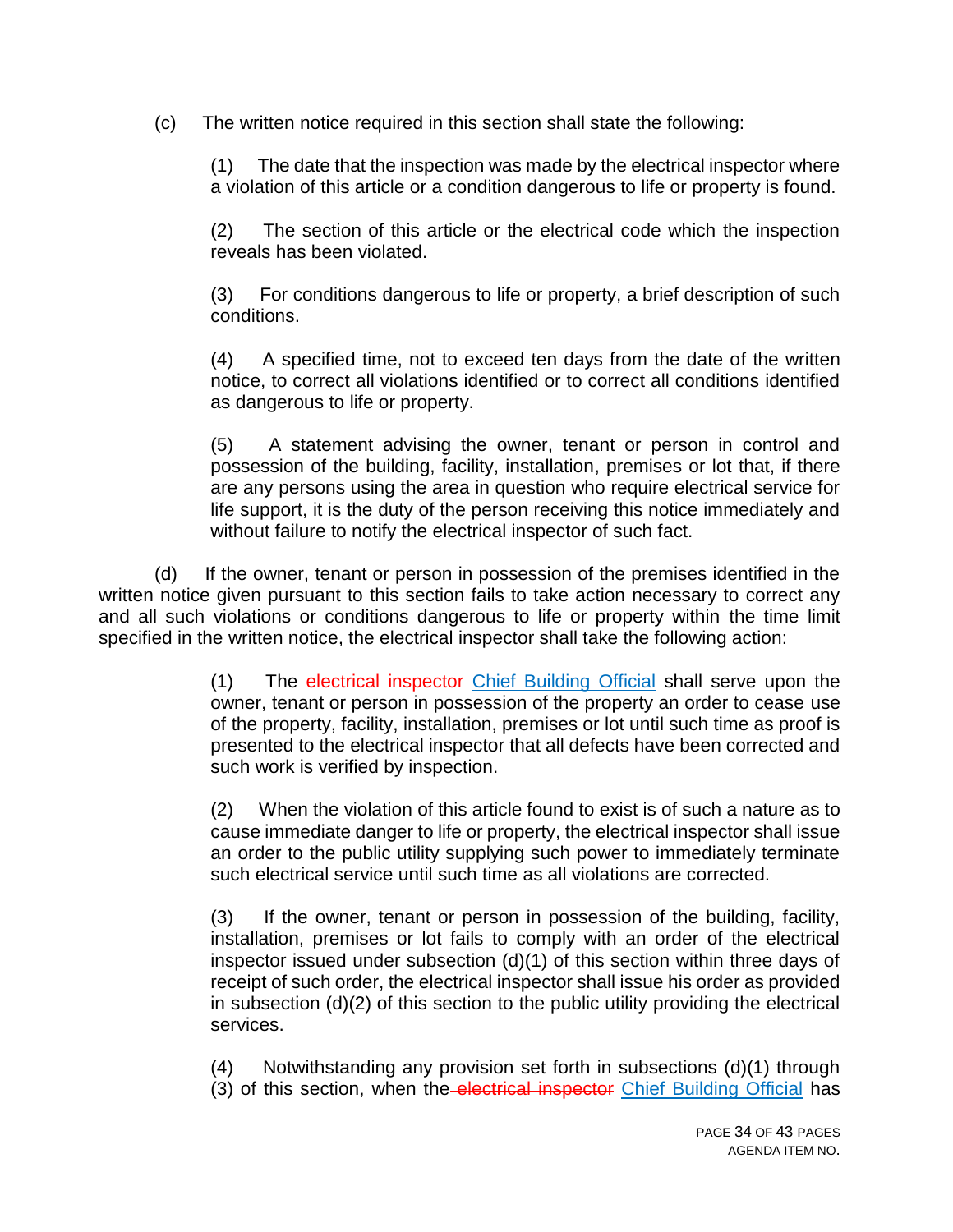been notified by the owner, tenant or person in possession of the building, facility, installation, premises or lot that there is a person residing within any of such structures or areas who requires electrical service for life support, the Chief Building Official is authorized to take one or all of the following courses of action:

a. Notify the owner, tenant or person in possession of such structure or area to immediately make arrangement to provide an alternative location for the person involved.

b. Withhold taking action to terminate electrical service for a reasonable period of time not to exceed ten days.

c. Terminate all electrical service not necessary for the life support of the person involved.

d. Request the city attorney to seek a proper court order requiring the relocation of the person involved.

## **Sec. 22-407. Liability for defective work.**

This article shall not be construed to relieve from or lessen the responsibility of any person owning, operating, controlling or installing any electrical wiring connections, fixtures, appliances, apparatus, machinery, equipment or work, inside or outside, overhead or underground, in the city for damages to any person injured by defects therein, nor shall the city be held as assuming any liability because of the inspection authorized by this article or certificate or permit issued as provided for and regulated.

# **Sec. 22-408. Construction against implicit repeal of article.**

This article being a general ordinance intended as a unified coverage of its subject matter, no part of it shall be deemed to be implicitly repealed by subsequent ordinances if such construction can reasonably be avoided.

### **Sec. 22-409. Control of zoning ordinance.**

Whenever there is a conflict between the sections of this article governing signs and the provisions of the city zoning ordinance in appendix B to this Code, the provisions of the zoning ordinance shall control.

### **Secs. 22-410–22-435. Reserved.**

# **Subdivision II. General Specifications**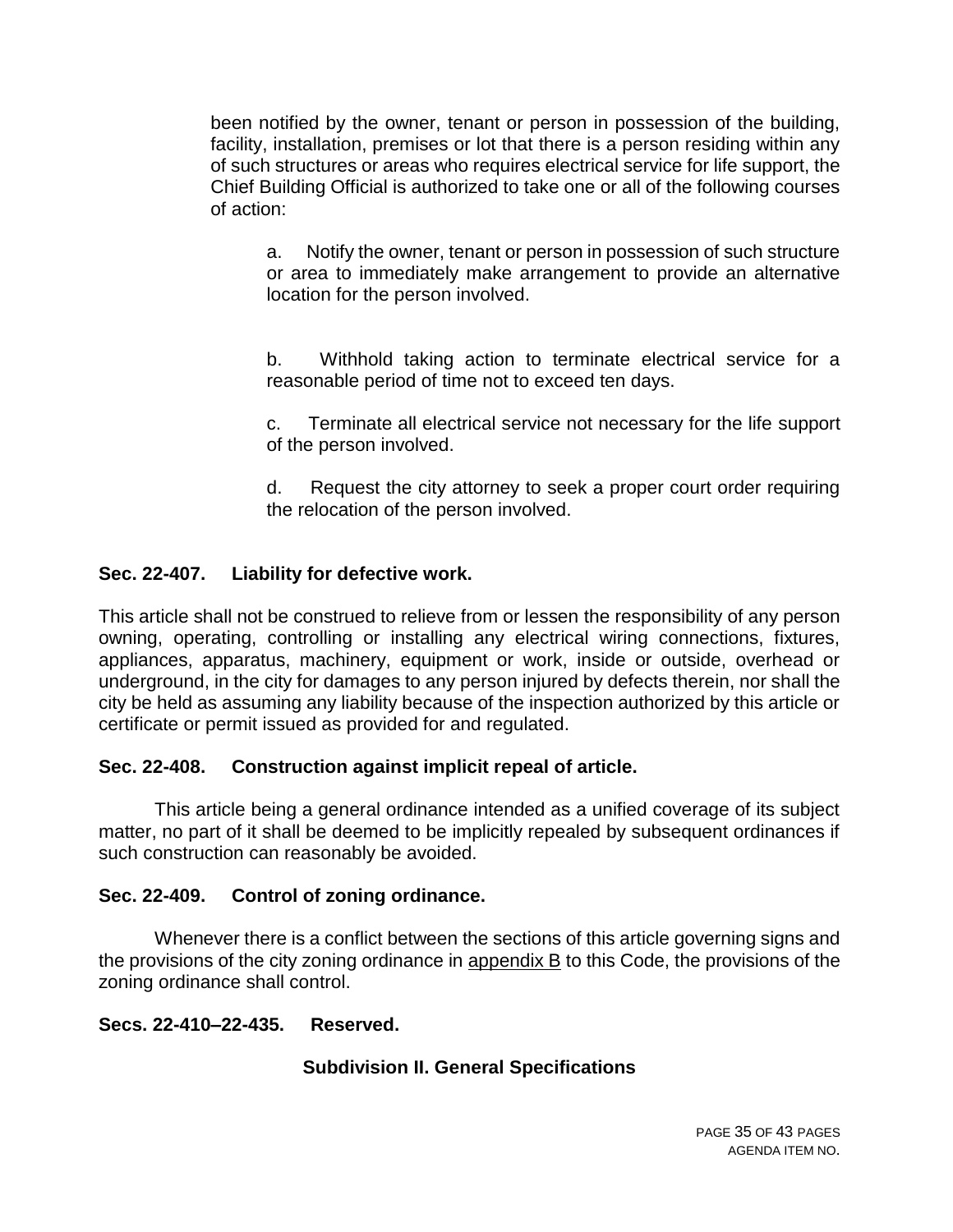#### **Sec. 22-436. General installation of wiring, fixtures and apparatus.**

(a) In the installation of all wiring, fixtures and apparatus, the rules and requirements adopted by section 22-401 shall be complied with, together with the rules contained in this article and such additional requirements as may from time to time be adopted.

(b) When an electrician or any homeowner has sought to install any type of electrical equipment and such equipment has been found not to comply with this article, the electrician or homeowner shall have the right to appeal the decision of the electrical inspector Chief Building Official to the Board of Electrical Examiners Construction Board of Adjustment and Appeals. The board shall, upon such hearing, determine whether or not the type of electrical equipment sought to be installed by the electrician or homeowner is equivalent to the sections of this article. When the board determines that the equipment in question is equivalent to that required by this article, it shall enter an order to such effect, and the electrical inspector-Chief Building Official shall be governed by the terms of such order in all future cases where the same type of equipment is sought to be installed.

### **Sec. 22-437. Wiring.**

(a) All electrical wiring shall be installed in rigid metallic conduit, electrical metallic tubing, approved metallic raceways, approved metal-clad cable, approved nonmetallic conduit and raceway or approved multi-outlet assemblies. However, all single-family and multifamily residences not exceeding three stories and outbuildings on the same premises may be wired in nonmetallic sheathed cable as a minimum requirement. However, if any part of a residence or other building is converted to any commercial purposes not within such exceptions, the entire building shall be classified as a business premises, and the entire building shall be rewired. All conduit installed for electrical use shall be installed under the requirements of this article.

(b) Electrical nonmetallic tubing (ENT) shall not be used in any location except where NM cable is acceptable in the city.

(c) Manufactured wiring systems as approved by electrical code adopted in this article shall be acceptable.

(d) No electrical metallic tubing (EMT) shall be permitted in any electrical installation where such tubing is in contact with the ground or earth or is embedded in a concrete slab.

(e) All MC cable shall have a green grounding conductor.

#### **Sec. 22-438. Size of conductors; aluminum conductor.**

(a) Aluminum conductors may be installed on service and feeders only and must be terminated properly using approved compression-type crimp lugs installed with a proper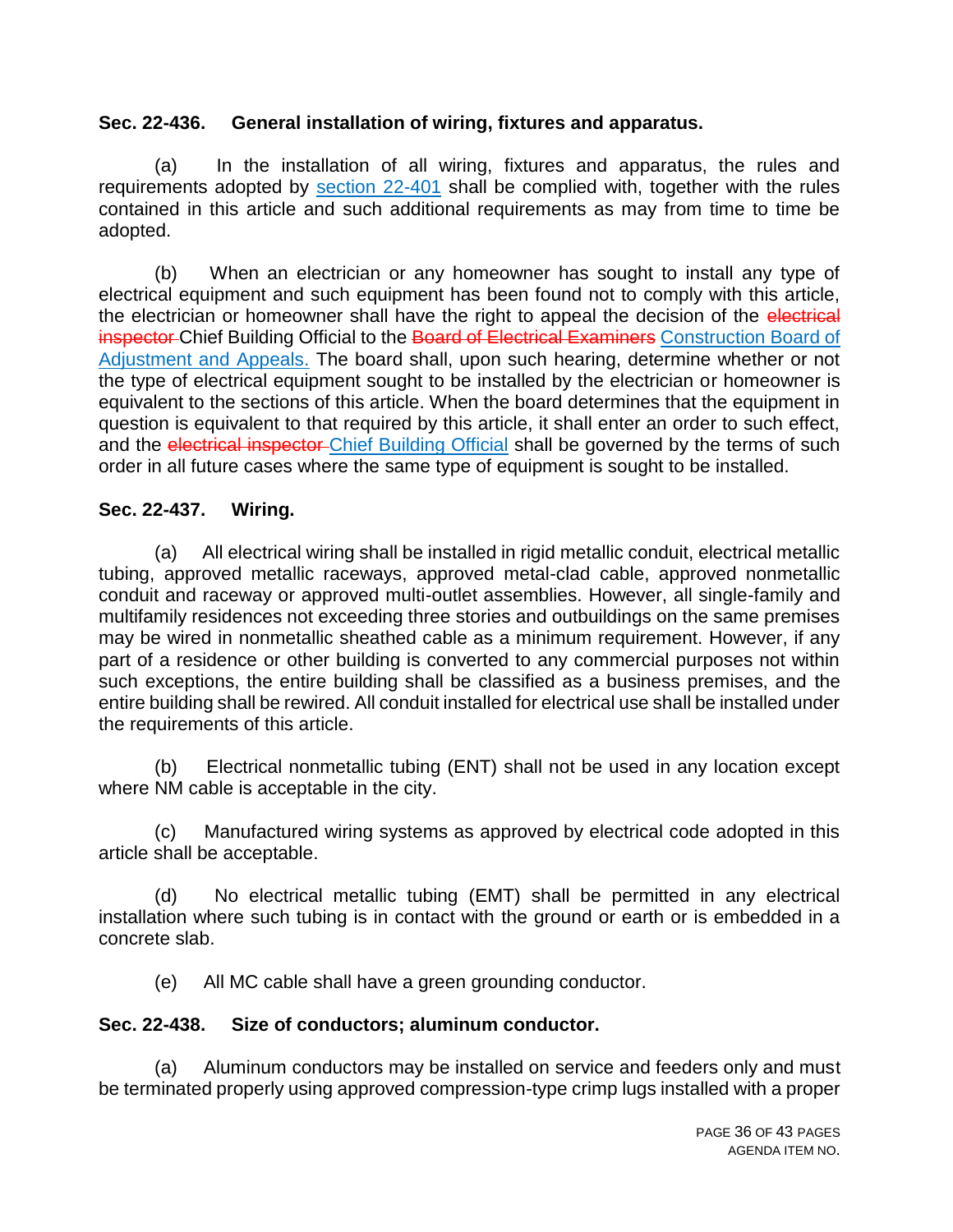tool and with an approved inhibitor (Petrox).

(b) No aluminum conductors shall be installed on any branch circuits or grounding in dwellings.

## **Sec. 22-439. Residence circuits.**

An electrical conduit of not less than three-fourths inch trade size shall be installed from the panel to an accessible crawl space in the attic, under the floor or to the outside of the house if it has no attic and has a concrete floor. This conduit is to facilitate the future installation of the two space circuits to be left open as spares in all residential panels.

## **Sec. 22-440. Commercial circuits.**

Commercial electrical circuits shall be installed as required by the electrical code adopted in this article.

### **Sec. 22-441. Service entrance.**

(a) All-metal entrances. An all-metal complete electrical service entrance shall be used from the point of contact with the electric company to the service switch or distribution panel except as provided in this article. Underground service entrance may be schedule 40 PVC.

(b) Busway entrance. Installations using a busway as a service entrance shall be made with a totally enclosed busway assembly and accessories approved for use as service entrance equipment and shall have totally enclosed weatherproof construction where used outside of a building.

(c) Overhead service drops. Overhead service drops shall be installed in accordance with the following:

> (1) New installations. When a new electrical installation is to be served with an overhead service drop, a means of attachment shall be provided. When an electrical installation is started before the electric company facilities are placed, it shall be the responsibility of the electric company to determine the location of the facility from which the service drop for the electrical installation will be installed. The means of attachment shall be a clamp on a service mast or a galvanized hook bolt or eye bolt, rigidly attached to a rafter or stud to give adequate support to the service drop. Landing and meter heights shall comply with the utility company guidelines.

> (2) Additions to existing installations. When an addition is to be made to an existing building that requires that the service entrance be relocated to the new portion of the building, the service entrance shall comply with the rules established for all new installations.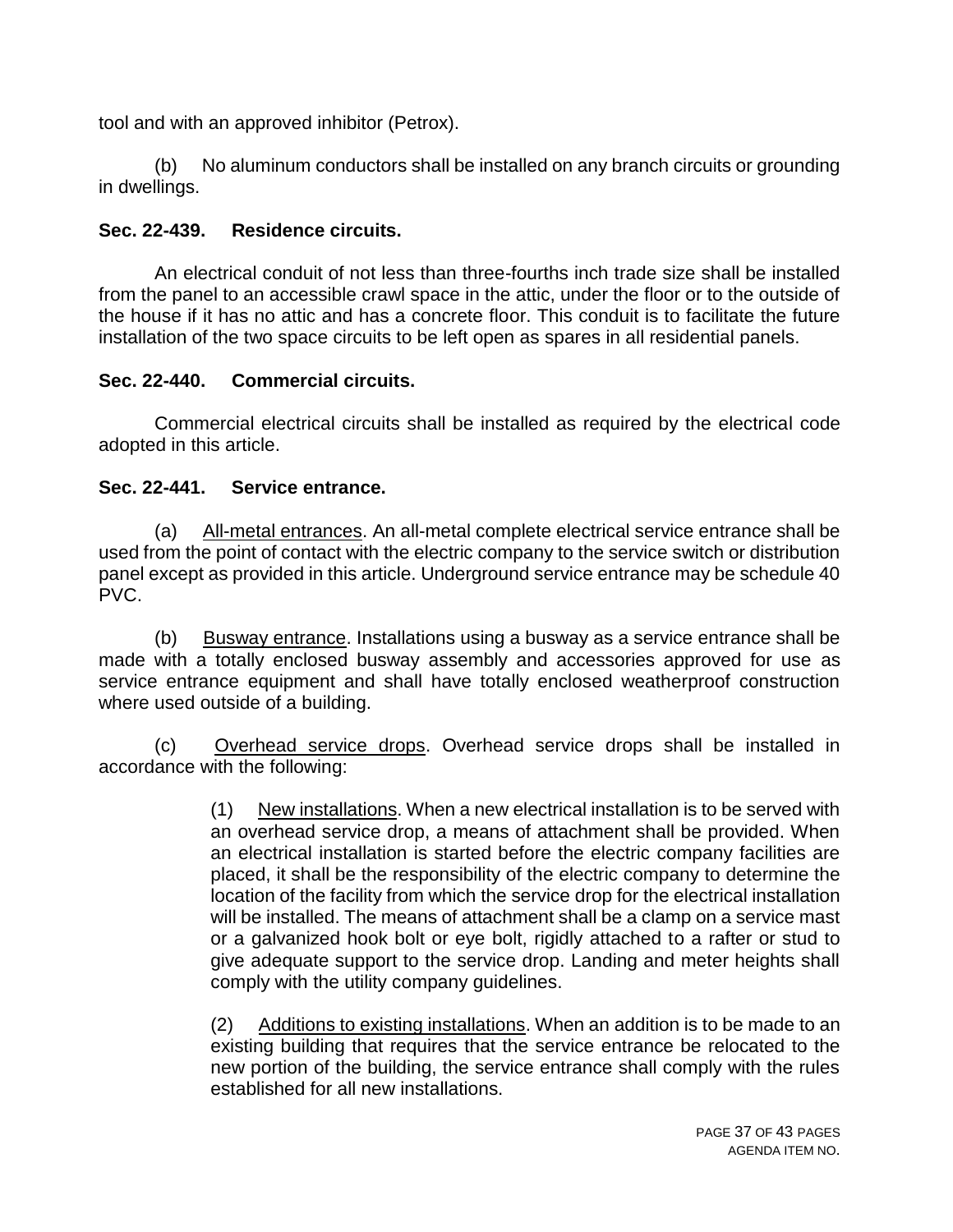(3) Existing installations. When the meter loop is changed on an existing installation, the installation shall reasonably comply with the electrical code and this section without altering the roof of the existing building. The means of attachment shall be changed by the master electrician or the homeowner and shall be at the maximum height that can be maintained on the building. The new means of attachment shall be an eye bolt or hook bolt, rigidly attached to a rafter or stud and to give adequate support to the service drop. Other suitable means of attachment, including insulators attached with a single lag screw, may be approved by the electrical inspector if commonly accepted within the trade.

(d) Service mast. If a service mast is used to attain the height required by the electrical code, the service mast shall be a minimum two-inch IMC or rigid conduit having adequate strength to withstand the strain of the service drop and shall meet minimum standards established by the electric company and approved by the Board of Electrical **Examiners** Chief Building Official as defined in the publication, "National Electrical Safety Code," from the electric company.

(e) Providing for metering. The master electrician or homeowner shall provide for and install facilities to accommodate metering of an electrical installation in accordance with uniform practices established by the electric company in accordance with the franchises granted by the city which conform to this article. The meter enclosure shall be mounted on the outside of a building near the point of contact between the electrical installation and the electric company service lines at a location that does not subject the enclosure to physical damage and will cause the meter to be readily accessible to representatives of the electric company for installing, replacing, removing, inspecting, testing and reading. Exceptions to the outside location may be made only by specific agreement with the electric company and with the approval of the electrical inspector.

(f) Enclosed metering. If the addition or alteration of any building encloses the metering installation such that it will no longer be in an accessible outside location, the metering installation shall be relocated to a point outside the addition or alteration, maintaining strict conformance to this article.

(g) Existing inside metering locations. Metering installations which are located inside a building shall be moved to an outside location at such time that changes, alterations or additions are made to the service entrance of the electrical installations. Metering installations moved outside shall conform to this article.

(h) Disconnecting switches. All disconnecting switches accessible to the general public under 200 amperes shall have raintight and dead-front panels. All disconnecting switches 200 amperes or over that are exposed or accessible to the general public shall have raintight and locked or bolted closed panels.

(i) Minimum conductor use. The service entrance shall conform to the electrical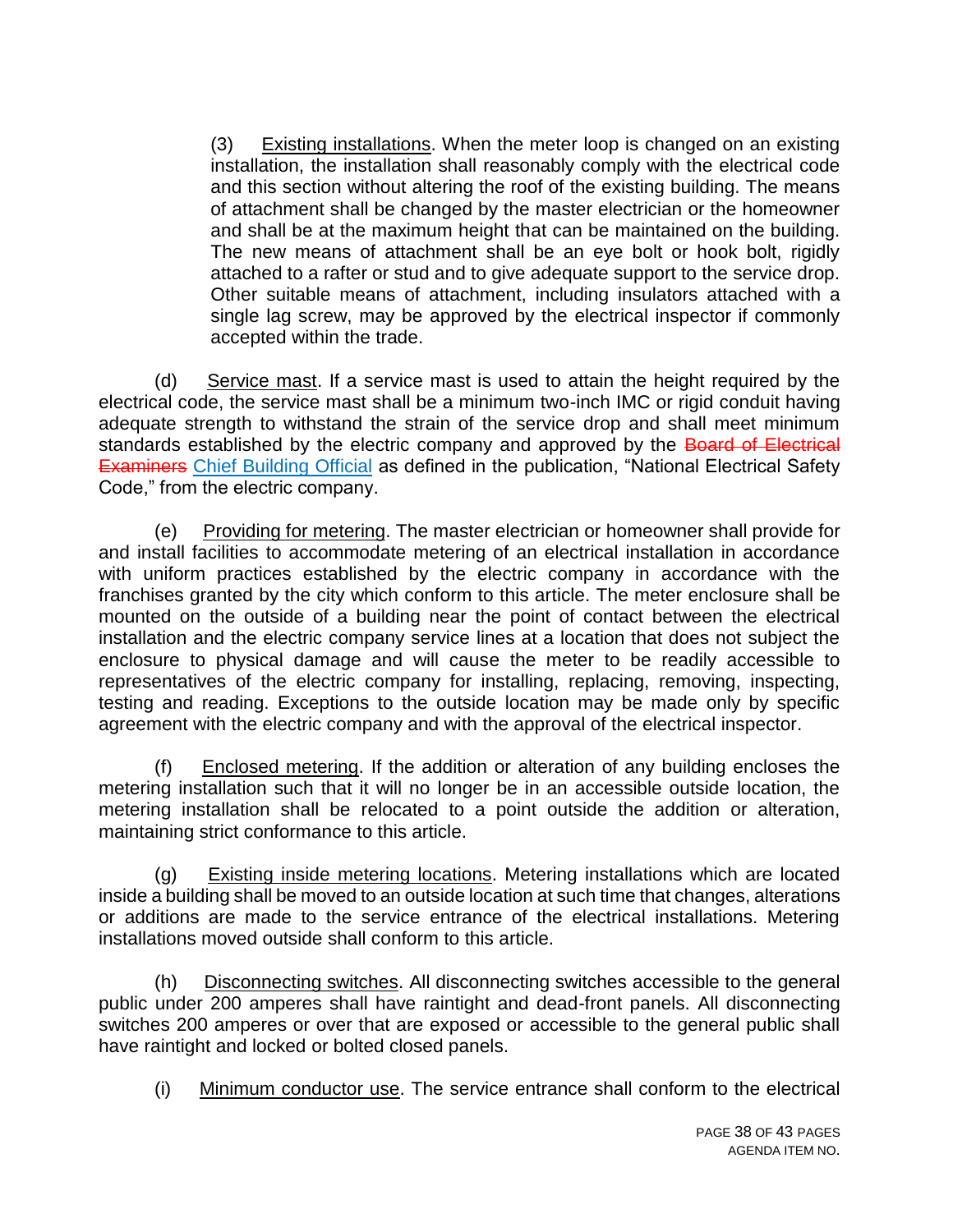code, except that the entrance conductor size shall not be less than the equivalent of number 6 THW copper.

## **Sec. 22-442. Underground service entrance.**

(a) Conductors. Electrical conductors and cables on underground service entrances may be installed in approved raceways or may be buried directly in the earth when approved direct burial cables are used.

(b) Mechanical protection. Rigid metal raceways or electrical metallic tubing shall be used on all underground service entrance conductors to provide mechanical protection where needed. Raceways approved for the purpose shall be provided for underground service entrance conductors entering under any projection of a building, such as, but not limited to, porches, patios, concrete driveways, walkways or pads adjacent to a building which does not provide adequate space between driveways, walkways or pads in order to permit repair or replacement of conductors, and the raceway shall be continuous from the point of entry under any projections to the service entrance switch or panel.

## **Sec. 22-443. Underground feeder circuits and branch circuits.**

Electrical feeder circuits and branch circuits installed underground shall comply with the full requirements of section 22-442 for underground service entrances.

## **Sec. 22-444. Encroachment on public way.**

Neither feeder circuits nor branch circuits on any private electrical installation shall extend into or cross over or under any street, alley or public way which has been dedicated for public use, except that an electrical installation which is confined within a building or structure where a license and hold harmless agreement has been approved by the city and projects into or crosses over or under a dedicated street, alley or public way will not be affected by this section.

### **Sec. 22-445. Buildings moved to location.**

The electrical installation in any building or structure which is moved from outside of the city or within the city shall conform to the requirements of this article as though the building, structure or residence had been newly constructed on the location.

# **Sec. 22-446. Building remodeling and additions.**

In a building, structure or residence which is altered, remodeled or added to, the electrical installation within the altered, remodeled or added-on portion shall conform to this article.

# **Sec. 22-447. Electric signs and outline lighting.**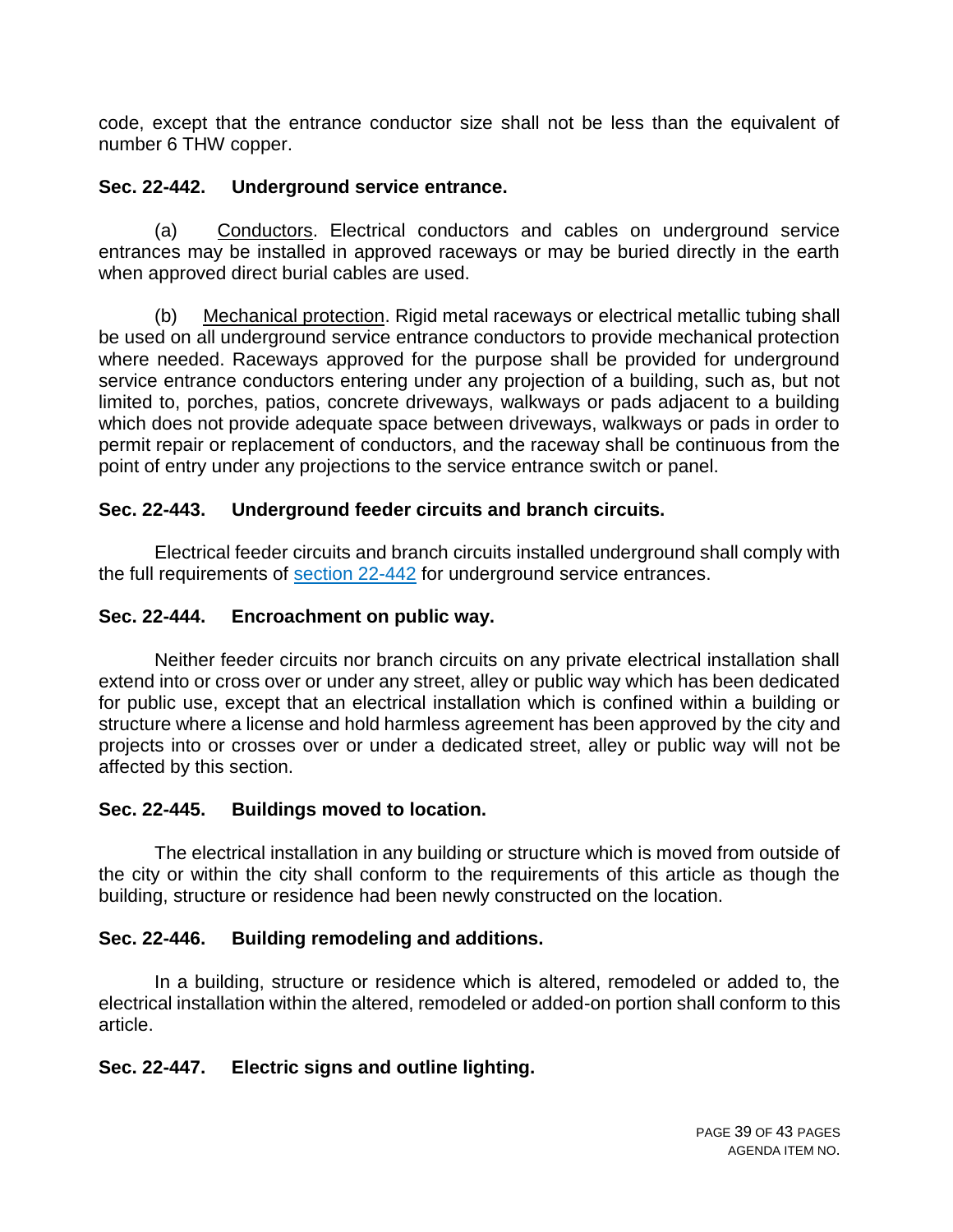(a) New installation. All electric signs and outline lighting shall be installed in compliance with the electrical code adopted in this division, this Code, and this article.

(b) Existing installation. The electrical inspector-Chief Building Official, when he determines that any electric sign or outline light constitutes a hazard impairing safety of life or property, shall require that the sign or outline lighting installation be revised to meet the minimum standards established by this article and shall specify the time allowed for such revisions. If the required revisions are not completed within the time allotted, the Chief Building Official shall order the electric sign or outline lighting disconnected from the power supply and the installation removed. Failure to comply with such a disconnect or removal order shall constitute a violation of this article.

(c) New installation. Any electrical installation on an electric sign after such sign is delivered to its permanent location shall be performed by a registered electrician. All new electric sign installations shall also require a permit and inspection and approval of the electrical installation by the electrical inspector.

(d) Sign installations to conform to zoning. No electrical permit shall be issued for any sign in a district where signs are prohibited by this zoning ordinance in appendix  $\overline{B}$  to this Code, nor shall any permit be issued for any sign which does not conform to the zoning requirements of the area in which the sign is to be placed.

## **Sec. 22-448. Construction tap service posts.**

(a) Specifications. The post used for a construction electrical tap service shall be equivalent to a four-inch by four-inch structural grade timber and shall have an overall length of not less than 16 feet.

(b) Installation. The construction tap service post shall be installed such that the post extends not less than three feet into undisturbed earth and shall be securely tamped in place. The post installation shall include supports, braces or guys necessary to maintain the post in a vertical position safely under the strain of the service drop conductors.

(c) Equipment. The construction tap service post shall be equipped with a raintight service entrance including metallic conduit from a raintight and dead-front service switch or panel board of adequate size to provide sufficient branch circuits to weatherproof receptacles. The service entrance shall have a minimum conductor size of number 6 THW copper wire and shall be grounded in accordance with this article. Receptacles only shall be used to supply power to extension cords, tools and special equipment. Receptacles shall be the grounding type and shall be rated for the voltage and current requirements of the load to be served. All 120-volt receptacles shall be GFI protected.

(d) Load wiring. All wiring connected to construction tap branch circuit receptacles shall be attached with approved plugs and shall comply with the requirements of the electrical code and this article.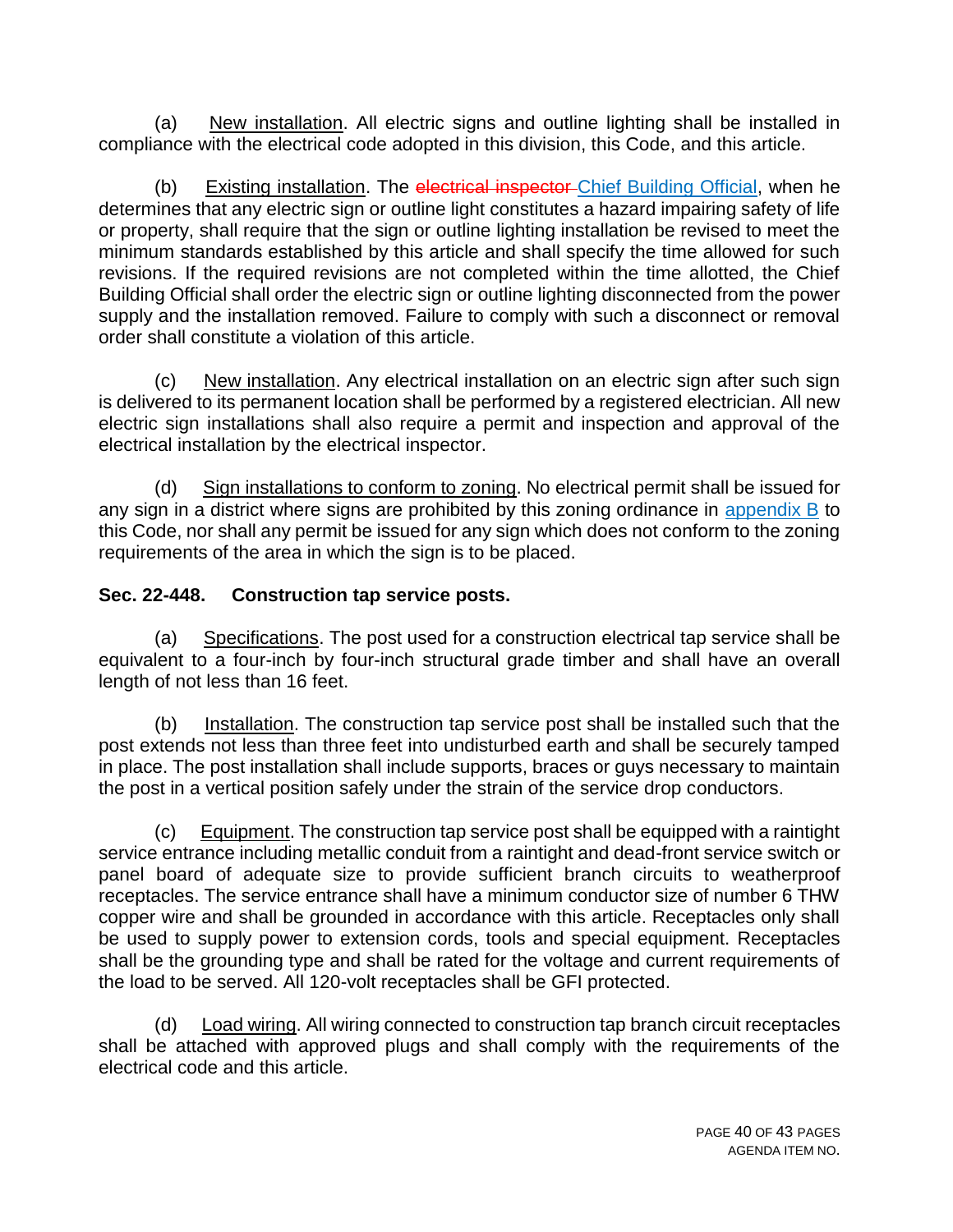(e) Use restricted. Construction tap service posts shall be used only for supplying specific construction project loads during the construction period and within the time period specified on the construction tap permit.

(f) Permits. Permits for construction tap service post shall only be issued to master electricians.

# **Sec. 22-449. Mobile homes and travel trailers.**

Electrical service entrance equipment for mobile homes and travel trailers shall be considered as permanent electrical installations and shall meet the full requirements of this article.

# **Sec. 22-450. Temporary electrical installations.**

(a) Permits. The electrical inspector is permitted to issue special limited permits for temporary electrical installations where, in his opinion, the installation is necessary or advisable for the benefit and protection of the public.

(b) Wiring methods. Wiring methods other than those required by this article may be allowed for temporary electrical installations, provided that such wiring methods shall be safe and adequate for the specified purpose and use and to the satisfaction of the electrical inspector.

(c) Time limitation. Permits for temporary electrical installations shall be for a specified time set by the electrical inspector and shall not exceed 90 days.

(d) Inspection. Any temporary installation shall be inspected and approved by the electrical inspector before it is connected to a power source. The use of any temporary installation shall be disconnected immediately upon expiration of the permit.

(e) Time extensions. If the temporary electrical installation is needed beyond the 90-day period, subsequent permits may be issued. An inspection shall be made before the issuance of any subsequent permit, and each subsequent permit shall be for a period not to exceed 90 days.

# **Sec. 22-451. Materials and equipment standards.**

(a) Approved equipment. All electrical equipment, including materials, apparatuses, fixtures and appliances used on electrical installations, shall conform to standards set by Underwriters' Laboratories, Inc., and shall bear an Underwriters' Laboratories label or be certified as listed by Underwriters' Laboratories, Inc.

(b) Equipment use. Such electrical equipment shall be used only for the specific purpose for which it has been labeled or listed.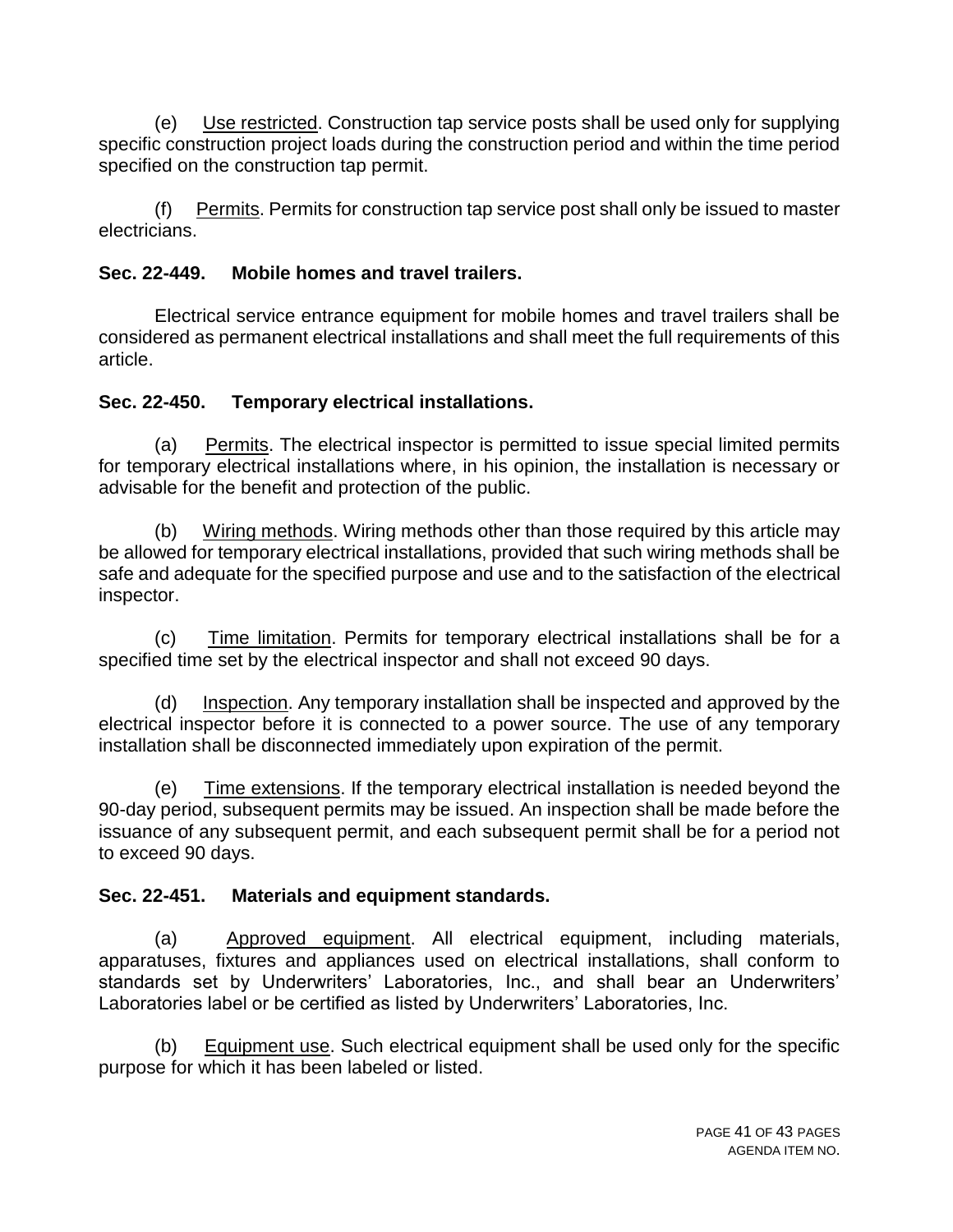(c) Unstandardized equipment. Electrical equipment which has not been approved or for which standards have not been established by Underwriters' Laboratories, Inc., may be used on electrical installations, provided such electrical equipment is approved by the electrical inspector.

(d) Unapproved equipment. The electrical inspector shall deny approval for use of any electrical equipment which is not labeled or listed by Underwriters' Laboratories, Inc., when he reasonably believes the use of such equipment is unsafe or hazardous.

## **Sec. 22-452. Electrical fences.**

All electrical fence installations shall require a permit in accordance with section 22-401. The materials and equipment used shall conform to the requirements of section 22-451.

## **Sec. 22-453. Low-voltage wiring.**

(a) A low-voltage electrical system to be used to operate any mechanical system, air conditioning unit, central heating unit and other such system shall be installed under the supervision of a registered master electrician. This subsection is not to be construed as including self-generated control systems.

(b) All low-voltage transformers, such as may be used for doorbells, floor furnaces and other such installations, shall be installed in a convenient and readily accessible place.

(c) All wiring, line voltage or low voltage used for data processing or energy control and like systems shall be considered electrical work and must conform to this article.

(d) All other wiring shall conform to the electrical code adopted in this article.

# **Sec. 22-454. Existing installation.**

Any electrical system or electrical equipment lawfully installed prior to the effective date of the ordinance from which this article is derived may have its existing use, maintenance or repair continued if the use is in accordance with the original design and location, and such system is not dangerous to public health, safety and welfare and is approved by the electrical inspector.

# **Secs. 22-455–22-480. Reserved.**

2. The amendments established by this ordinance shall be made available to the public through the Office of the City Clerk, and be published online in such a manner as to be available to the public.

3. Should any section or provision of this ordinance be declared by a court of competent jurisdiction to be invalid, that decision shall not affect the validity of the ordinance as a whole or any part thereof, other than the part so declared to be invalid.